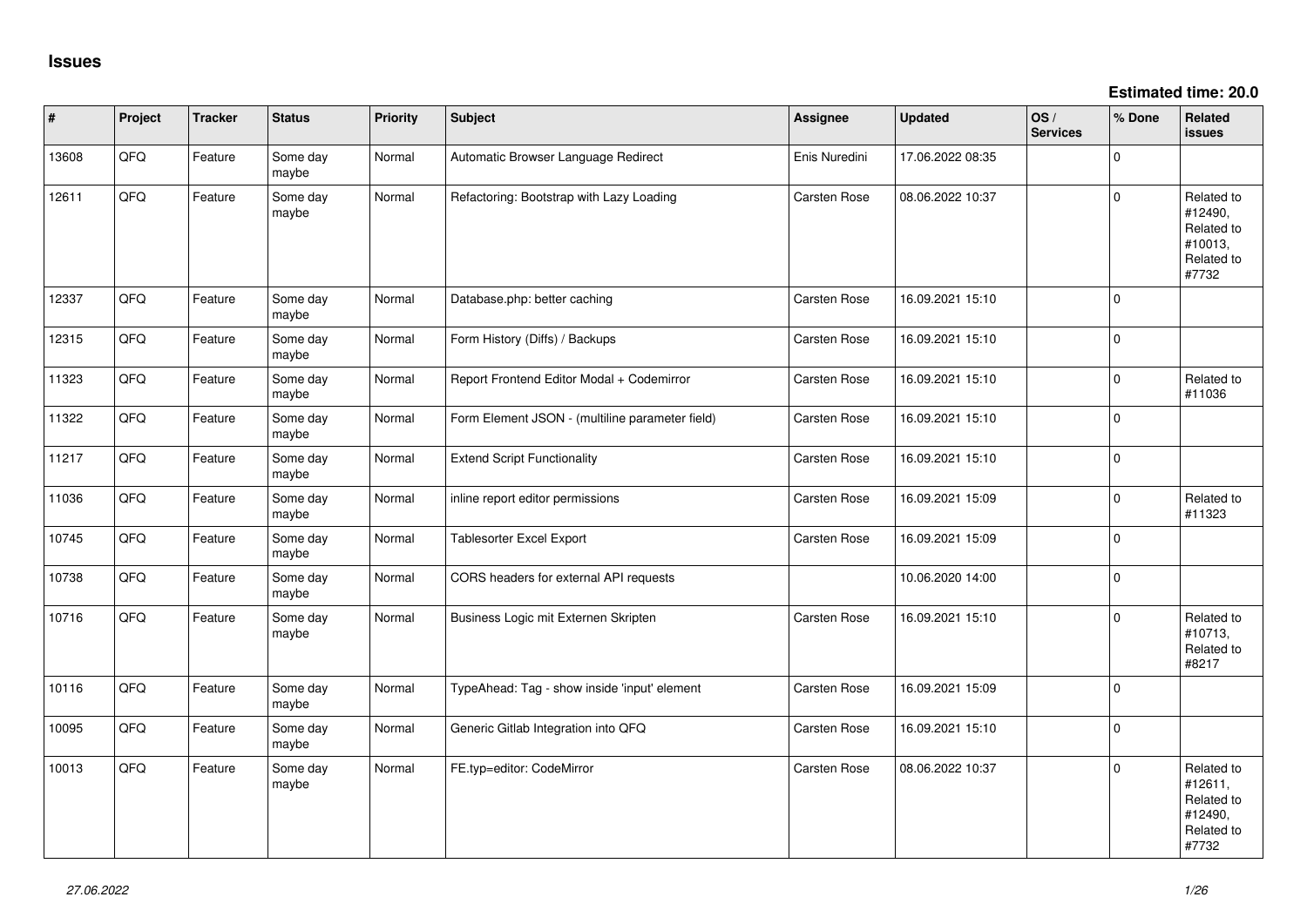| #    | Project | <b>Tracker</b> | <b>Status</b>     | <b>Priority</b> | <b>Subject</b>                                                           | Assignee            | <b>Updated</b>   | OS/<br><b>Services</b> | % Done   | Related<br><b>issues</b>                                               |
|------|---------|----------------|-------------------|-----------------|--------------------------------------------------------------------------|---------------------|------------------|------------------------|----------|------------------------------------------------------------------------|
| 9704 | QFQ     | Feature        | Some day<br>maybe | Normal          | Thumbnails Generieren beim Splitten von PDF Files                        | Carsten Rose        | 11.12.2019 16:01 |                        | 0        |                                                                        |
| 9669 | QFQ     | Bug            | Some day<br>maybe | Normal          | Checkbox / Template Group: radio/checkbox visible broken<br>after 'add'  | <b>Carsten Rose</b> | 16.06.2021 13:47 |                        | $\Omega$ | Related to<br>#8091                                                    |
| 9579 | QFQ     | Feature        | Some day<br>maybe | Normal          | Multiform with Process Row                                               | Carsten Rose        | 11.12.2019 16:01 |                        | 0        |                                                                        |
| 9281 | QFQ     | <b>Bug</b>     | Some day<br>maybe | Normal          | Allow STRICT_TRANS_TABLES                                                | <b>Carsten Rose</b> | 02.01.2021 18:43 |                        | 0        |                                                                        |
| 9130 | QFQ     | Feature        | Some day<br>maybe | Normal          | tablesorter: Automatic Row numbering / Zeilenummer                       | Benjamin Baer       | 01.02.2020 23:22 |                        | $\Omega$ |                                                                        |
| 9126 | QFQ     | <b>Bug</b>     | Some day<br>maybe | Normal          | hidden Form elements are present in page source                          |                     | 02.01.2021 18:41 |                        | $\Omega$ |                                                                        |
| 9024 | QFQ     | <b>Bug</b>     | Some day<br>maybe | Normal          | QFQ Einarbeitung                                                         |                     | 01.02.2020 15:56 |                        | $\Omega$ |                                                                        |
| 9020 | QFQ     | <b>Bug</b>     | Some day<br>maybe | Normal          | radio mit buttonClass und dynamicUpdate lassen sich nicht<br>kombinieren |                     | 11.12.2019 16:01 |                        | 0        |                                                                        |
| 8894 | QFQ     | Feature        | Some day<br>maybe | Normal          | Documentation Tags Usable in QFQ Application                             | Carsten Rose        | 11.12.2019 16:01 |                        | 0        |                                                                        |
| 8892 | QFQ     | Feature        | Some day<br>maybe | Normal          | Display and Edit SQL Comments in Form Editor                             | Carsten Rose        | 11.12.2019 16:01 |                        | 0        |                                                                        |
| 8586 | QFQ     | Feature        | Some day<br>maybe | Normal          | QFQ: Enhance Error message for 'record not found'                        | <b>Carsten Rose</b> | 16.09.2021 15:10 |                        | 0        |                                                                        |
| 8522 | QFQ     | Feature        | Some day<br>maybe | Normal          | build QFQ - npm warnings                                                 | Benjamin Baer       | 01.02.2020 23:19 |                        | 50       |                                                                        |
| 8520 | QFQ     | Feature        | Some day<br>maybe | Normal          | Bring QFQ to Composer                                                    | Carsten Rose        | 16.09.2021 15:10 |                        | $\Omega$ |                                                                        |
| 8106 | QFQ     | <b>Bug</b>     | Some day<br>maybe | Normal          | Dynamic Update: Feld kann nicht auf empty zurückgesetzt<br>werden        | <b>Carsten Rose</b> | 11.12.2019 16:01 |                        | $\Omega$ |                                                                        |
| 8101 | QFQ     | Feature        | Some day<br>maybe | Normal          | Password hash: support further hashing methods                           | Carsten Rose        | 16.09.2021 15:10 |                        | 0        |                                                                        |
| 8056 | QFQ     | Feature        | Some day<br>maybe | Normal          | Termin Organisation (Reservation)                                        |                     | 01.02.2020 23:19 |                        | $\Omega$ | Related to<br>#8658                                                    |
| 7921 | QFQ     | Feature        | Some day<br>maybe | Normal          | Rest API Export: URL kuerzer machen                                      |                     | 01.02.2020 23:19 |                        | $\Omega$ |                                                                        |
| 7732 | QFQ     | Feature        | Some day<br>maybe | Normal          | Javascript: Lazy Loading der add on libs                                 | Benjamin Baer       | 08.06.2022 10:38 |                        | 0        | Related to<br>#12611,<br>Related to<br>#12490,<br>Related to<br>#10013 |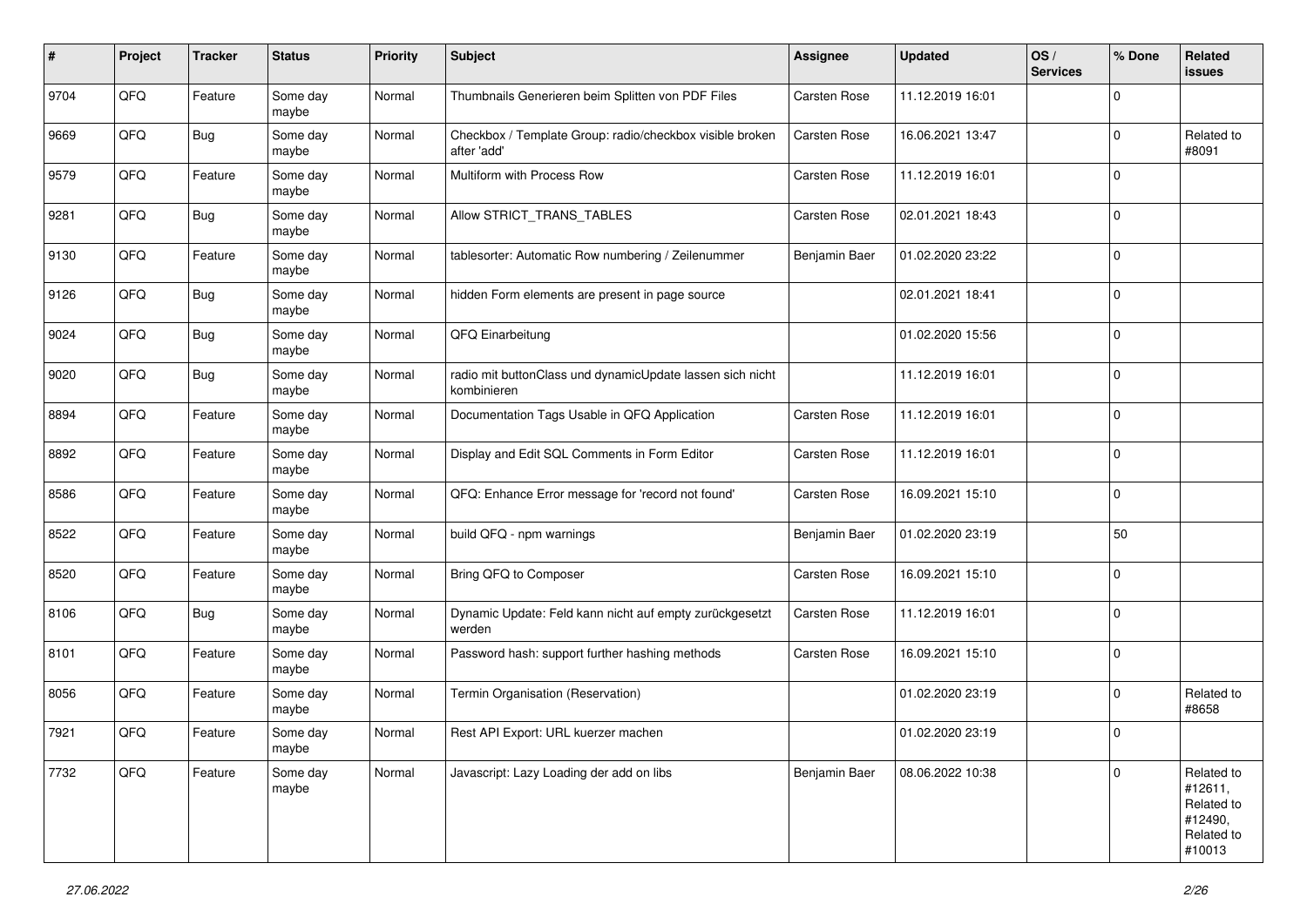| #    | Project | <b>Tracker</b> | <b>Status</b>     | Priority | <b>Subject</b>                                                                                 | Assignee            | <b>Updated</b>   | OS/<br><b>Services</b> | % Done   | Related<br><b>issues</b> |
|------|---------|----------------|-------------------|----------|------------------------------------------------------------------------------------------------|---------------------|------------------|------------------------|----------|--------------------------|
| 7456 | QFQ     | <b>Bug</b>     | Some day<br>maybe | Low      | Todos in Code: solve or make ticket                                                            | <b>Carsten Rose</b> | 16.09.2021 15:10 |                        | $\Omega$ |                          |
| 7453 | QFQ     | Feature        | Some day<br>maybe | Normal   | import / export forms QFQ                                                                      | Carsten Rose        | 16.09.2021 15:10 |                        | $\Omega$ |                          |
| 7452 | QFQ     | Feature        | Some day<br>maybe | Normal   | automate deployment new QFQ version                                                            | <b>Carsten Rose</b> | 16.09.2021 15:10 |                        | 0        |                          |
| 7402 | QFQ     | <b>Bug</b>     | Some day<br>maybe | Normal   | thumbnail cache: outdated picture when permission denied<br>and permission resolved.           |                     | 01.02.2020 23:20 |                        | $\Omega$ |                          |
| 7336 | QFQ     | Feature        | Some day<br>maybe | Normal   | PDF Upload: disallow PDFs with specific Meta information                                       | <b>Carsten Rose</b> | 11.12.2019 16:01 |                        | $\Omega$ |                          |
| 7281 | QFQ     | Bug            | Some day<br>maybe | Normal   | Subrecords: on large screen separator line too short                                           |                     | 01.02.2020 23:19 |                        | 0        |                          |
| 7278 | QFQ     | Feature        | Some day<br>maybe | Normal   | Form: Wert vordefinieren der immer gesetzt wird                                                |                     | 02.05.2021 09:27 |                        | $\Omega$ |                          |
| 7229 | QFQ     | Feature        | Some day<br>maybe | Normal   | New FormElement.type: Button                                                                   |                     | 01.02.2021 12:32 |                        | $\Omega$ |                          |
| 7108 | QFQ     | Feature        | Some day<br>maybe | Normal   | <b>QFQ Wrap Elements</b>                                                                       |                     | 11.12.2019 16:01 |                        | $\Omega$ |                          |
| 7107 | QFQ     | Feature        | Some day<br>maybe | Normal   | Showcase Registration Tool: Anmeldung / Administration :<br>Liste Anmeldungen / Emaileinaldung | Carsten Rose        | 11.12.2019 16:01 |                        | 0        |                          |
| 7106 | QFQ     | Feature        | Some day<br>maybe | Normal   | Beispiel Nummerierung von Rows in Report                                                       |                     | 11.12.2019 16:01 |                        | $\Omega$ |                          |
| 7105 | QFQ     | Feature        | Some day<br>maybe | Normal   | Beispiel wie man in einer zweiten Tabelle speichert.                                           |                     | 11.12.2019 16:01 |                        | $\Omega$ |                          |
| 7104 | QFQ     | Feature        | Some day<br>maybe | Normal   | Manual: hint about escaping if '\r' appears in mail body                                       |                     | 11.12.2019 16:01 |                        | 0        |                          |
| 7101 | QFQ     | <b>Bug</b>     | Some day<br>maybe | Normal   | 'form' in SIP and 'report' - breaks                                                            |                     | 01.02.2020 23:20 |                        | $\Omega$ |                          |
| 7100 | QFQ     | Feature        | Some day<br>maybe | Normal   | Download: log access, max downloads, time limit                                                |                     | 01.02.2020 23:19 |                        | $\Omega$ |                          |
| 6992 | QFQ     | Feature        | Some day<br>maybe | Normal   | DB exception: Syntax Highlight                                                                 |                     | 11.12.2019 16:01 |                        | $\Omega$ | Related to<br>#5450      |
| 6972 | QFQ     | Feature        | Some day<br>maybe | Normal   | Fabric Clipboard / cross browser tab                                                           | Benjamin Baer       | 01.02.2020 23:21 |                        | $\Omega$ |                          |
| 6970 | QFQ     | Feature        | Some day<br>maybe | Normal   | tablesorter: default fuer 'sortReset' aendern von 'Ctrl' zu 'Alt'                              | Benjamin Baer       | 01.02.2020 23:21 |                        | $\Omega$ |                          |
| 6715 | QFQ     | Feature        | Some day<br>maybe | Normal   | Code-Refactoring: dbArray vereinheitlichen                                                     | Carsten Rose        | 11.12.2019 16:02 |                        | $\Omega$ |                          |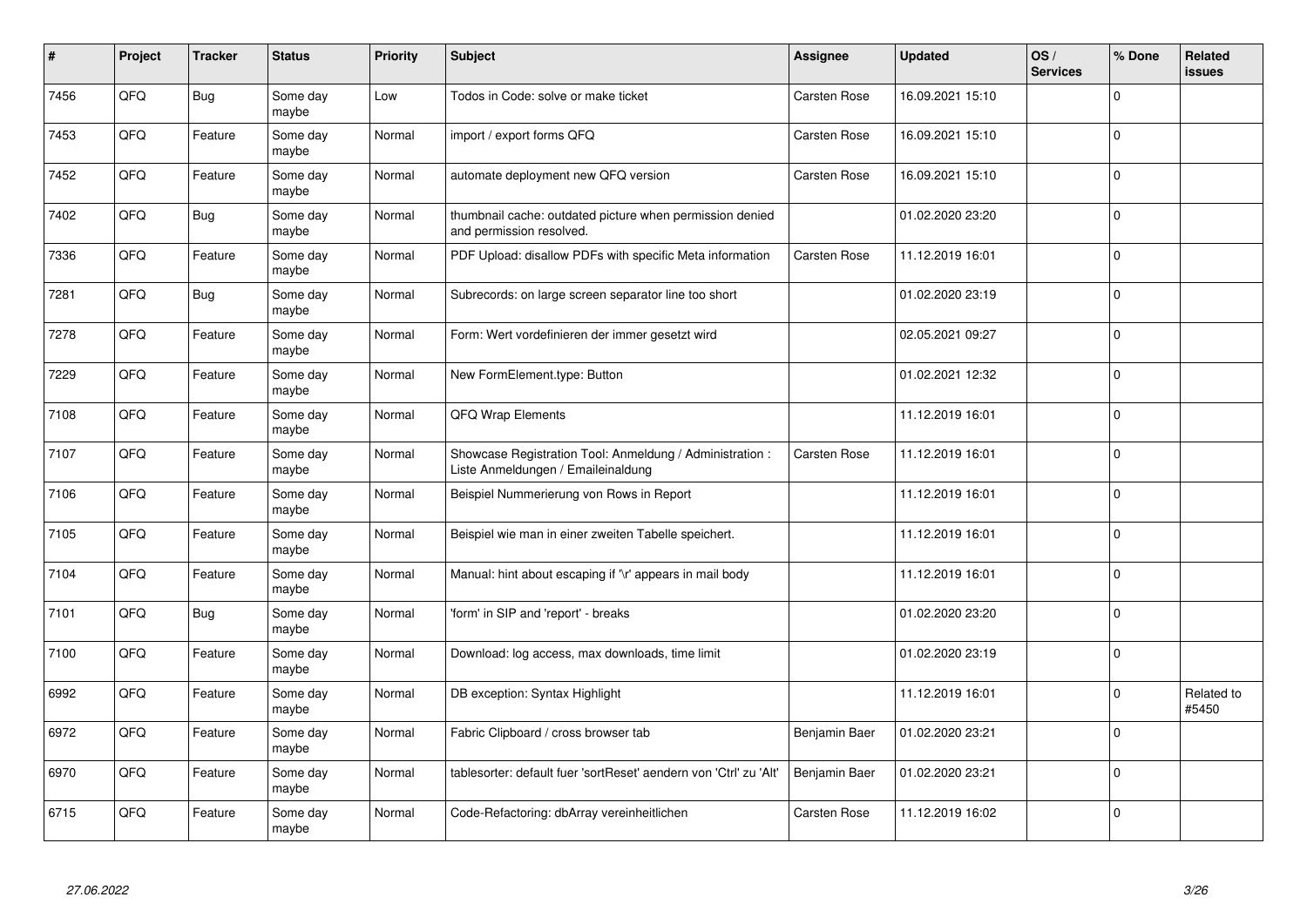| $\pmb{\#}$ | Project | <b>Tracker</b> | <b>Status</b>     | <b>Priority</b> | <b>Subject</b>                                                                    | <b>Assignee</b>     | <b>Updated</b>   | OS/<br><b>Services</b> | % Done   | Related<br><b>issues</b> |
|------------|---------|----------------|-------------------|-----------------|-----------------------------------------------------------------------------------|---------------------|------------------|------------------------|----------|--------------------------|
| 6704       | QFQ     | Feature        | Some day<br>maybe | Normal          | Upload Mode: Bilder in Notizen rechts sollen aktuellen<br>Upload repräsentieren.  |                     | 01.02.2020 23:19 |                        | $\Omega$ | Related to<br>#3264      |
| 6515       | QFQ     | Feature        | Some day<br>maybe | Normal          | Formular: Felder dynamisch ein/ausblenden                                         |                     | 11.12.2019 16:02 |                        | $\Omega$ |                          |
| 6299       | QFQ     | Feature        | Some day<br>maybe | Normal          | Attack detection: log table with invalid SIP access                               |                     | 11.12.2019 16:02 |                        | 0        | Related to<br>#3947      |
| 6288       | QFQ     | Feature        | Some day<br>maybe | Normal          | Best Practice: Erklaeren wie man ein Formular ganz in<br>'weiss' erstellen kann   |                     | 11.12.2019 16:02 |                        | $\Omega$ |                          |
| 6084       | QFQ     | Feature        | Some day<br>maybe | Normal          | New escape type: 'D' - convert date                                               |                     | 01.02.2020 23:19 |                        | $\Omega$ |                          |
| 6083       | QFQ     | Feature        | Some day<br>maybe | Normal          | Dynamic Update: Value Check via SQL                                               |                     | 11.12.2019 16:02 |                        | $\Omega$ |                          |
| 5991       | QFQ     | <b>Bug</b>     | Some day<br>maybe | Normal          | URLs with ' ' or long parameter are problematic                                   | <b>Carsten Rose</b> | 01.02.2020 23:19 |                        | $\Omega$ |                          |
| 5983       | QFQ     | Feature        | Some day<br>maybe | Normal          | Form Submit (save & update): normalize date/-time FE                              | Carsten Rose        | 01.02.2020 23:19 |                        | $\Omega$ |                          |
| 5923       | QFQ     | Feature        | Some day<br>maybe | Normal          | fillStoreSystemBySqlLate                                                          |                     | 01.02.2020 23:19 |                        | $\Omega$ |                          |
| 5895       | QFQ     | Feature        | Some day<br>maybe | Normal          | Tutorial: List of all QFQ Features                                                |                     | 01.02.2020 23:19 |                        | 0        |                          |
| 5893       | QFQ     | Feature        | Some day<br>maybe | Normal          | Edit on double-click                                                              |                     | 01.02.2020 23:19 |                        | $\Omega$ | Related to<br>#5894      |
| 5892       | QFQ     | Feature        | Some day<br>maybe | Normal          | QFQ should use T3 API to manipulate FE GROUP<br>membership                        |                     | 01.02.2020 23:20 |                        | $\Omega$ |                          |
| 5877       | QFQ     | <b>Bug</b>     | Some day<br>maybe | Normal          | FE.type=note:bsColumn strange behaviour                                           |                     | 01.02.2020 23:19 |                        | 0        |                          |
| 5852       | QFQ     | Feature        | Some day<br>maybe | Normal          | Logging: mail.log / sql.log - im FE anzeigen und via AJAX<br>aktualisieren        | <b>Carsten Rose</b> | 01.02.2020 23:19 |                        | $\Omega$ | Related to<br>#5885      |
| 5851       | QFQ     | Feature        | Some day<br>maybe | Normal          | Queue System implementieren: MQTT, RabbitMQ                                       |                     | 01.02.2020 23:20 |                        | $\Omega$ | Related to<br>#5715      |
| 5850       | QFQ     | Feature        | Some day<br>maybe | Normal          | Deployment: In QFQ Doc best practice fuer zeitgemaesses<br>Deployment beschreiben |                     | 01.02.2020 23:20 |                        | $\Omega$ |                          |
| 5805       | QFQ     | Feature        | Some day<br>maybe | Normal          | TypeAHead SQL value instead of key stored                                         |                     | 01.02.2020 23:19 |                        | $\Omega$ | Related to<br>#5444      |
| 5783       | QFQ     | Feature        | Some day<br>maybe | Normal          | <b>BPMN View/Edit</b>                                                             |                     | 11.12.2019 16:02 |                        | $\Omega$ |                          |
| 5768       | QFQ     | Bug            | Some day<br>maybe | Normal          | {{pageLanguage:T}}' missing if QFQ is called via api                              | Carsten Rose        | 01.02.2020 23:19 |                        | $\Omega$ |                          |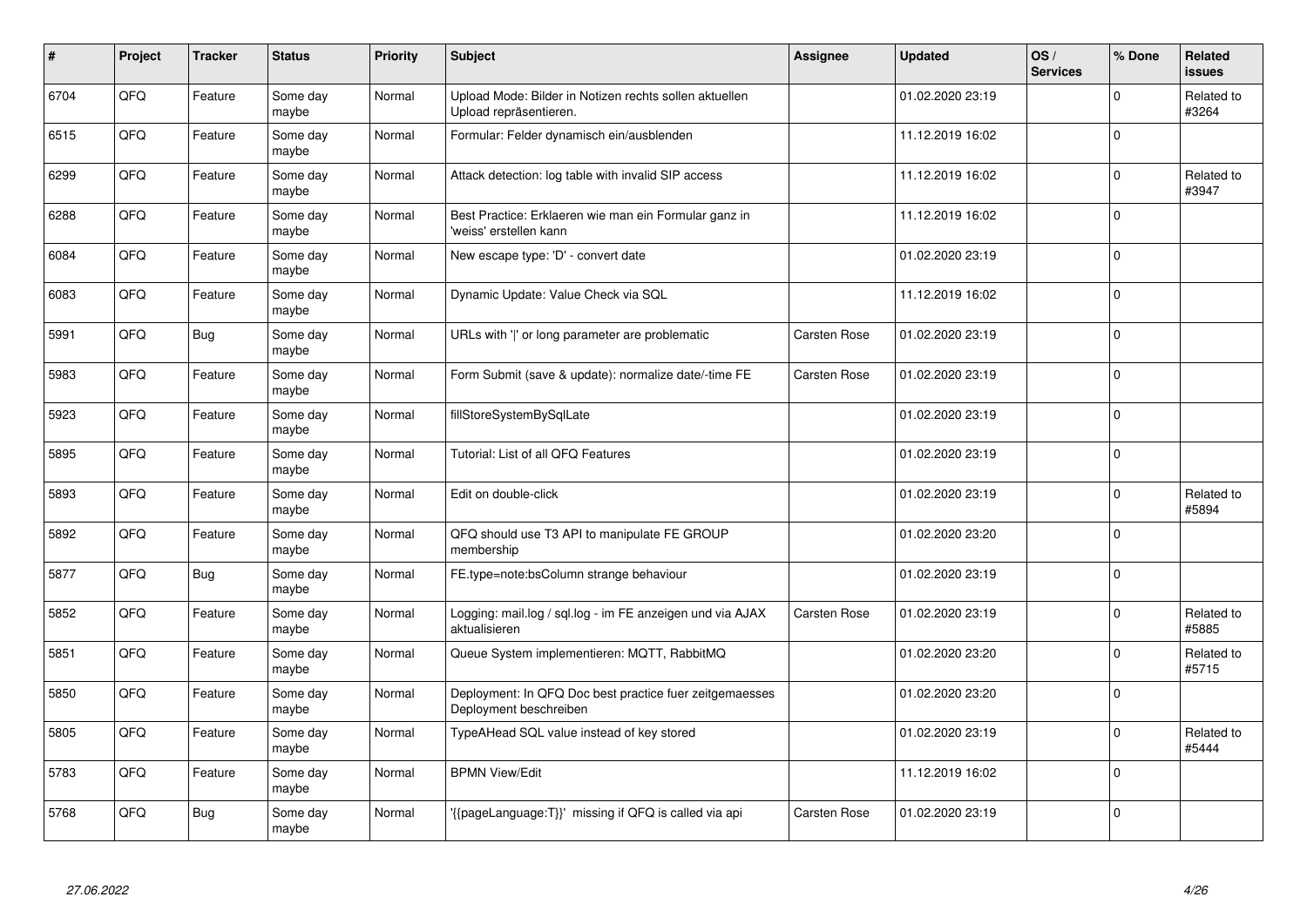| #    | Project | <b>Tracker</b> | <b>Status</b>     | <b>Priority</b> | Subject                                                                                                              | Assignee            | <b>Updated</b>   | OS/<br><b>Services</b> | % Done       | Related<br><b>issues</b>                    |
|------|---------|----------------|-------------------|-----------------|----------------------------------------------------------------------------------------------------------------------|---------------------|------------------|------------------------|--------------|---------------------------------------------|
| 5706 | QFQ     | <b>Bug</b>     | Some day<br>maybe | Normal          | upload: fileDestination needs to be sanatized                                                                        | Carsten Rose        | 01.02.2020 23:19 |                        | 0            |                                             |
| 5665 | QFQ     | Feature        | Some day<br>maybe | Normal          | Versuch das '{{!' nicht mehr noetig ist.                                                                             | <b>Carsten Rose</b> | 01.02.2020 23:20 |                        | $\Omega$     | Related to<br>#7432,<br>Related to<br>#7434 |
| 5579 | QFQ     | Feature        | Some day<br>maybe | Normal          | Enhance Doc / Presentation: variable type 'link column type'                                                         | <b>Carsten Rose</b> | 01.02.2020 23:19 |                        | $\Omega$     |                                             |
| 5557 | QFQ     | <b>Bug</b>     | Some day<br>maybe | Normal          | Form load: STORE RECORD filled, but should be empty                                                                  | Carsten Rose        | 01.02.2020 23:19 |                        | $\Omega$     |                                             |
| 5548 | QFQ     | Feature        | Some day<br>maybe | Normal          | 801 Textfiles/Scriptfiles als Thumbnail                                                                              | Carsten Rose        | 07.03.2022 16:26 |                        | $\Omega$     |                                             |
| 5480 | QFQ     | Feature        | Some day<br>maybe | Normal          | QFQ: Dokumentation mit Screenshots versehen                                                                          | <b>Carsten Rose</b> | 01.02.2020 23:20 |                        | $\Omega$     | Related to<br>#9879                         |
| 5455 | QFQ     | Feature        | Some day<br>maybe | Normal          | Mail Redirects grld abhaengig                                                                                        |                     | 01.02.2020 23:20 |                        | $\Omega$     |                                             |
| 5452 | QFQ     | Feature        | Some day<br>maybe | Normal          | Thumbnails from PDF: bad quality                                                                                     |                     | 01.02.2020 23:20 |                        | $\Omega$     |                                             |
| 5428 | QFQ     | Feature        | Some day<br>maybe | Normal          | secure thumbnail: late render on access.                                                                             | Carsten Rose        | 01.02.2020 23:20 |                        | 0            |                                             |
| 5389 | QFQ     | Feature        | Some day<br>maybe | Normal          | QFQ Design: Multline label / note                                                                                    | Benjamin Baer       | 01.02.2020 23:19 |                        | 0            |                                             |
| 5342 | QFQ     | Feature        | Some day<br>maybe | Normal          | link - with HTML Attributes                                                                                          |                     | 01.02.2020 23:20 |                        | $\Omega$     | Related to<br>#14077                        |
| 5160 | QFQ     | Feature        | Some day<br>maybe | Normal          | QFQ collaborative / together.js, ShareJS, y-js, collaborative,                                                       |                     | 11.12.2019 16:02 |                        | $\Omega$     |                                             |
| 5132 | QFQ     | Feature        | Some day<br>maybe | Normal          | Error Message sendmail missing attachment: more details                                                              | <b>Carsten Rose</b> | 01.02.2020 23:19 |                        | $\Omega$     |                                             |
| 5129 | QFQ     | Feature        | Some day<br>maybe | Normal          | Reports: SQL fuer x Achse und y Achse                                                                                |                     | 11.12.2019 16:02 |                        | $\Omega$     |                                             |
| 5024 | QFQ     | Feature        | Some day<br>maybe | Normal          | Fabric: Generate PDF with edits                                                                                      | Benjamin Baer       | 01.02.2020 23:20 |                        | $\Omega$     | Related to<br>#10704                        |
| 5021 | QFQ     | <b>Bug</b>     | Some day<br>maybe | Normal          | FE.typ=extra - during save displays error 'datum2' already<br>filled in STORE_SIP - the value is stored nevertheless | Carsten Rose        | 01.02.2020 23:19 |                        | <sup>0</sup> | Related to<br>#3875                         |
| 4974 | QFQ     | Feature        | Some day<br>maybe | Normal          | Long polling - inform all listening clients of changes                                                               |                     | 11.12.2019 16:02 |                        | $\mathbf{0}$ |                                             |
| 4956 | QFQ     | Feature        | Some day<br>maybe | Normal          | Sendmail: Benutzerdefinierte Headers                                                                                 | Carsten Rose        | 11.12.2019 16:02 |                        | 0            |                                             |
| 4872 | QFQ     | Feature        | Some day<br>maybe | Normal          | Fields of Typo3 page available in STORE_TYPO3                                                                        | Carsten Rose        | 01.02.2020 23:19 |                        | $\mathbf 0$  |                                             |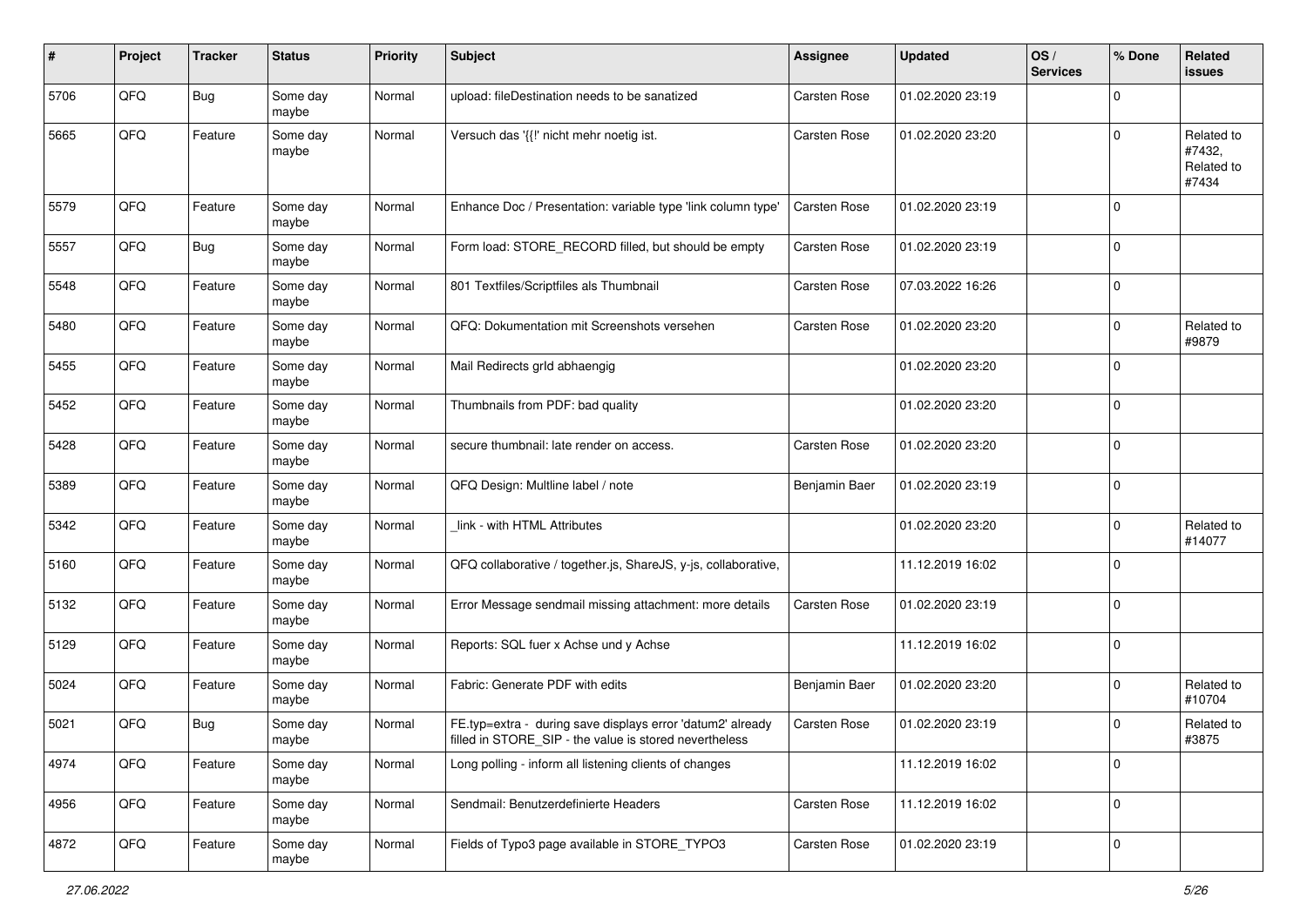| ∦    | Project | <b>Tracker</b> | <b>Status</b>     | <b>Priority</b> | <b>Subject</b>                                                                                                                                                | <b>Assignee</b>     | <b>Updated</b>   | OS/<br><b>Services</b> | % Done         | Related<br><b>issues</b>                       |
|------|---------|----------------|-------------------|-----------------|---------------------------------------------------------------------------------------------------------------------------------------------------------------|---------------------|------------------|------------------------|----------------|------------------------------------------------|
| 4869 | QFQ     | Feature        | Some day<br>maybe | Normal          | Dynamic Update (show, hide, readonly?, required?) for<br><b>Template Group Elements</b>                                                                       | Carsten Rose        | 01.02.2020 23:19 |                        | $\Omega$       | Related to<br>#4865                            |
| 4839 | QFQ     | Feature        | Some day<br>maybe | Normal          | gfg-handle in <head> Abschnitt</head>                                                                                                                         | <b>Carsten Rose</b> | 11.12.2019 16:02 |                        | $\Omega$       |                                                |
| 4816 | QFQ     | Feature        | Some day<br>maybe | Normal          | Templates for QFQ Reports (Tables, Radios, )                                                                                                                  |                     | 01.02.2020 23:20 |                        | $\Omega$       |                                                |
| 4771 | QFQ     | <b>Bug</b>     | Some day<br>maybe | Normal          | qfq: select-down-values empty after save (edit-form for<br>program administrators)                                                                            | <b>Carsten Rose</b> | 01.02.2020 23:20 |                        | $\Omega$       | Related to<br>#4549, Has<br>duplicate<br>#4282 |
| 4757 | QFQ     | Feature        | Some day<br>maybe | Normal          | Test subrecord: download links ok? Links ok?                                                                                                                  | <b>Carsten Rose</b> | 01.02.2020 23:20 |                        | $\Omega$       |                                                |
| 4719 | QFQ     | Feature        | Some day<br>maybe | Normal          | Custom Message in Client in case of 'Browser tab close,<br>modification will be lost'                                                                         |                     | 01.02.2020 23:20 |                        | $\mathbf 0$    |                                                |
| 4659 | QFQ     | <b>Bug</b>     | Some day<br>maybe | Normal          | infoButtonExtra                                                                                                                                               | <b>Carsten Rose</b> | 01.02.2020 23:20 |                        | $\Omega$       |                                                |
| 4652 | QFQ     | Feature        | Some day<br>maybe | Normal          | UZH CD: Weiterleitung auf benutzerdefinierte 403/404 Seite                                                                                                    | <b>Carsten Rose</b> | 01.02.2020 23:20 |                        | $\Omega$       |                                                |
| 4651 | QFQ     | <b>Bug</b>     | Some day<br>maybe | Normal          | "Loading document" Modal wird angezeigt bei uzhcd type=2<br>Ansicht                                                                                           | <b>Carsten Rose</b> | 01.02.2020 23:20 |                        | $\Omega$       |                                                |
| 4650 | QFQ     | Feature        | Some day<br>maybe | Normal          | Convert html to doc/rtf                                                                                                                                       | <b>Carsten Rose</b> | 01.02.2020 23:20 |                        | $\Omega$       | Related to<br>#10704                           |
| 4640 | QFQ     | Feature        | Some day<br>maybe | Normal          | Rename System Forms                                                                                                                                           |                     | 01.02.2020 23:20 |                        | $\mathbf 0$    |                                                |
| 4627 | QFQ     | Feature        | Some day<br>maybe | Normal          | dbupdate: all tables - check 'create', 'modified' if it is possible<br>to change to default 'CURRENT_TIMESTAMP' and modified<br>'ON UPDATE CURRENT_TIMESTAMP' |                     | 01.02.2020 23:20 |                        | $\Omega$       |                                                |
| 4626 | QFQ     | Feature        | Some day<br>maybe | Normal          | Mobile View: 'classBody=qfq-form-right' makes no sense                                                                                                        |                     | 01.02.2020 23:20 |                        | $\Omega$       |                                                |
| 4606 | QFQ     | Feature        | Some day<br>maybe | Normal          | link: qualifier to render bootstrap button                                                                                                                    | Carsten Rose        | 01.02.2020 23:19 |                        | $\Omega$       |                                                |
| 4583 | QFQ     | Bug            | Some day<br>maybe | Normal          | Dynamic Update bei TypeAhead Feldern                                                                                                                          | Carsten Rose        | 01.02.2020 23:19 |                        | $\Omega$       |                                                |
| 4551 | QFO     | Feature        | Some day<br>maybe | Normal          | Set 'pills' via dynamicUpdate to show/hide/disabled                                                                                                           |                     | 01.02.2020 23:20 |                        | $\overline{0}$ | Related to<br>#3752                            |
| 4549 | QFQ     | <b>Bug</b>     | Some day<br>maybe | Normal          | TemplateGroups: FE.type SELECT loose selected value<br>after save                                                                                             | Carsten Rose        | 01.02.2020 23:20 |                        | $\mathbf{0}$   | Related to<br>#4548,<br>Related to<br>#4771    |
| 4546 | QFG     | <b>Bug</b>     | Some day<br>maybe | Normal          | NH: SIP storage is destroyed                                                                                                                                  |                     | 01.02.2020 23:20 |                        | $\overline{0}$ |                                                |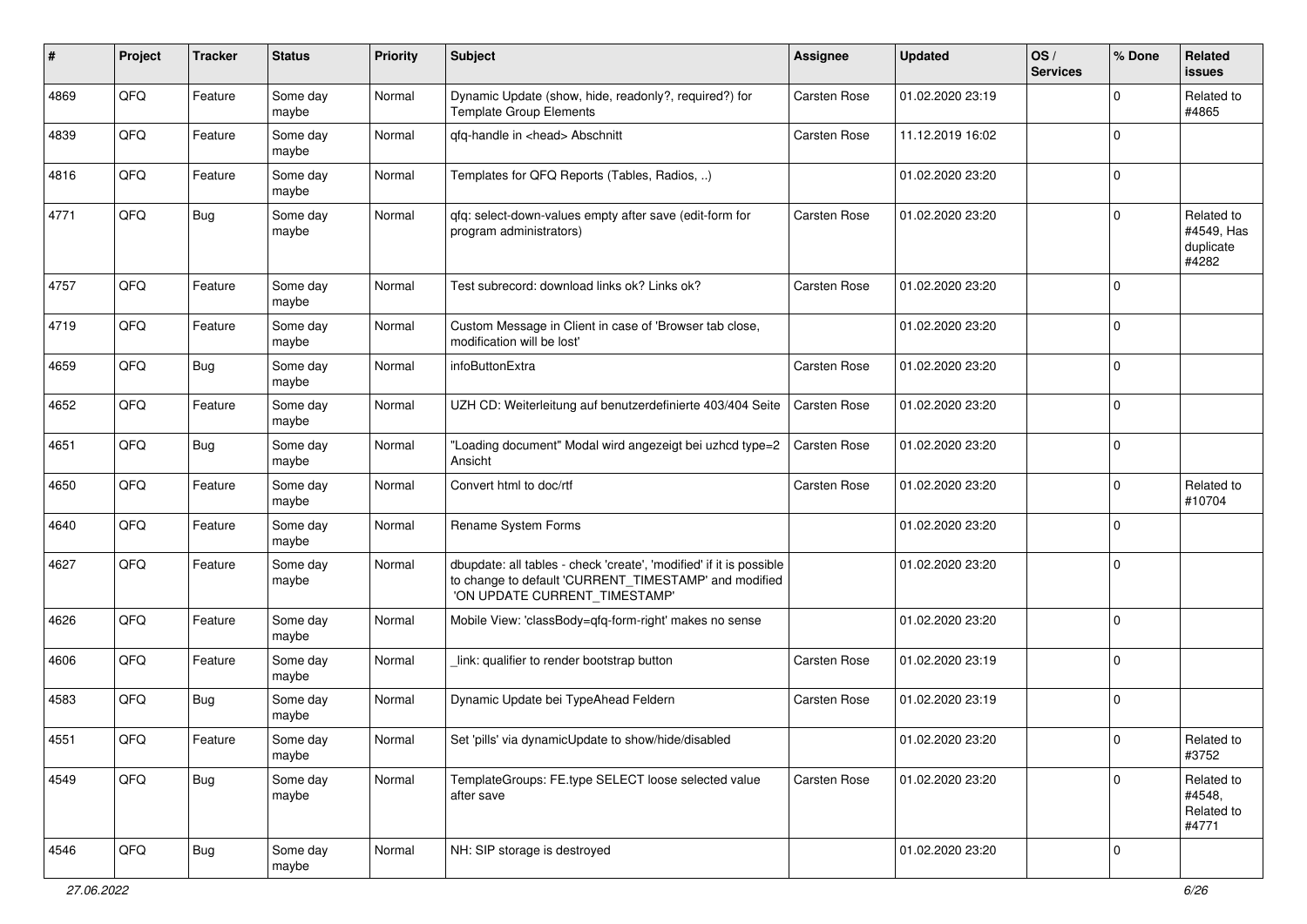| #    | Project | <b>Tracker</b> | <b>Status</b>     | <b>Priority</b> | <b>Subject</b>                                                                                                                                           | <b>Assignee</b>     | <b>Updated</b>   | OS/<br><b>Services</b> | % Done         | Related<br><b>issues</b>                    |
|------|---------|----------------|-------------------|-----------------|----------------------------------------------------------------------------------------------------------------------------------------------------------|---------------------|------------------|------------------------|----------------|---------------------------------------------|
| 4536 | QFQ     | Feature        | Some day<br>maybe | Normal          | FE upload: problem with delete if mutliple uploads an<br>FE.name="                                                                                       |                     | 01.02.2020 23:20 |                        | $\mathbf 0$    |                                             |
| 4528 | QFQ     | <b>Bug</b>     | Some day<br>maybe | Normal          | extraButtonLock mit SQLAhead Bug                                                                                                                         | <b>Carsten Rose</b> | 01.02.2020 23:19 |                        | $\overline{0}$ |                                             |
| 4454 | QFQ     | <b>Bug</b>     | Some day<br>maybe | Normal          | Required Elements: multiple elements in a row - whole row<br>marked if only one input is empty.                                                          | Benjamin Baer       | 01.02.2020 23:20 |                        | $\Omega$       |                                             |
| 4446 | QFQ     | Feature        | Some day<br>maybe | Normal          | New FE get same feldContainerId as last modifed FE                                                                                                       |                     | 01.02.2020 23:20 |                        | $\mathbf 0$    |                                             |
| 4445 | QFQ     | Feature        | Some day<br>maybe | Normal          | template group: Option to simulate fieldset                                                                                                              |                     | 28.06.2021 14:11 |                        | $\mathbf 0$    |                                             |
| 4444 | QFQ     | Feature        | Some day<br>maybe | Normal          | FE.type=upload: detect mime type                                                                                                                         |                     | 11.12.2019 16:02 |                        | $\mathbf 0$    | Related to<br>#4303                         |
| 4443 | QFQ     | Feature        | Some day<br>maybe | Normal          | Form: multiple secondary tables                                                                                                                          |                     | 01.02.2020 23:20 |                        | $\mathbf 0$    |                                             |
| 4442 | QFQ     | Feature        | Some day<br>maybe | Normal          | Special Column Name: _link - new symbol G (Glyph) to<br>choose any available symbol                                                                      |                     | 11.12.2019 16:02 |                        | $\mathbf 0$    |                                             |
| 4441 | QFQ     | <b>Bug</b>     | Some day<br>maybe | Normal          | \$_SERVER Vars sollten nur aus dem Store genommen<br>werden - Code entsprechend anpassen.                                                                |                     | 11.12.2019 16:02 |                        | $\overline{0}$ |                                             |
| 4440 | QFQ     | Feature        | Some day<br>maybe | Normal          | Manual.rst: explain how to. expand PHP Session to 4h                                                                                                     |                     | 11.12.2019 16:02 |                        | $\mathbf 0$    |                                             |
| 4439 | QFQ     | Feature        | Some day<br>maybe | Normal          | Log: report all actions fired by an FE Element, incl. the<br>original directive (slaveld, sqllnsert, )                                                   |                     | 01.02.2020 23:20 |                        | $\mathbf 0$    | Related to<br>#4432,<br>Related to<br>#5458 |
| 4435 | QFQ     | Feature        | Some day<br>maybe | Normal          | Report: striptags - specify allowed tags                                                                                                                 |                     | 01.02.2020 23:20 |                        | $\overline{0}$ |                                             |
| 4433 | QFQ     | Feature        | Some day<br>maybe | Normal          | Log when SIP will be destroyed by QFQ for any (security)<br>reason                                                                                       |                     | 01.02.2020 23:20 |                        | $\mathbf 0$    | Related to<br>#4432,<br>Related to<br>#5458 |
| 4420 | QFQ     | Feature        | Some day<br>maybe | Normal          | Client: Local Storage - store the changes of a form, local in<br>the browser.                                                                            | Benjamin Baer       | 11.12.2019 16:02 |                        | $\overline{0}$ |                                             |
| 4398 | QFQ     | Bug            | Some day<br>maybe | Normal          | Typeahead: mouse click in a prefilled input opens a single<br>item dropdown with the current value - click on it seems to<br>set the value, not the key. | Benjamin Baer       | 01.02.2020 23:20 |                        | $\Omega$       | Related to<br>#4457                         |
| 4365 | QFQ     | Feature        | Some day<br>maybe | Normal          | Multi Language: new way of config                                                                                                                        | Carsten Rose        | 01.02.2020 23:20 |                        | $\mathbf 0$    |                                             |
| 4349 | QFG     | Feature        | Some day<br>maybe | Normal          | link download: downloaded external URL to<br>deliver/concatenate - check mimetipe and handle it correctly                                                | Carsten Rose        | 11.12.2019 16:02 |                        | $\mathbf 0$    |                                             |
| 4343 | QFO     | Feature        | Some day<br>maybe | Normal          | Link: Classifier to add 'attributes'                                                                                                                     | Carsten Rose        | 01.02.2020 23:20 |                        | $\mathbf 0$    | Related to<br>#14077                        |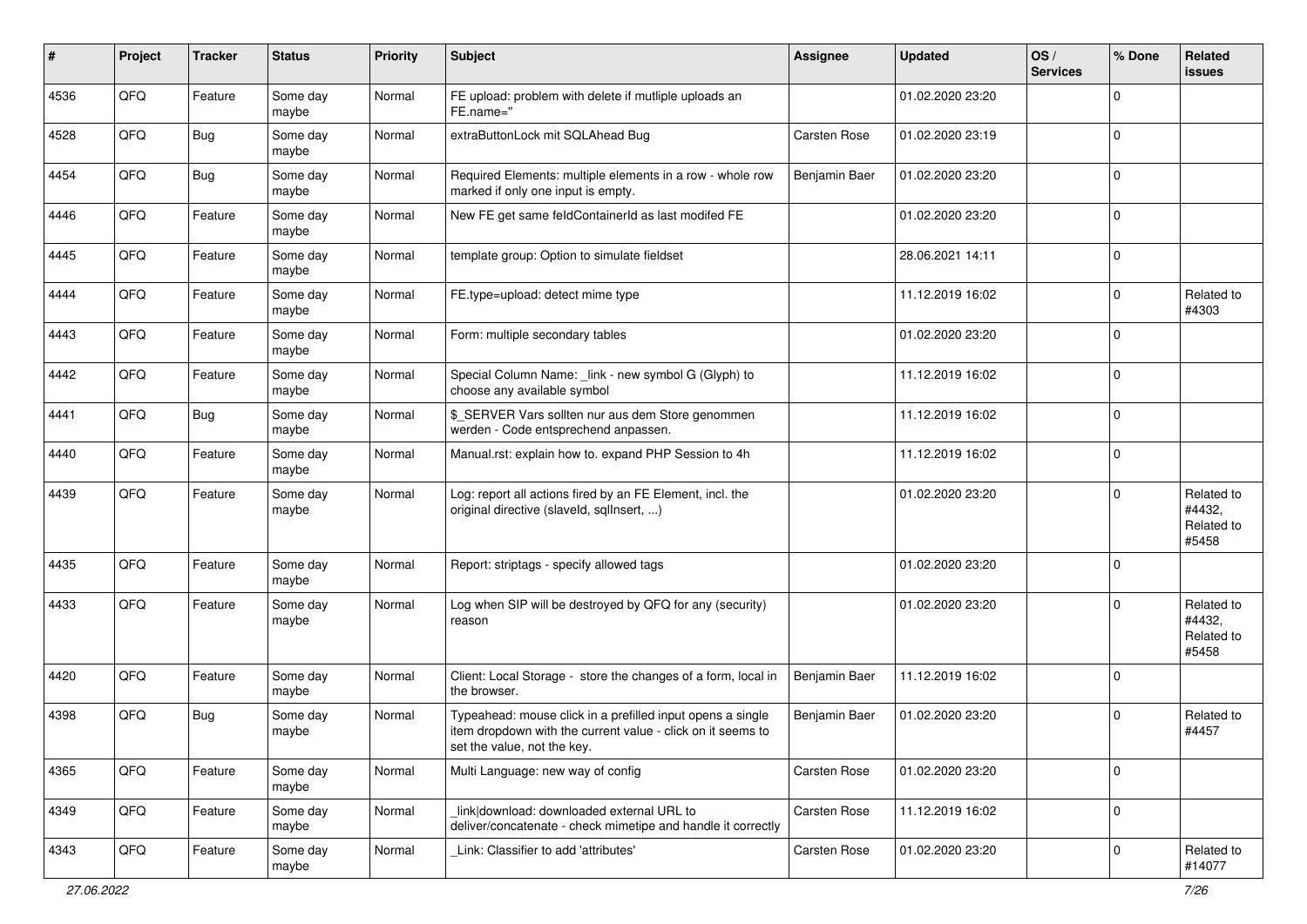| #    | Project | <b>Tracker</b> | <b>Status</b>     | <b>Priority</b> | <b>Subject</b>                                                                                                          | <b>Assignee</b>     | <b>Updated</b>   | OS/<br><b>Services</b> | % Done   | Related<br><b>issues</b>                    |
|------|---------|----------------|-------------------|-----------------|-------------------------------------------------------------------------------------------------------------------------|---------------------|------------------|------------------------|----------|---------------------------------------------|
| 4330 | QFQ     | Feature        | Some day<br>maybe | Normal          | Error Message: report missing {{ / }} in sqlUpdate, sqlInsert,<br>sqlDelete, sqlAfter, sqlBefore in FE action elements. | <b>Carsten Rose</b> | 01.02.2020 23:20 |                        | $\Omega$ |                                             |
| 4328 | QFQ     | <b>Bug</b>     | Some day<br>maybe | Normal          | Error Message: Show FE name/number on problems in FE                                                                    | <b>Carsten Rose</b> | 01.02.2020 23:20 |                        | $\Omega$ |                                             |
| 4293 | QFQ     | <b>Bug</b>     | Some day<br>maybe | Normal          | Download broken if token 'd:' is missing - but no error<br>message                                                      | Carsten Rose        | 11.12.2019 16:03 |                        | 0        | Related to<br>#7514                         |
| 4279 | QFQ     | <b>Bug</b>     | Some day<br>maybe | High            | config.linkVars lost                                                                                                    | Carsten Rose        | 03.05.2021 21:14 |                        | $\Omega$ |                                             |
| 4259 | QFQ     | Feature        | Some day<br>maybe | Normal          | Instant trigger a cron job                                                                                              | Carsten Rose        | 11.12.2019 16:03 |                        | $\Omega$ |                                             |
| 4258 | QFQ     | Feature        | Some day<br>maybe | High            | System Defaults: Forms                                                                                                  | Carsten Rose        | 03.05.2021 21:14 |                        | $\Omega$ |                                             |
| 4197 | QFQ     | Feature        | Some day<br>maybe | Normal          | Unit Test fuer JSON Stream von QuickFormQuery.php ><br>doForm()                                                         | Carsten Rose        | 11.12.2019 16:03 |                        | $\Omega$ |                                             |
| 4138 | QFQ     | Bug            | Some day<br>maybe | Normal          | style fehlt                                                                                                             |                     | 11.12.2019 16:03 |                        | 0        |                                             |
| 4122 | QFQ     | <b>Bug</b>     | Some day<br>maybe | Normal          | file: Render Mode hat keinen Effekt                                                                                     |                     | 11.12.2019 16:03 |                        | 0        |                                             |
| 4092 | QFQ     | <b>Bug</b>     | Some day<br>maybe | Normal          | 1) Logging verbessern wann welches FE warum ausgefuehrt<br>wird, 2) Documentation: Best Practice Template Group         | <b>Carsten Rose</b> | 01.02.2020 23:19 |                        | 0        | Related to<br>#3504                         |
| 4027 | QFQ     | Feature        | Some day<br>maybe | Normal          | Missing: orange 'check' / 'bullet'                                                                                      |                     | 11.12.2019 16:03 |                        | $\Omega$ |                                             |
| 4026 | QFQ     | Feature        | Some day<br>maybe | Normal          | sqlLog.sql: log number of FE.id                                                                                         | Carsten Rose        | 11.12.2019 16:03 |                        | $\Omega$ | Related to<br>#5458                         |
| 4018 | QFQ     | Feature        | Some day<br>maybe | Normal          | typeahead: solve problem with potential long query<br>parameter                                                         | Carsten Rose        | 11.12.2019 16:03 |                        | $\Omega$ |                                             |
| 4008 | QFQ     | Bug            | Some day<br>maybe | Normal          | FormElemen.type=sendmail: wrong 'TO' if 'real<br>name <rea@mail.to>' is used</rea@mail.to>                              | <b>Carsten Rose</b> | 11.12.2019 16:03 |                        | $\Omega$ |                                             |
| 3991 | QFQ     | Feature        | Some day<br>maybe | Normal          | report: Columnname '_skipWrap' skips 'fbeg', 'fend'                                                                     | <b>Carsten Rose</b> | 11.12.2019 16:03 |                        | 0        |                                             |
| 3990 | QFQ     | Feature        | Some day<br>maybe | High            | custom class definition: add space automatically                                                                        | <b>Carsten Rose</b> | 03.05.2021 21:14 |                        | 0        |                                             |
| 3967 | QFQ     | Feature        | Some day<br>maybe | High            | Report: Checkbox, Radio, Dropdown, Input welches ohne<br>Submit funktioniert - 'Inline-Form'                            | <b>Carsten Rose</b> | 03.05.2021 21:14 |                        | $\Omega$ |                                             |
| 3947 | QFQ     | Feature        | Some day<br>maybe | Normal          | Attack detectect: logout current user                                                                                   | Carsten Rose        | 11.12.2019 16:03 |                        | $\Omega$ | Related to<br>#5458,<br>Related to<br>#6299 |
| 3942 | QFQ     | Feature        | Some day<br>maybe | Normal          | Action Elemente: neu generierte IDs via FE weitergeben                                                                  | Carsten Rose        | 11.12.2019 16:03 |                        | 0        | Related to<br>#3941                         |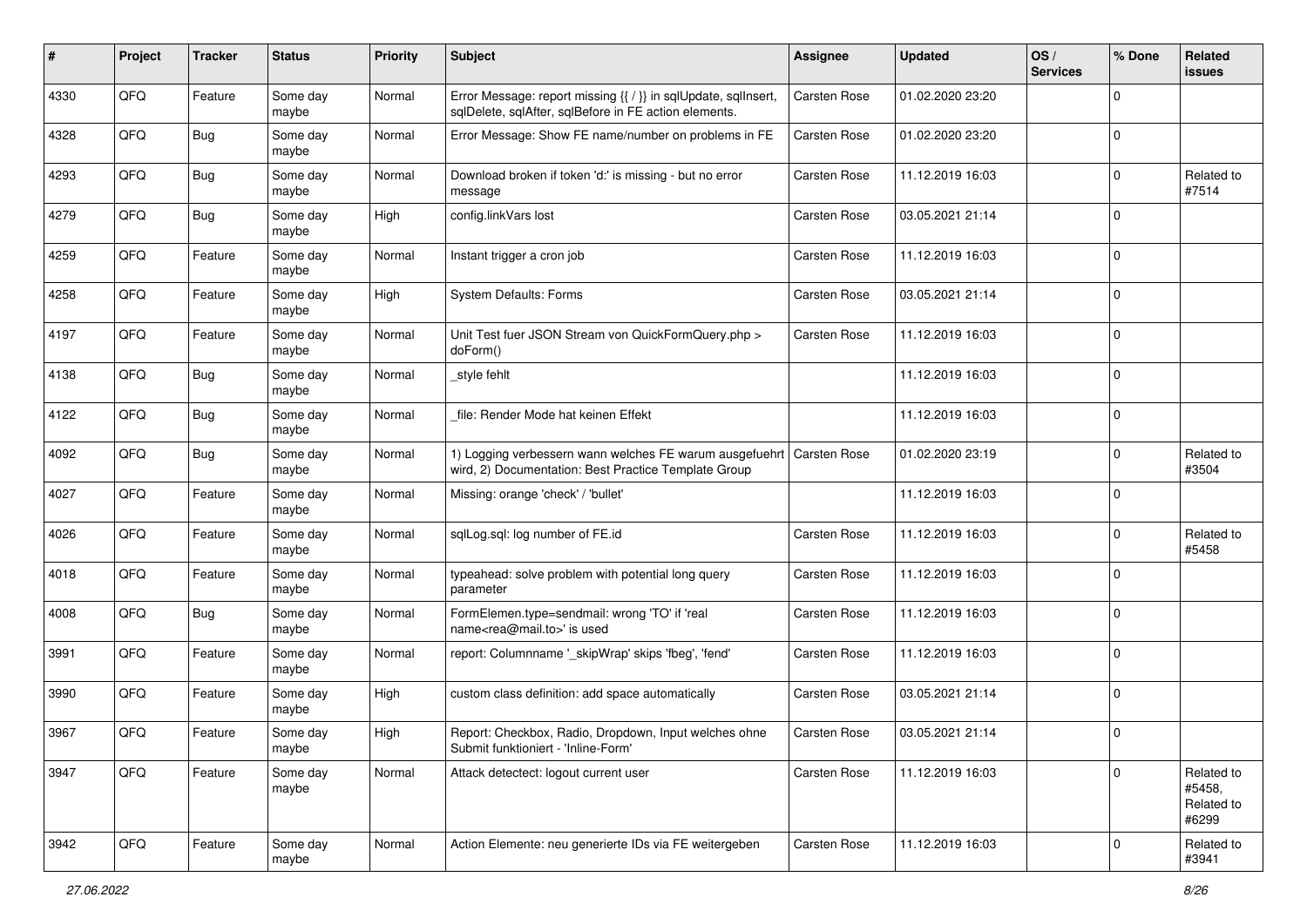| #    | Project | <b>Tracker</b> | <b>Status</b>     | Priority | <b>Subject</b>                                                                                                                                           | <b>Assignee</b>     | <b>Updated</b>   | OS/<br><b>Services</b> | % Done   | Related<br><b>issues</b> |
|------|---------|----------------|-------------------|----------|----------------------------------------------------------------------------------------------------------------------------------------------------------|---------------------|------------------|------------------------|----------|--------------------------|
| 3941 | QFQ     | Feature        | Some day<br>maybe | Normal   | sglAfter: es sollten mehrere moeglich sein                                                                                                               | <b>Carsten Rose</b> | 11.12.2019 16:03 |                        | $\Omega$ | Related to<br>#3942      |
| 3905 | QFQ     | Feature        | Some day<br>maybe | Normal   | Documentation: Best Practice anhand eines Online<br>Bewerbungstools                                                                                      | <b>Carsten Rose</b> | 11.12.2019 16:03 |                        | $\Omega$ |                          |
| 3900 | QFQ     | Feature        | Some day<br>maybe | Normal   | Extend documentation of 'Copy / Paste'                                                                                                                   | <b>Carsten Rose</b> | 11.12.2019 16:03 |                        | $\Omega$ | Related to<br>#3899      |
| 3895 | QFQ     | <b>Bug</b>     | Some day<br>maybe | Normal   | typeahead pedantic: on lehrkredit Idap webpass - if only one<br>person is in dropdown, such person can't be selected                                     | <b>Carsten Rose</b> | 11.12.2019 16:03 |                        | $\Omega$ |                          |
| 3882 | QFQ     | Bug            | Some day<br>maybe | Normal   | templateGroup: disable 'add' if limit is reached - funktioniert<br>nicht wenn bereits records existierten                                                | <b>Carsten Rose</b> | 11.12.2019 16:03 |                        | $\Omega$ |                          |
| 3880 | QFQ     | Feature        | Some day<br>maybe | Normal   | Form 'Form': anlegen einer Tabelle                                                                                                                       |                     | 14.01.2021 10:12 |                        | $\Omega$ |                          |
| 3879 | QFQ     | Feature        | Some day<br>maybe | Normal   | Form 'FormElement': Beim Feld 'name' rechts in der Notiz<br>einen Link einblenden - a) aktuelle Definition anzeigen, b)<br>Spalte in der Tabelle anlegen |                     | 11.12.2019 16:03 |                        | $\Omega$ |                          |
| 3878 | QFQ     | Feature        | Some day<br>maybe | Normal   | Form 'FormElement': Spalte 'name' typeAhead mit<br>Spaltennamen der Primarytable.                                                                        |                     | 11.12.2019 16:03 |                        | $\Omega$ |                          |
| 3877 | QFQ     | Feature        | Some day<br>maybe | Normal   | FormEditor: die Felder die aktuell nicht gebraucht werden<br>nur auf readonly/disabled setzen (nicht ausblenden > das<br>irritiert.                      | <b>Carsten Rose</b> | 11.12.2019 16:03 |                        | $\Omega$ |                          |
| 3848 | QFQ     | Feature        | Some day<br>maybe | High     | Antivirus check fuer Upload files in qfq?                                                                                                                | <b>Carsten Rose</b> | 03.05.2021 21:14 |                        | $\Omega$ | Related to<br>#4131      |
| 3811 | QFQ     | <b>Bug</b>     | Some day<br>maybe | Normal   | Dynamic Update: extraButtonInfo - Text aktualisieren                                                                                                     | <b>Carsten Rose</b> | 11.12.2019 16:03 |                        | $\Omega$ | Related to<br>#11517     |
| 3750 | QFQ     | <b>Bug</b>     | Some day<br>maybe | Normal   | FE in a row: if one violates check, all are red                                                                                                          | <b>Carsten Rose</b> | 11.12.2019 16:03 |                        | $\Omega$ |                          |
| 3708 | QFQ     | Feature        | Some day<br>maybe | Normal   | Form: input - 'specialchars', 'none'  gewisse tags<br>erlauben, andere verbieten                                                                         | Carsten Rose        | 11.12.2019 16:02 |                        | $\Omega$ | Related to<br>#14320     |
| 3692 | QFQ     | Feature        | Some day<br>maybe | Normal   | QFQ Webseite                                                                                                                                             | Benjamin Baer       | 11.12.2019 16:02 |                        | $\Omega$ | Related to<br>#5033      |
| 3682 | QFQ     | Bug            | Some day<br>maybe | Normal   | Dynamic update: Radio buttons                                                                                                                            | <b>Carsten Rose</b> | 11.12.2019 16:02 |                        | $\Omega$ |                          |
| 3677 | QFQ     | Feature        | Some day<br>maybe | Normal   | wkhtmltopdf: FE User access prohibited, if client IP changes<br>- \$TYPO3_CONF_VARS[FE][lockIP]                                                          | <b>Carsten Rose</b> | 11.12.2019 16:02 |                        | $\Omega$ |                          |
| 3666 | QFQ     | Feature        | Some day<br>maybe | Normal   | a) Performance Messung: mysql_real_escape_string() im<br>Vergleich zu str_replace(), b) doppeltes Aufrufen von<br>mysql_real_escape_string()             | <b>Carsten Rose</b> | 11.12.2019 16:02 |                        | $\Omega$ |                          |
| 3646 | QFQ     | Feature        | Some day<br>maybe | Normal   | Moeglichkeit HTML Tags in Reports auszugeben (zu<br>enkodieren: htmlspecialchars)                                                                        |                     | 11.12.2019 16:02 |                        | $\Omega$ | Related to<br>#14320     |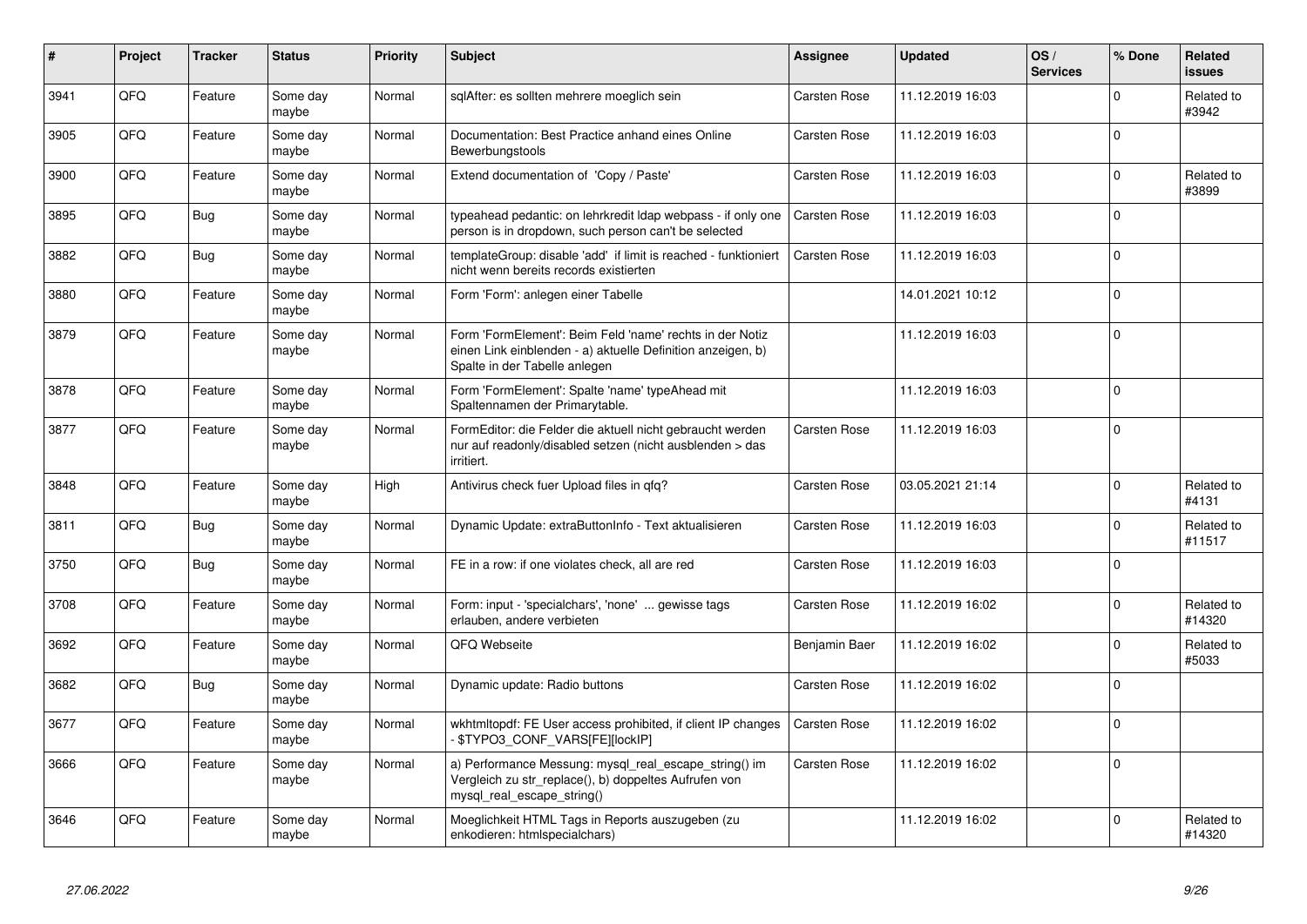| #    | Project | <b>Tracker</b> | <b>Status</b>     | <b>Priority</b> | Subject                                                                                                                       | Assignee            | <b>Updated</b>   | OS/<br><b>Services</b> | % Done       | Related<br><b>issues</b>                    |
|------|---------|----------------|-------------------|-----------------|-------------------------------------------------------------------------------------------------------------------------------|---------------------|------------------|------------------------|--------------|---------------------------------------------|
| 3617 | QFQ     | Feature        | Some day<br>maybe | Normal          | Load javascripts at bottom                                                                                                    |                     | 11.12.2019 16:02 |                        | 0            |                                             |
| 3613 | QFQ     | <b>Bug</b>     | Some day<br>maybe | Normal          | note /note unchecked -> note div (col-md) wird weiterhin<br>gerendert                                                         | Elias Villiger      | 01.02.2020 23:19 |                        | 100          |                                             |
| 3588 | QFQ     | Bug            | Some day<br>maybe | Normal          | templateGroup: versteckte Elemente werden weiterhin<br>gespeichert.                                                           | Carsten Rose        | 11.12.2019 16:02 |                        | 0            |                                             |
| 3570 | QFQ     | <b>Bug</b>     | Some day<br>maybe | High            | Formular mit prmitnew permitEdit=Always wird nicht<br>aufgerufen (ist leer)                                                   | Carsten Rose        | 03.05.2021 21:14 |                        | $\Omega$     |                                             |
| 3567 | QFQ     | Feature        | Some day<br>maybe | Low             | 'Save', 'Close', 'New' als FormElement                                                                                        |                     | 11.12.2019 16:02 |                        | $\Omega$     |                                             |
| 3537 | QFQ     | Feature        | Some day<br>maybe | Low             | SHOW COLUMNS FROM tableName - Extend '{{!'<br>definition                                                                      | <b>Carsten Rose</b> | 11.12.2019 16:02 |                        | $\Omega$     |                                             |
| 3495 | QFQ     | Feature        | Some day<br>maybe | Normal          | Predifined Parameter werden nicht in '+' (add new record)<br>SIP gerendert.                                                   |                     | 11.12.2019 16:02 |                        | $\Omega$     |                                             |
| 3458 | QFQ     | Feature        | Some day<br>maybe | Normal          | Display 'Edit Form Element'-Checkbox on form: should<br>depend on FE Group                                                    | <b>Carsten Rose</b> | 11.12.2019 16:02 |                        | 0            | Related to<br>#3447                         |
| 3457 | QFQ     | Feature        | Some day<br>maybe | Normal          | LDAP: concat multi values to one single entry                                                                                 | <b>Carsten Rose</b> | 11.12.2019 16:02 |                        | 0            |                                             |
| 3415 | QFQ     | Feature        | Some day<br>maybe | Normal          | FE Login Box Templatefile                                                                                                     | Benjamin Baer       | 11.12.2019 16:02 |                        | 0            |                                             |
| 3402 | QFQ     | Feature        | Some day<br>maybe | Normal          | Syntax Highlighting via CodeMirror                                                                                            | Carsten Rose        | 11.12.2019 16:02 |                        | 100          | Related to<br>#3207                         |
| 3385 | QFQ     | Feature        | Some day<br>maybe | Normal          | templateGroup: insert/update/delete non primary records                                                                       | Carsten Rose        | 11.12.2019 16:02 |                        | 0            |                                             |
| 3350 | QFQ     | Feature        | Some day<br>maybe | Normal          | FormEditor: Hilfetext hinter 'checktype'                                                                                      | <b>Carsten Rose</b> | 11.12.2019 16:02 |                        | $\Omega$     |                                             |
| 3349 | QFQ     | <b>Bug</b>     | Some day<br>maybe | Normal          | config.qfq.ini: a) vertraegt keine '=' im Value (z.B. Passwort),<br>b) Values sollten in ticks einschliessbar sein (spaces, ) | <b>Carsten Rose</b> | 11.12.2019 16:02 |                        | $\Omega$     |                                             |
| 3332 | QFQ     | Feature        | Some day<br>maybe | Normal          | Uploads: Thumbnails, Details zum hochgeladenen File                                                                           | <b>Carsten Rose</b> | 11.12.2019 16:02 |                        | 0            | Related to<br>#3264,<br>Related to<br>#5333 |
| 3331 | QFQ     | Feature        | Some day<br>maybe | Normal          | Default Tooltip fuer _page? Links: mit Form und Record ID                                                                     | <b>Carsten Rose</b> | 11.12.2019 16:02 |                        | <sup>0</sup> |                                             |
| 3291 | QFQ     | Feature        | Some day<br>maybe | Normal          | AutoCron websiteToken                                                                                                         | Carsten Rose        | 11.12.2019 16:02 |                        | 0            | Related to<br>#4250                         |
| 3285 | QFQ     | Feature        | Some day<br>maybe | Normal          | Zeichenlimit pro Feld: textarea / editor                                                                                      | Carsten Rose        | 11.12.2019 16:02 |                        | 0            |                                             |
| 3273 | QFQ     | Feature        | Some day<br>maybe | Low             | Dirty Flag in Form                                                                                                            | Carsten Rose        | 11.12.2019 16:02 |                        | $\mathbf 0$  |                                             |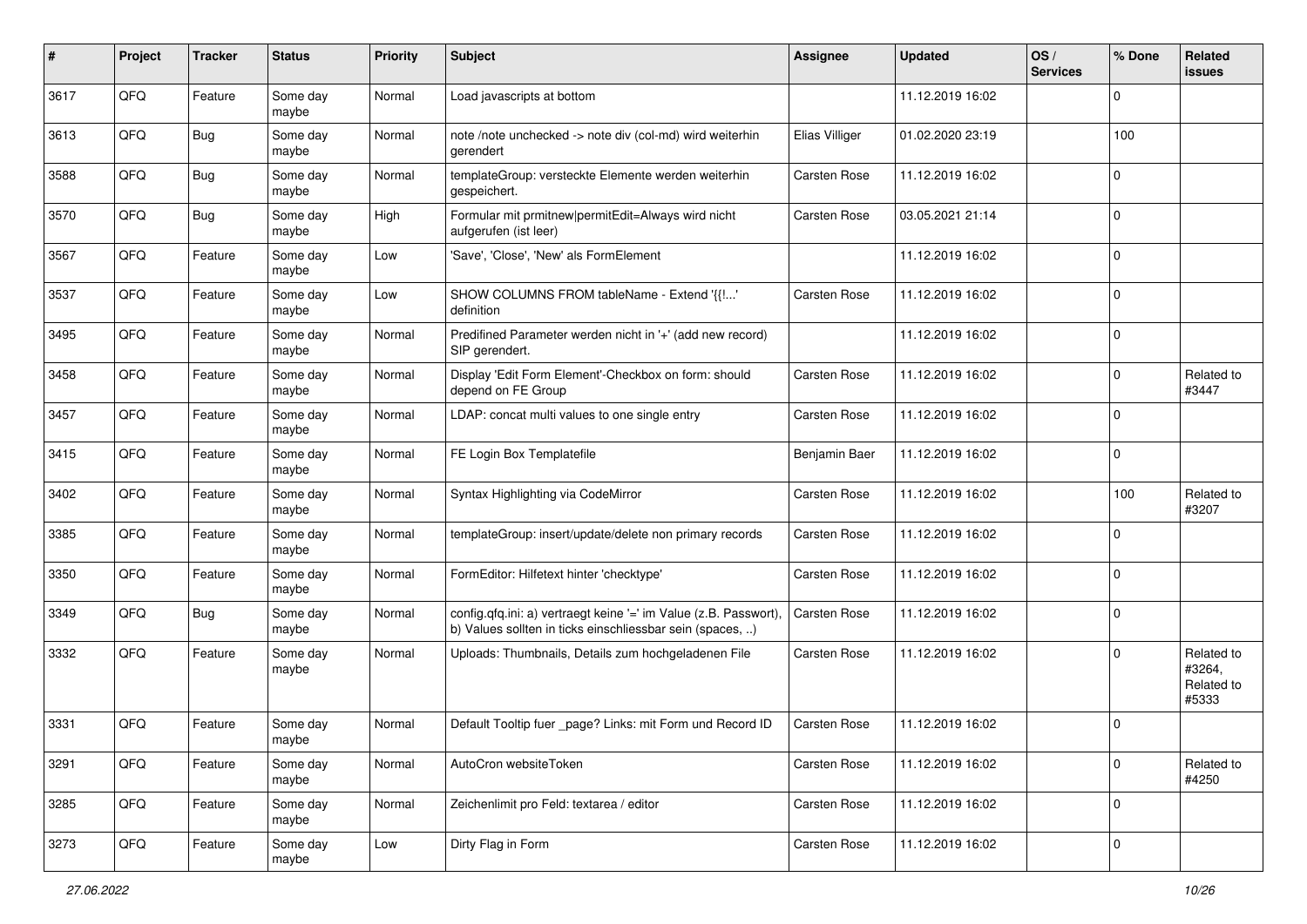| $\sharp$ | Project | <b>Tracker</b> | <b>Status</b>     | <b>Priority</b> | Subject                                                                                                            | <b>Assignee</b>     | <b>Updated</b>   | OS/<br><b>Services</b> | % Done         | Related<br><b>issues</b> |
|----------|---------|----------------|-------------------|-----------------|--------------------------------------------------------------------------------------------------------------------|---------------------|------------------|------------------------|----------------|--------------------------|
| 3267     | QFQ     | Feature        | Some day<br>maybe | Normal          | 2 Forms auf einer Seite: real + Read only                                                                          | <b>Carsten Rose</b> | 11.12.2019 16:03 |                        | $\mathbf 0$    |                          |
| 3216     | QFQ     | Feature        | Some day<br>maybe | Normal          | dynamic update für checkbox label2                                                                                 | <b>Carsten Rose</b> | 11.12.2019 16:03 |                        | $\overline{0}$ | Related to<br>#2081      |
| 3130     | QFQ     | <b>Bug</b>     | Some day<br>maybe | Normal          | Debug Info's nicht korrekt nach 'New > Save'.                                                                      | <b>Carsten Rose</b> | 11.12.2019 16:03 |                        | $\mathbf 0$    | Related to<br>#3253      |
| 3109     | QFQ     | <b>Bug</b>     | Some day<br>maybe | High            | RealUrl: Links werden nicht korrekt gerendert                                                                      | <b>Carsten Rose</b> | 03.05.2021 21:14 |                        | $\mathbf 0$    |                          |
| 3061     | QFQ     | Bug            | Some day<br>maybe | High            | winstitute: mysql connection durcheinander - nmhp17<br>(ag7)/QFQ arbeitet mit DB/Tabellen von biostat.             | <b>Carsten Rose</b> | 03.05.2021 21:14 |                        | $\mathbf 0$    |                          |
| 2995     | QFQ     | Feature        | Some day<br>maybe | Normal          | Dropdown JQuery Plugin: 'chosen' - Moeglichkeit um Select<br>Listen mehr Funktion zu geben. Kein Bootstrap noetig. | Carsten Rose        | 11.12.2019 16:03 |                        | $\overline{0}$ |                          |
| 2950     | QFQ     | Feature        | Some day<br>maybe | Normal          | Inhalt QFQ Records als File                                                                                        |                     | 11.12.2019 16:03 |                        | $\mathbf 0$    |                          |
| 2643     | QFQ     | <b>Bug</b>     | Some day<br>maybe | Normal          | Zend / PHP Webinars anschauen                                                                                      | <b>Carsten Rose</b> | 01.02.2020 15:56 |                        | $\pmb{0}$      |                          |
| 2084     | QFQ     | Feature        | Some day<br>maybe | Normal          | Mailto mit encryption: Subrecord                                                                                   | <b>Carsten Rose</b> | 11.12.2019 16:03 |                        | $\mathbf 0$    | Related to<br>#2082      |
| 2063     | QFQ     | <b>Bug</b>     | Some day<br>maybe | Normal          | Pills auf 'inaktiv' setzen falls keine Element auf dem Pill<br>sichtbar sind.                                      | Benjamin Baer       | 11.12.2019 16:03 |                        | $\mathbf 0$    | Related to<br>#3752      |
| 1946     | QFQ     | Feature        | Some day<br>maybe | Normal          | Kontrolle ob der ReadOnly Modus bei den<br>Formularelementen korrekt implementiert ist                             | Carsten Rose        | 11.12.2019 16:03 |                        | $\mathbf 0$    |                          |
| 1635     | QFQ     | Feature        | Some day<br>maybe | Normal          | QFQ Extension content record: weitere Optionen<br>einblenden.                                                      | <b>Carsten Rose</b> | 11.12.2019 16:03 |                        | $\mathbf 0$    |                          |
| 1623     | QFQ     | Feature        | Some day<br>maybe | Normal          | RealURL                                                                                                            |                     | 11.12.2019 16:03 |                        | 30             |                          |
| 1510     | QFQ     | Feature        | Some day<br>maybe | Normal          | jquery von google laden, falls das nicht geht lokal                                                                |                     | 11.12.2019 16:03 |                        | $\mathbf 0$    |                          |
| 1253     | QFQ     | Feature        | Some day<br>maybe | Normal          | QF: Colorpicker                                                                                                    |                     | 11.12.2019 16:03 |                        | $\mathbf 0$    |                          |
| 1251     | QFQ     | Feature        | Some day<br>maybe | Normal          | QF: Combo                                                                                                          |                     | 11.12.2019 16:03 |                        | $\mathbf 0$    |                          |
| 1234     | QFQ     | Feature        | Some day<br>maybe | Normal          | QF: Record numbering: Im Grid soll in Spalte 1 optional die<br>laufende Nummer der Records angezeigt werden.       |                     | 01.02.2020 23:20 |                        | $\overline{0}$ |                          |
| 955      | QFQ     | Feature        | Some day<br>maybe | Normal          | QF: Notizen vor/nach dem Form                                                                                      |                     | 01.02.2020 23:20 |                        | $\mathbf 0$    |                          |
| 880      | QFQ     | Feature        | Some day<br>maybe | Urgent          | Security: PHP, SQL Injection, XSS                                                                                  |                     | 03.05.2021 21:14 |                        | $\mathbf 0$    | Related to<br>#14320     |
| 13767    | QFQ     | Bug            | Feedback          | Normal          | date/time-picker: required shows up/down button orange                                                             | Enis Nuredini       | 16.05.2022 23:16 |                        | $\mathbf 0$    |                          |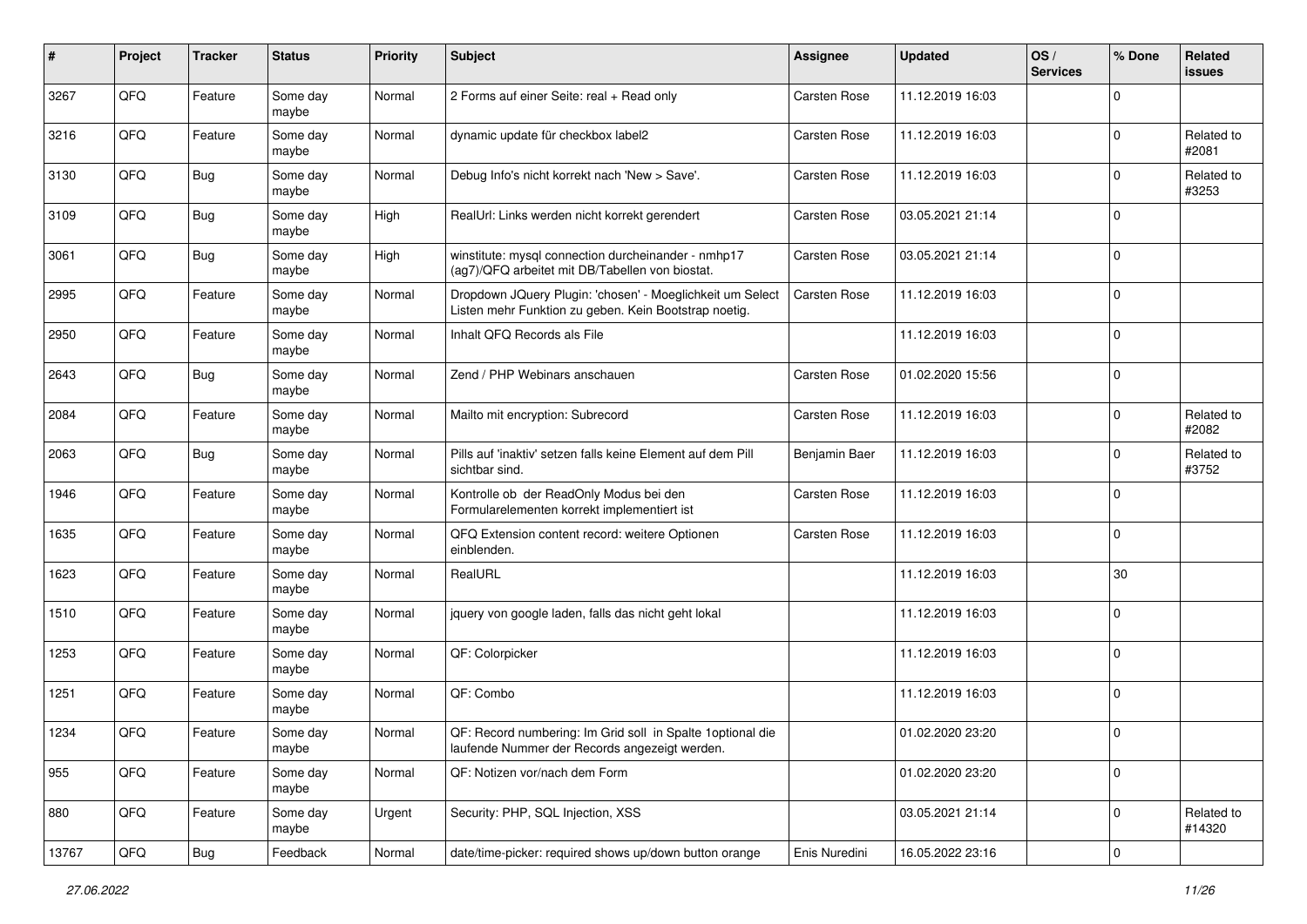| #     | Project | <b>Tracker</b> | <b>Status</b>              | <b>Priority</b> | <b>Subject</b>                                                                       | <b>Assignee</b>     | <b>Updated</b>   | OS/<br><b>Services</b> | % Done       | Related<br><b>issues</b>                                               |
|-------|---------|----------------|----------------------------|-----------------|--------------------------------------------------------------------------------------|---------------------|------------------|------------------------|--------------|------------------------------------------------------------------------|
| 13572 | QFQ     | Feature        | Feedback                   | Normal          | Form Load: misleading error message on trying to load non<br>existent primary record | Enis Nuredini       | 16.05.2022 23:16 |                        | 100          |                                                                        |
| 12584 | QFQ     | Feature        | Feedback                   | Normal          | T3 v10 migration script: replace alias-patterns (v11)                                | Carsten Rose        | 28.05.2022 11:12 |                        | 100          |                                                                        |
| 12546 | QFQ     | <b>Bug</b>     | Feedback                   | Normal          | Branch 'Development' - Unit Tests mit dirty workaround<br>angepasst                  | <b>Carsten Rose</b> | 19.03.2022 17:48 |                        | $\mathbf 0$  |                                                                        |
| 11630 | QFQ     | Bug            | Feedback                   | High            | Bitte check ob CALL() in 20.11.0 noch so funktioniert wie in<br>20.4.1               | Enis Nuredini       | 28.05.2022 13:45 |                        | $\mathbf 0$  | Related to<br>#11325                                                   |
| 11347 | QFQ     | Bug            | Feedback                   | Normal          | If Bedingungen funktionieren nicht korrekt                                           | Christoph Fuchs     | 21.03.2021 20:37 |                        | $\mathbf 0$  |                                                                        |
| 10782 | QFQ     | Feature        | Feedback                   | Normal          | Tiny MCE: Image Upload                                                               | Enis Nuredini       | 16.05.2022 23:16 |                        | $\mathbf 0$  | Related to<br>#12452                                                   |
| 10124 | QFQ     | Feature        | Feedback                   | Normal          | qfq AAI-Login                                                                        | Karin Niffeler      | 07.05.2020 09:36 |                        | $\mathbf 0$  |                                                                        |
| 9898  | QFQ     | <b>Bug</b>     | Feedback                   | Normal          | Formular trotz Timeout gespeichert                                                   | Benjamin Baer       | 01.02.2020 15:56 |                        | $\mathbf 0$  |                                                                        |
| 9548  | QFQ     | Feature        | Feedback                   | High            | FormElement: Pattern mismatch - optional report only on<br>focus lost                | Benjamin Baer       | 03.05.2021 21:14 |                        | $\mathbf 0$  |                                                                        |
| 9535  | QFQ     | Bug            | Feedback                   | Normal          | Report:  AS '_vertical' - column to wide - vertical >> rot45,<br>rot90               | Benjamin Baer       | 01.02.2020 15:56 |                        | $\mathbf{0}$ |                                                                        |
| 9052  | QFQ     | Feature        | Feedback                   | High            | Report: CodeMirror with SQL Syntax Highlight in FE                                   | Enis Nuredini       | 08.06.2022 10:25 |                        | $\mathbf 0$  |                                                                        |
| 8316  | QFQ     | <b>Bug</b>     | Feedback                   | Normal          | Documentation/Behaviour for Nested Queries and<br>Record-Store confusing             | Nicola Chiapolini   | 20.11.2019 09:14 |                        | $\mathbf 0$  |                                                                        |
| 5894  | QFQ     | Feature        | Feedback                   | Normal          | Typeahead in Report: show/hide rows dynamically                                      | <b>Carsten Rose</b> | 18.02.2022 08:50 |                        | $\Omega$     | Related to<br>#5893.<br>Related to<br>#5885                            |
| 13566 | QFQ     | Feature        | Ready to sync<br>(develop) | Normal          | Delete config-example.gfg.php file                                                   | <b>Carsten Rose</b> | 23.12.2021 09:25 |                        | $\Omega$     |                                                                        |
| 14323 | QFQ     | Bug            | In Progress                | Normal          | Report: render=both single - no impact                                               | <b>Carsten Rose</b> | 19.06.2022 18:31 |                        | $\Omega$     |                                                                        |
| 14175 | QFQ     | Bug            | In Progress                | Normal          | Opening a form with no QFQ Session cookie fails                                      | <b>Carsten Rose</b> | 03.06.2022 10:40 |                        | $\mathbf 0$  |                                                                        |
| 13330 | QFQ     | Feature        | In Progress                | Normal          | Multi Form: Upload                                                                   | <b>Carsten Rose</b> | 07.11.2021 12:40 |                        | 50           | Related to<br>#9706                                                    |
| 12630 | QFQ     | Feature        | In Progress                | Normal          | Input: date[time]: min / max values                                                  | Enis Nuredini       | 20.06.2022 18:31 |                        | $\Omega$     | Related to<br>#10096,<br>Related to<br>#14302,<br>Related to<br>#14303 |
| 12508 | QFQ     | Bug            | In Progress                | High            | gfg Form: sendMail                                                                   | Karin Niffeler      | 19.03.2022 17:48 |                        | $\mathbf 0$  |                                                                        |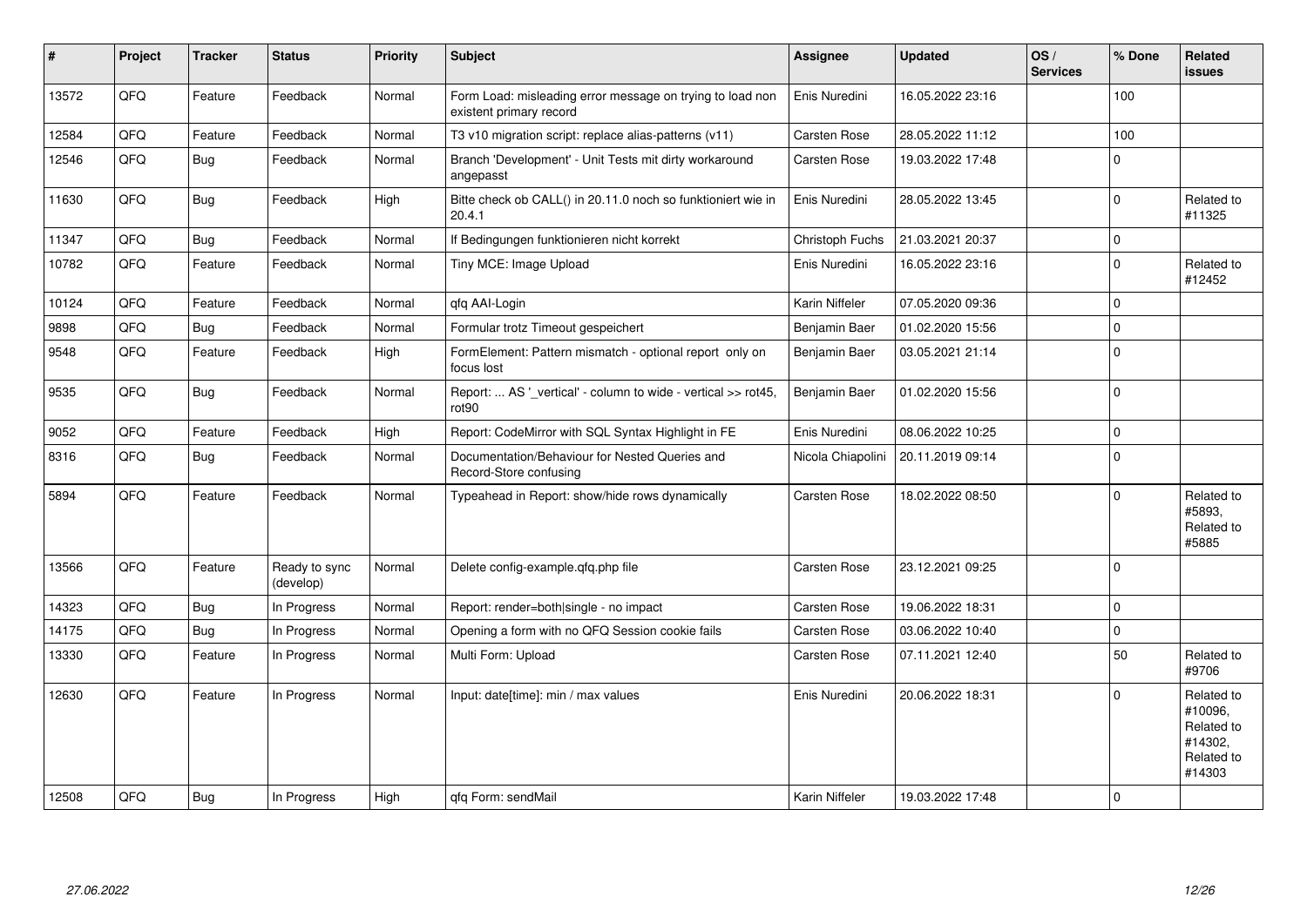| #     | Project | <b>Tracker</b> | <b>Status</b> | <b>Priority</b> | Subject                                          | Assignee            | <b>Updated</b>   | OS/<br><b>Services</b> | % Done      | Related<br><b>issues</b>                                                                                                       |
|-------|---------|----------------|---------------|-----------------|--------------------------------------------------|---------------------|------------------|------------------------|-------------|--------------------------------------------------------------------------------------------------------------------------------|
| 12440 | QFQ     | Feature        | In Progress   | Normal          | Typo3 V10 upgrade (durchfuehren und testen)      | Carsten Rose        | 21.03.2022 09:53 |                        | 50          | Related to<br>#12357,<br>Related to<br>#12067,<br>Related to<br>#10661                                                         |
| 12439 | QFQ     | Feature        | In Progress   | Normal          | TinyMCE Paste from Word & Character Count/Limit  | Carsten Rose        | 05.05.2021 22:15 |                        | $\mathbf 0$ |                                                                                                                                |
| 11980 | QFQ     | Feature        | In Progress   | Normal          | protected verzeichnis MUSS geschützt werden      | Carsten Rose        | 07.09.2021 13:30 |                        | $\pmb{0}$   |                                                                                                                                |
| 11517 | QFQ     | <b>Bug</b>     | In Progress   | Normal          | extraButtonInfo Broken for multiple FormElements | <b>Carsten Rose</b> | 12.05.2022 13:12 |                        | $\pmb{0}$   | Related to<br>#7890,<br>Related to<br>#3811, Has<br>duplicate<br>#10905, Has<br>duplicate<br>#10553, Has<br>duplicate<br>#6779 |
| 11076 | QFQ     | Feature        | In Progress   | Normal          | SELECT  AS _websocket                            | Carsten Rose        | 30.08.2020 17:49 |                        | $\pmb{0}$   |                                                                                                                                |
| 10793 | QFQ     | Feature        | In Progress   | Normal          | <b>Update NPM Packages</b>                       | Carsten Rose        | 07.09.2021 13:25 |                        | $30\,$      |                                                                                                                                |
| 10661 | QFQ     | <b>Bug</b>     | In Progress   | Normal          | Typo3 Warnungen                                  | <b>Carsten Rose</b> | 07.09.2021 13:23 |                        | $\pmb{0}$   | Related to<br>#12440                                                                                                           |
| 10443 | QFQ     | Feature        | In Progress   | Normal          | Konzept_api / _live                              | Carsten Rose        | 07.05.2020 09:39 |                        | $\mathbf 0$ |                                                                                                                                |
| 9789  | QFQ     | <b>Bug</b>     | In Progress   | High            | Record Lock: release to early on 'leave page'    | Carsten Rose        | 10.01.2022 09:25 |                        | 100         | Related to<br>#10081,<br>Related to<br>#9173,<br>Related to<br>#8702                                                           |
| 9691  | QFQ     | <b>Bug</b>     | In Progress   | Normal          | Checkbox: dynamic update > readonly              | Carsten Rose        | 01.02.2020 23:22 |                        | 50          | Related to<br>#9834                                                                                                            |
| 9517  | QFQ     | Feature        | In Progress   | High            | Input multiple tags with typeahead               | Carsten Rose        | 03.05.2021 21:14 |                        | 40          | Related to<br>#10150                                                                                                           |
| 6250  | QFQ     | Feature        | In Progress   | Normal          | Enhance layout: a) Subrecord, b) Subrecord-Title | Carsten Rose        | 01.02.2020 23:22 |                        | $\mathbf 0$ | Related to<br>#5391                                                                                                            |
| 5695  | QFQ     | Feature        | In Progress   | Normal          | Multiform                                        | Carsten Rose        | 02.01.2021 18:38 |                        | $\pmb{0}$   |                                                                                                                                |
| 4194  | QFQ     | Feature        | In Progress   | Normal          | Bootstrap 4 ist jetzt offiziel                   |                     | 03.05.2021 20:47 |                        | $\Omega$    | Related to<br>#10114                                                                                                           |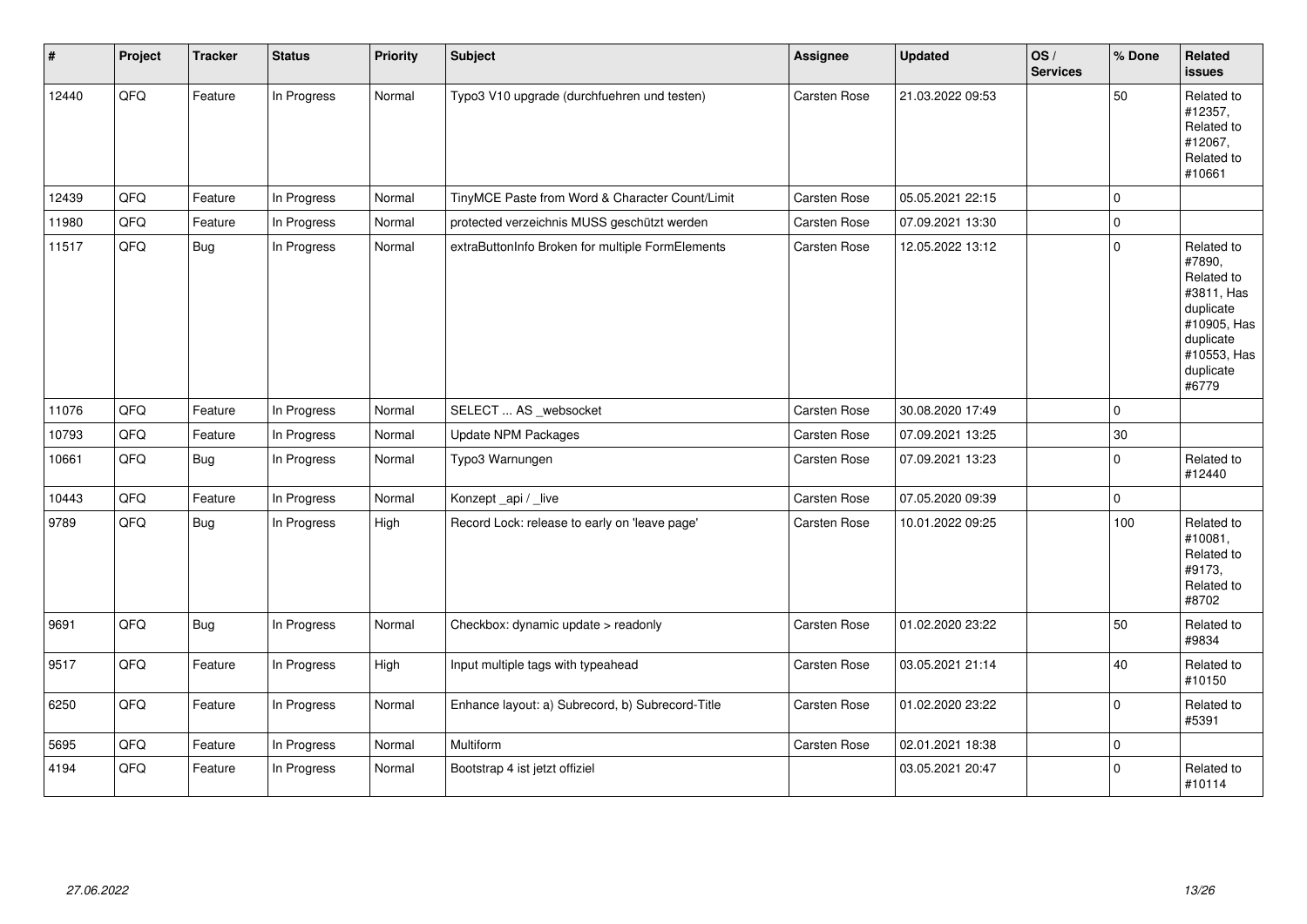| $\sharp$ | Project | <b>Tracker</b> | <b>Status</b> | <b>Priority</b> | Subject                                                                                 | <b>Assignee</b>     | <b>Updated</b>   | OS/<br><b>Services</b> | % Done         | Related<br><b>issues</b>                                                                                                                                              |
|----------|---------|----------------|---------------|-----------------|-----------------------------------------------------------------------------------------|---------------------|------------------|------------------------|----------------|-----------------------------------------------------------------------------------------------------------------------------------------------------------------------|
| 14320    | QFQ     | Feature        | ToDo          | Normal          | Allow specific HTML Tags and Attributes: general, TinyMCE                               | Enis Nuredini       | 17.06.2022 10:44 |                        | $\mathbf 0$    | Related to<br>#12664,<br>Related to<br>#12039,<br>Related to<br>#11702,<br>Related to<br>#7239,<br>Related to<br>#3708,<br>Related to<br>#3646,<br>Related to<br>#880 |
| 14303    | QFQ     | <b>Bug</b>     | ToDo          | Normal          | datetime broken with picker                                                             | Enis Nuredini       | 17.06.2022 09:02 |                        | $\overline{0}$ | Related to<br>#12630                                                                                                                                                  |
| 13899    | QFQ     | Bug            | ToDo          | Normal          | Selenium: zum laufen bringen                                                            | Enis Nuredini       | 25.03.2022 10:24 |                        | 0              |                                                                                                                                                                       |
| 12463    | QFQ     | <b>Bug</b>     | ToDo          | High            | QFQ Function: 'function' and 'sql' on same level - output of<br>sal is shown two times. | <b>Carsten Rose</b> | 15.12.2021 16:31 |                        | $\mathbf 0$    |                                                                                                                                                                       |
| 12395    | QFQ     | <b>Bug</b>     | ToDo          | High            | QFQ Function: Result two times shown                                                    | Carsten Rose        | 18.02.2022 08:59 |                        | $\mathbf 0$    |                                                                                                                                                                       |
| 12262    | QFQ     | Feature        | ToDo          | Normal          | Form buttons on top: more customable                                                    | Enis Nuredini       | 17.06.2022 10:44 |                        | $\mathbf 0$    | Related to<br>#13945, Has<br>duplicate<br>#4046, Has<br>duplicate<br>#10080                                                                                           |
| 7602     | QFQ     | Feature        | ToDo          | High            | Multi Select: with checkboxes                                                           | Benjamin Baer       | 22.03.2022 09:07 |                        | $\mathbf 0$    |                                                                                                                                                                       |
| 14371    | QFQ     | Feature        | Priorize      | Normal          | LDAP via REPORT                                                                         | <b>Carsten Rose</b> | 19.06.2022 16:37 |                        | $\mathbf 0$    |                                                                                                                                                                       |
| 14290    | QFQ     | Feature        | Priorize      | Normal          | FormEditor: Show Table Definition                                                       | Carsten Rose        | 19.06.2022 16:37 |                        | $\pmb{0}$      |                                                                                                                                                                       |
| 14283    | QFQ     | <b>Bug</b>     | Priorize      | Normal          | HEIC / HEIF convert doesn't trigger                                                     | Carsten Rose        | 19.06.2022 16:37 |                        | $\mathbf 0$    |                                                                                                                                                                       |
| 13943    | QFQ     | <b>Bug</b>     | Priorize      | Normal          | unable to find formgroup                                                                | Enis Nuredini       | 28.05.2022 11:03 |                        | $\mathbf 0$    |                                                                                                                                                                       |
| 13900    | QFQ     | Feature        | Priorize      | Normal          | Selenium: Check das Cookie/PDF funktioniert                                             | Enis Nuredini       | 25.03.2022 12:45 |                        | $\mathbf 0$    |                                                                                                                                                                       |
| 12504    | QFQ     | Feature        | Priorize      | Normal          | sql.log: report fe.id                                                                   | Carsten Rose        | 05.05.2021 22:09 |                        | $\mathbf 0$    |                                                                                                                                                                       |
| 12503    | QFQ     | Feature        | Priorize      | Normal          | Detect dangerous UPDATE statement with missing WHERE                                    | Carsten Rose        | 05.05.2021 22:09 |                        | $\pmb{0}$      |                                                                                                                                                                       |
| 12452    | QFQ     | Feature        | Priorize      | Normal          | BaseURL: alsways with '/' at the end                                                    | <b>Carsten Rose</b> | 19.06.2022 13:45 |                        | $\mathbf 0$    | Related to<br>#10782                                                                                                                                                  |
| 12325    | QFQ     | <b>Bug</b>     | Priorize      | Normal          | MultiDB form.dbIndex not working for report syntax                                      | Carsten Rose        | 07.09.2021 13:37 |                        | $\mathbf 0$    | Related to<br>#12145,<br>Related to<br>#12314                                                                                                                         |
| 11320    | QFQ     | Feature        | Priorize      | Normal          | Typo3 Version 10 support                                                                | Carsten Rose        | 05.05.2021 22:09 |                        | $\mathbf 0$    |                                                                                                                                                                       |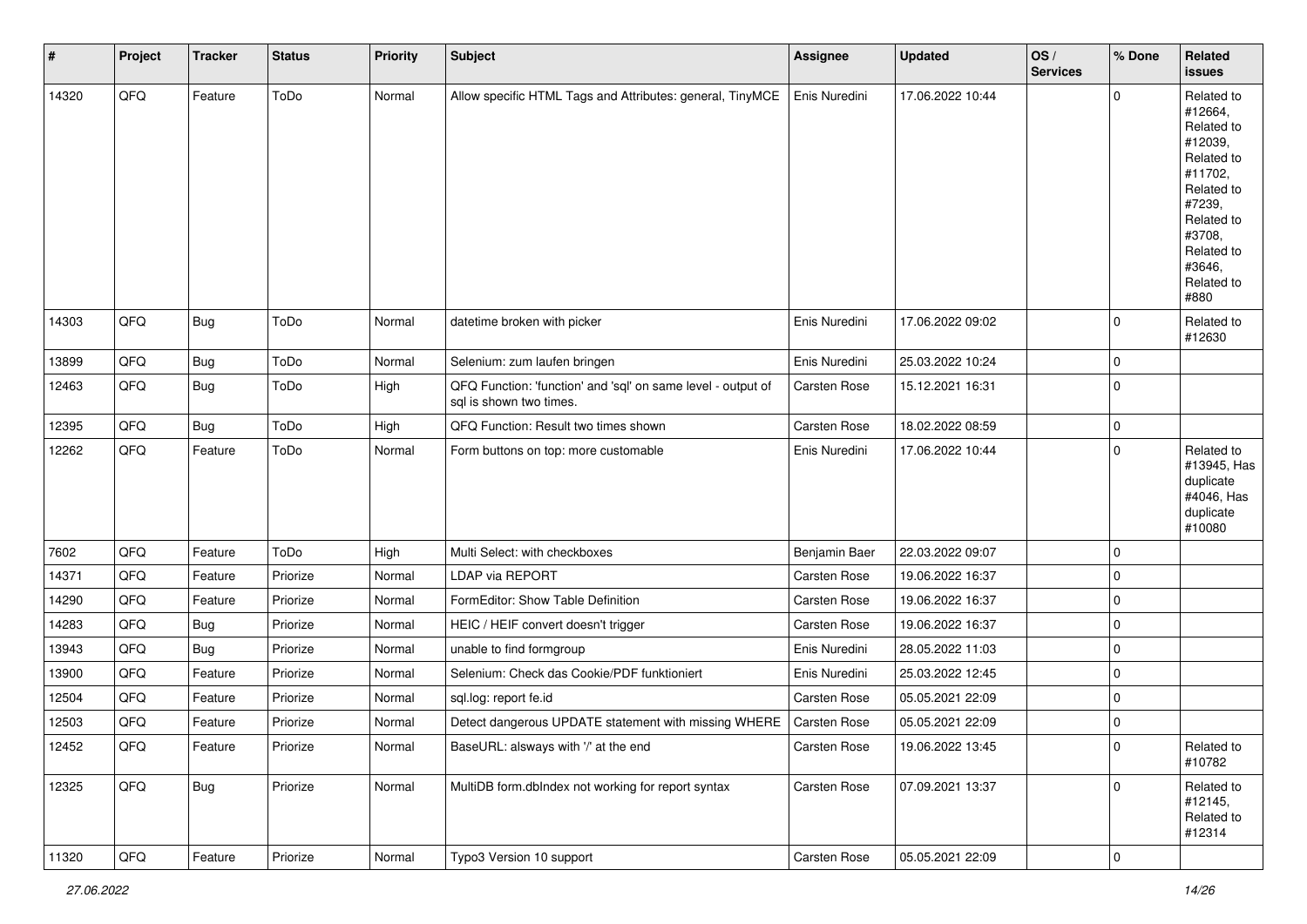| $\sharp$ | Project        | <b>Tracker</b> | <b>Status</b> | <b>Priority</b> | Subject                                                                                                  | <b>Assignee</b>     | <b>Updated</b>   | OS/<br><b>Services</b> | % Done      | Related<br><b>issues</b>                                                |
|----------|----------------|----------------|---------------|-----------------|----------------------------------------------------------------------------------------------------------|---------------------|------------------|------------------------|-------------|-------------------------------------------------------------------------|
| 10569    | QFQ            | Feature        | Priorize      | Normal          | link _blank more safe                                                                                    | Enis Nuredini       | 25.03.2022 12:44 |                        | $\mathbf 0$ |                                                                         |
| 10015    | QFQ            | Feature        | Priorize      | Normal          | Monospace in Textarea                                                                                    | <b>Carsten Rose</b> | 03.02.2020 13:40 |                        | $\mathbf 0$ |                                                                         |
| 10012    | QFQ            | Feature        | Priorize      | Normal          | redirectAllMailTo: {{beEmail:T}}                                                                         | Carsten Rose        | 08.05.2021 09:54 |                        | $\mathbf 0$ | Related to<br>#12412,<br>Related to<br>#12413,<br>Related to<br>#10011  |
| 10011    | QFQ            | Feature        | Priorize      | Normal          | Offer new STORE_TYPO3 Variable 'beUser', 'beEmail'                                                       | <b>Carsten Rose</b> | 08.05.2021 09:51 |                        | $\Omega$    | Related to<br>#10012,<br>Related to<br>#12511                           |
| 10005    | QFQ            | Feature        | Priorize      | Normal          | Report / special column name:  AS _calendar                                                              | <b>Carsten Rose</b> | 03.06.2020 17:28 |                        | $\mathbf 0$ |                                                                         |
| 10003    | QFQ            | Feature        | Priorize      | Normal          | fieldset: stronger visualize group                                                                       | Benjamin Baer       | 12.02.2020 08:13 |                        | $\mathbf 0$ |                                                                         |
| 9975     | QFQ            | Bug            | Priorize      | Normal          | Dropdown Menu: 'r:3' broken                                                                              | <b>Carsten Rose</b> | 01.02.2020 10:13 |                        | $\mathbf 0$ |                                                                         |
| 9968     | QFQ            | Feature        | Priorize      | Normal          | Tooltip in Links for Developer                                                                           | <b>Carsten Rose</b> | 01.02.2020 23:17 |                        | $\mathbf 0$ |                                                                         |
| 9958     | QFQ            | Bug            | Priorize      | Normal          | Broken subrecord query: no error message                                                                 | Carsten Rose        | 05.02.2021 15:15 |                        | $\mathbf 0$ |                                                                         |
| 9947     | QFQ            | <b>Bug</b>     | Priorize      | Normal          | Unwanted error message if missing 'typeAheadSqlPrefetch'                                                 | <b>Carsten Rose</b> | 01.02.2020 10:13 |                        | $\mathbf 0$ |                                                                         |
| 9928     | QFQ            | Feature        | Priorize      | Normal          | SpecialColumnName: a) Deprecated: ' AS "_+tag " ', b)<br>New: ' AS "_ <tag1><tag2>"</tag2></tag1>        | Carsten Rose        | 01.02.2020 23:17 |                        | $\mathbf 0$ | Related to<br>#9929                                                     |
| 9900     | QFQ            | Feature        | Priorize      | Normal          | Generic API Call: tt-content record >> JSON                                                              | Carsten Rose        | 01.02.2020 10:13 |                        | $\mathbf 0$ |                                                                         |
| 9862     | QFQ            | Bug            | Priorize      | Normal          | Failed writing to sql mail qfq.log should throw an exception                                             | <b>Carsten Rose</b> | 01.02.2020 10:13 |                        | $\mathbf 0$ |                                                                         |
| 9834     | QFQ            | <b>Bug</b>     | Priorize      | Normal          | Input elements with tag 'disabled' are missing on<br>form-submit: server option 'processReadOnly' broken | Carsten Rose        | 07.12.2021 16:43 |                        | $\mathbf 0$ | Related to<br>#9691,<br>Related to<br>#5305, Has<br>duplicate<br>#12331 |
| 9668     | QFQ            | Feature        | Priorize      | Normal          | Form.mode: rename 'hidden' to 'hide'                                                                     | <b>Carsten Rose</b> | 05.05.2021 22:14 |                        | $\mathbf 0$ | Related to<br>#6437                                                     |
| 9534     | QFQ            | Bug            | Priorize      | Urgent          | FE.type=upload: 'Unknown Mode: ID"                                                                       | Carsten Rose        | 03.05.2021 21:14 |                        | $\mathbf 0$ | Related to<br>#9532                                                     |
| 9394     | QFQ            | Feature        | Priorize      | Normal          | REST: allow for non numerical ids in get requests                                                        | <b>Carsten Rose</b> | 05.05.2021 22:10 |                        | $\Omega$    |                                                                         |
| 9346     | QFQ            | Feature        | Priorize      | Normal          | beforeSave: check if an upload is given                                                                  | Carsten Rose        | 11.06.2021 21:18 |                        | $\mathbf 0$ |                                                                         |
| 9173     | QFQ            | <b>Bug</b>     | Priorize      | Urgent          | Stale Record Lock: Firefox                                                                               | Carsten Rose        | 03.05.2021 21:14 |                        | $\mathbf 0$ | Related to<br>#9789                                                     |
| 9135     | QFQ            | Feature        | Priorize      | Normal          | Progress Bar generic / replace old hourglass download<br>popup                                           | Benjamin Baer       | 03.01.2022 07:43 |                        | $\mathbf 0$ |                                                                         |
| 9121     | $\mathsf{QFQ}$ | Bug            | Priorize      | High            | sip links have r and __dbIndexData set                                                                   | Carsten Rose        | 12.06.2021 10:41 |                        | $\pmb{0}$   |                                                                         |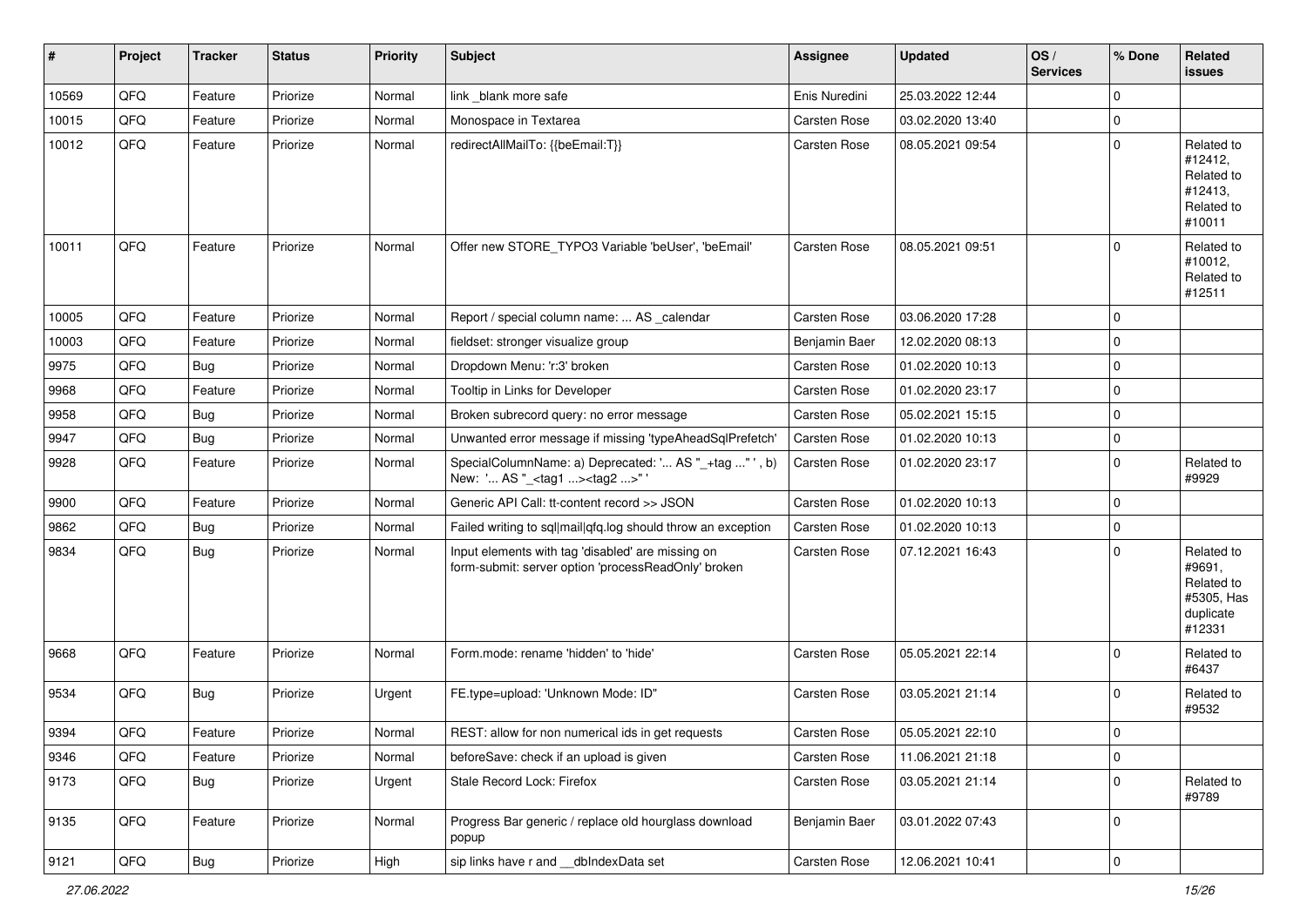| $\#$ | Project | <b>Tracker</b> | <b>Status</b> | <b>Priority</b> | <b>Subject</b>                                                                            | <b>Assignee</b>     | <b>Updated</b>   | OS/<br><b>Services</b> | % Done         | Related<br><b>issues</b>                        |
|------|---------|----------------|---------------|-----------------|-------------------------------------------------------------------------------------------|---------------------|------------------|------------------------|----------------|-------------------------------------------------|
| 8963 | QFQ     | Feature        | Priorize      | Normal          | Setting values in a store: flexible way                                                   | <b>Carsten Rose</b> | 05.05.2021 22:10 |                        | $\mathbf 0$    | Related to<br>#8975                             |
| 8585 | QFQ     | Feature        | Priorize      | Normal          | Enhance Error message for 'unknown form'                                                  | <b>Carsten Rose</b> | 01.02.2020 10:13 |                        | $\mathbf 0$    |                                                 |
| 8584 | QFQ     | Feature        | Priorize      | Normal          | FE 'Action' - never assign to Container (except Template<br>Group)                        | <b>Carsten Rose</b> | 01.02.2020 10:13 |                        | $\overline{0}$ |                                                 |
| 8277 | QFQ     | Feature        | Priorize      | Normal          | fe.parameter.default=                                                                     | <b>Carsten Rose</b> | 01.02.2020 23:17 |                        | $\mathbf 0$    | Related to<br>#8113                             |
| 8204 | QFQ     | Feature        | Priorize      | High            | Position 'required mark'                                                                  | <b>Carsten Rose</b> | 16.06.2021 13:44 |                        | $\mathbf 0$    |                                                 |
| 8082 | QFQ     | Feature        | Priorize      | High            | Contact form without saving record                                                        | <b>Carsten Rose</b> | 07.12.2021 15:20 |                        | $\mathbf 0$    | Related to<br>#8587,<br><b>Blocks</b><br>#11850 |
| 8044 | QFQ     | Feature        | Priorize      | Normal          | Transaction: a) Form, b) Report                                                           | <b>Carsten Rose</b> | 05.05.2021 22:14 |                        | $\mathbf 0$    | Related to<br>#8043                             |
| 8037 | QFQ     | <b>Bug</b>     | Priorize      | Normal          | FE.type=upload (advanced mode): {{slaveId:V}} missing<br>during dynamic update            | <b>Carsten Rose</b> | 01.02.2020 10:13 |                        | $\mathbf 0$    |                                                 |
| 8034 | QFQ     | Feature        | Priorize      | Normal          | FormElement 'data': 22.22.2222 should not be accepted                                     | Carsten Rose        | 01.02.2020 10:13 |                        | $\pmb{0}$      |                                                 |
| 7965 | QFQ     | Feature        | Priorize      | Normal          | Input type 'text' with visual format - currency                                           | Benjamin Baer       | 03.01.2022 07:45 |                        | $\mathbf 0$    |                                                 |
| 7730 | QFQ     | Feature        | Priorize      | Normal          | SELECT Box: title in between                                                              | Benjamin Baer       | 01.02.2020 23:22 |                        | $\mathbf 0$    |                                                 |
| 7656 | QFQ     | <b>Bug</b>     | Priorize      | Normal          | FE with required, 'pattern' and 'extraButtonLock': always<br>complain about missing value | <b>Carsten Rose</b> | 01.02.2020 10:13 |                        | $\mathbf 0$    |                                                 |
| 7630 | QFQ     | Feature        | Priorize      | Normal          | detailed error message for simple upload                                                  | <b>Carsten Rose</b> | 01.02.2020 10:13 |                        | $\mathbf 0$    |                                                 |
| 7616 | QFQ     | <b>Bug</b>     | Priorize      | Normal          | Selectlist with Enum & Dynamic Update                                                     | Carsten Rose        | 01.02.2020 10:13 |                        | $\mathbf 0$    |                                                 |
| 7522 | QFQ     | Feature        | Priorize      | Normal          | Inserting default index.html to folder (Avoid Apache<br>Indexing)                         | <b>Carsten Rose</b> | 01.02.2020 10:13 |                        | $\mathbf 0$    |                                                 |
| 7290 | QFQ     | Feature        | Priorize      | Normal          | FormEditor: title as textarea if LEN(title)>60                                            | <b>Carsten Rose</b> | 01.02.2020 10:13 |                        | $\overline{0}$ | Blocked by<br>#7682                             |
| 7217 | QFQ     | Feature        | Priorize      | Normal          | Download: notice User if `_sip=?` is missing                                              | <b>Carsten Rose</b> | 01.02.2020 10:13 |                        | $\mathbf 0$    |                                                 |
| 6998 | QFQ     | Feature        | Priorize      | Normal          | Form: with debug=on show column information as tooltip of<br>column label                 | <b>Carsten Rose</b> | 01.02.2020 10:13 |                        | $\overline{0}$ |                                                 |
| 6870 | QFQ     | Feature        | Priorize      | Normal          | Click on '_link' triggers an API call                                                     | Benjamin Baer       | 03.01.2022 08:25 |                        | $\mathbf 0$    |                                                 |
| 6801 | QFQ     | Feature        | Priorize      | Normal          | Fabric: Maximize / FullIscreen                                                            | Benjamin Baer       | 21.03.2022 09:56 |                        | 0              |                                                 |
| 6574 | QFQ     | <b>Bug</b>     | Priorize      | Normal          | qfq.log: Fehlermeldung wurde angezeigt, aber nicht geloggt                                | Carsten Rose        | 01.02.2020 10:13 |                        | $\pmb{0}$      |                                                 |
| 6566 | QFQ     | <b>Bug</b>     | Priorize      | Normal          | Link Function 'delete': provided parameter missing on page<br>reload                      | Benjamin Baer       | 03.01.2022 08:08 |                        | $\mathbf 0$    |                                                 |
| 6224 | QFQ     | Feature        | Priorize      | Normal          | Dynamic update: fade in/out fields                                                        | Benjamin Baer       | 21.03.2022 09:50 |                        | $\mathbf 0$    |                                                 |
| 6140 | QFQ     | Bug            | Priorize      | Normal          | QFQ DnD Sort: Locked fields                                                               | Benjamin Baer       | 21.03.2022 09:56 |                        | $\mathbf 0$    |                                                 |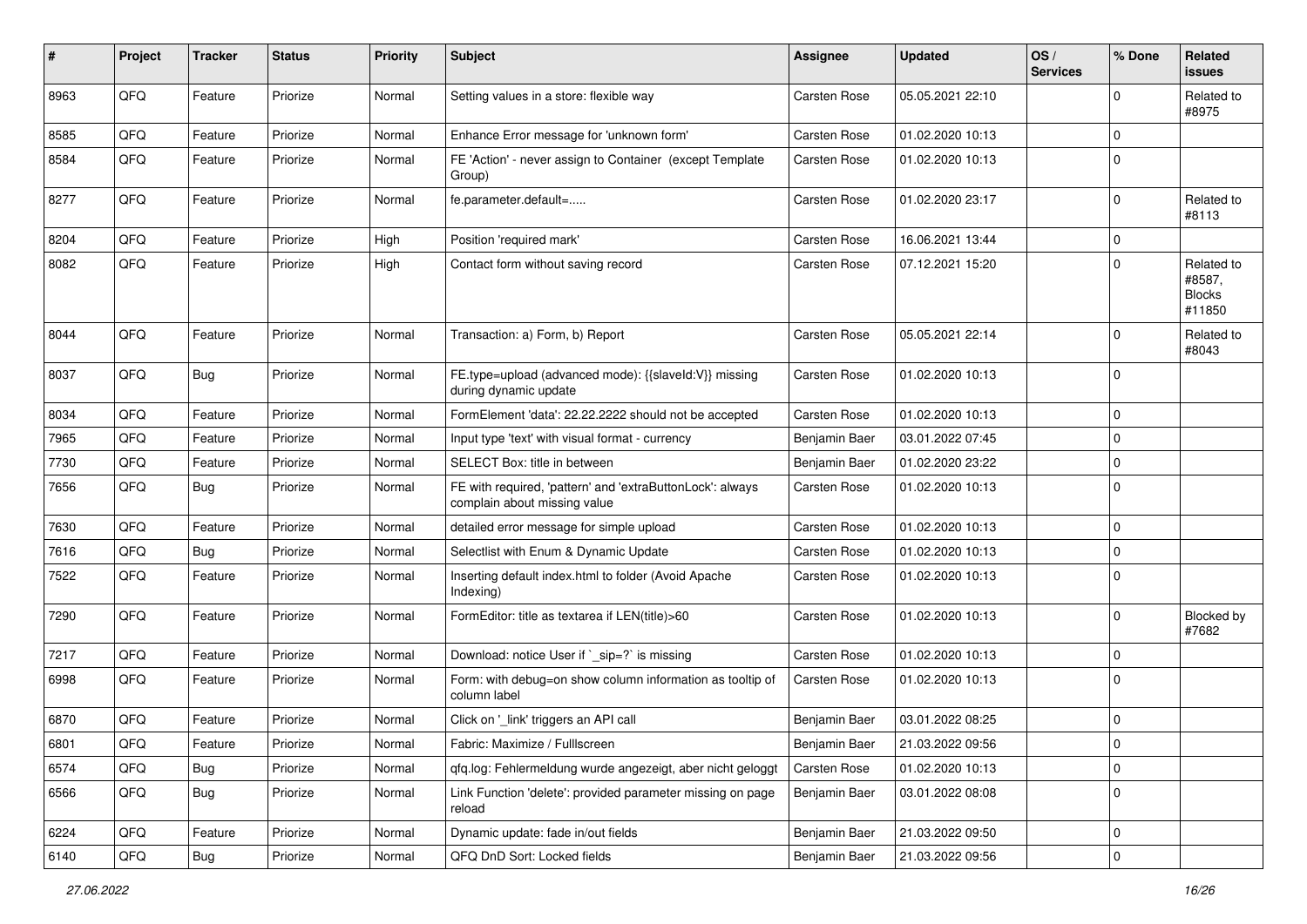| #     | Project | <b>Tracker</b> | <b>Status</b> | <b>Priority</b> | <b>Subject</b>                                                                                      | <b>Assignee</b>      | <b>Updated</b>   | OS/<br><b>Services</b> | % Done       | Related<br><b>issues</b>                                               |
|-------|---------|----------------|---------------|-----------------|-----------------------------------------------------------------------------------------------------|----------------------|------------------|------------------------|--------------|------------------------------------------------------------------------|
| 6116  | QFQ     | <b>Bug</b>     | Priorize      | High            | value of checkbox not saved                                                                         | <b>Carsten Rose</b>  | 07.12.2021 17:19 |                        | $\Omega$     |                                                                        |
| 5942  | QFQ     | Feature        | Priorize      | Normal          | 'L' and 'type': append to links, generate via '_link' by using<br>'u:' .                            | Carsten Rose         | 01.02.2020 10:13 |                        | $\mathbf{0}$ |                                                                        |
| 5562  | QFQ     | Feature        | Priorize      | Normal          | Drag'n'Drop fuer Uploads                                                                            | <b>Benjamin Baer</b> | 21.03.2022 09:52 |                        | $\Omega$     | Related to<br>#9706                                                    |
| 5366  | QFQ     | Feature        | Priorize      | Normal          | Saving with keyboard shortcuts                                                                      | Benjamin Baer        | 21.03.2022 09:47 |                        | $\mathbf 0$  |                                                                        |
| 4457  | QFQ     | <b>Bug</b>     | Priorize      | Normal          | typeahead: pressing return to select an item, saves the form<br>and closes the form.                | Benjamin Baer        | 03.01.2022 08:01 |                        | $\mathbf 0$  | Related to<br>#4398                                                    |
| 3867  | QFQ     | Feature        | Priorize      | Normal          | Readonly Formular: Template Groups add/delete<br>ausbeldnen                                         | Carsten Rose         | 05.05.2021 22:12 |                        | $\Omega$     |                                                                        |
| 3782  | QFQ     | <b>Bug</b>     | Priorize      | Normal          | Bei fehlerhafter Eingabe (z.B. Datum) sollte das erwartete<br>Format angezeigt werden               | Carsten Rose         | 01.02.2020 10:13 |                        | $\Omega$     |                                                                        |
| 2665  | QFQ     | <b>Bug</b>     | Priorize      | Normal          | Dynamic Update funktioniert nicht, wenn beim<br>entsprechenden FormElement eine size angegeben ist. | Benjamin Baer        | 03.01.2022 08:12 |                        | 30           |                                                                        |
| 14395 | QFQ     | Support        | <b>New</b>    | Normal          | FormEditor: Virtual table columns                                                                   | Enis Nuredini        | 21.06.2022 16:09 |                        | $\Omega$     |                                                                        |
| 14377 | QFQ     | Bug            | <b>New</b>    | Normal          | Documentation > General Tips: white page after migration                                            | Enis Nuredini        | 19.06.2022 16:37 |                        | $\Omega$     |                                                                        |
| 14376 | QFQ     | Feature        | New           | Normal          | QFQ Bootstrap: if missing, create stored procedures                                                 | Enis Nuredini        | 19.06.2022 16:37 |                        | $\Omega$     |                                                                        |
| 14322 | QFQ     | <b>Bug</b>     | New           | Normal          | Form Load: by default no scroll (save & close should be<br>visible)                                 | Enis Nuredini        | 15.06.2022 14:12 |                        | $\Omega$     | Related to<br>#14321,<br>Related to<br>#6232                           |
| 14305 | QFQ     | <b>Bug</b>     | <b>New</b>    | Normal          | Inline Report editing does not create history entries                                               | Carsten Rose         | 10.06.2022 11:55 |                        | $\Omega$     |                                                                        |
| 14304 | QFQ     | <b>Bug</b>     | <b>New</b>    | Normal          | table sorter view safer does not work                                                               | <b>Carsten Rose</b>  | 10.06.2022 11:49 |                        | $\mathbf 0$  |                                                                        |
| 14245 | QFQ     | <b>Bug</b>     | New           | Normal          | Form Save Btn bleibt disabled wenn Datumsfeld über<br>Datepicker geändert                           | Enis Nuredini        | 27.05.2022 13:45 |                        | $\mathbf 0$  | Related to<br>#13689                                                   |
| 14233 | QFQ     | Bug            | <b>New</b>    | Normal          | AS link: question - HTML is not rendered                                                            | Carsten Rose         | 28.05.2022 11:02 |                        | $\mathbf{0}$ |                                                                        |
| 14227 | QFQ     | Feature        | New           | Normal          | Selenium Konkurrenz: cypress.io                                                                     | Enis Nuredini        | 28.05.2022 11:02 |                        | $\Omega$     |                                                                        |
| 14187 | QFQ     | Feature        | New           | High            | gfg.log: show current URL                                                                           | Carsten Rose         | 28.05.2022 11:02 |                        | $\Omega$     | Related to<br>#13933.<br>Related to<br>#12532,<br>Related to<br>#11893 |
| 14185 | QFQ     | Feature        | <b>New</b>    | Normal          | External/Autocron.php - better suitable directory                                                   | Support: System      | 28.05.2022 11:03 |                        | $\Omega$     |                                                                        |
| 14091 | QFQ     | Bug            | New           | Normal          | inconsistent template path for twig                                                                 | Carsten Rose         | 19.04.2022 18:36 |                        | $\mathbf 0$  |                                                                        |
| 14090 | QFQ     | Feature        | New           | Normal          | Nützliche script funktionen                                                                         | Carsten Rose         | 28.05.2022 11:03 |                        | $\Omega$     |                                                                        |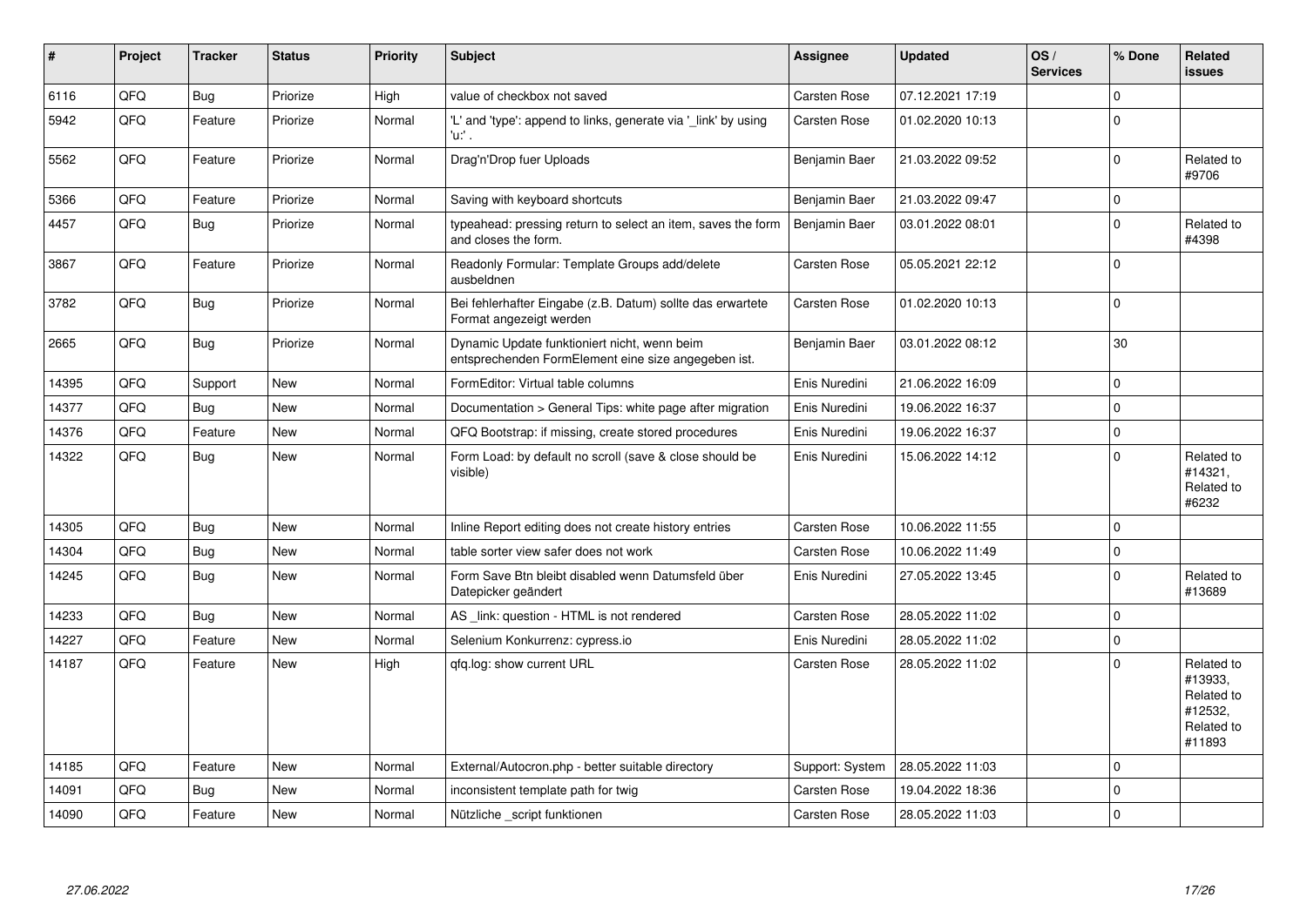| ∦     | Project | <b>Tracker</b> | <b>Status</b> | <b>Priority</b> | Subject                                                                                  | <b>Assignee</b>        | <b>Updated</b>   | OS/<br><b>Services</b> | % Done         | Related<br><b>issues</b>                         |
|-------|---------|----------------|---------------|-----------------|------------------------------------------------------------------------------------------|------------------------|------------------|------------------------|----------------|--------------------------------------------------|
| 14077 | QFQ     | <b>Bug</b>     | <b>New</b>    | Normal          | As _link: Attribute 'class' missing by r:1 and r:3 - but should<br>set                   | Carsten Rose           | 28.05.2022 11:02 |                        | $\mathbf 0$    | Related to<br>#5342.<br>Related to<br>#4343      |
| 14028 | QFQ     | Feature        | <b>New</b>    | Normal          | Required notification: visual nicer                                                      | Enis Nuredini          | 28.05.2022 11:01 |                        | $\mathbf 0$    |                                                  |
| 13945 | QFQ     | Feature        | New           | Normal          | As _link: content before/after link                                                      | Enis Nuredini          | 28.05.2022 11:01 |                        | $\overline{0}$ | Related to<br>#12262                             |
| 13843 | QFQ     | Feature        | <b>New</b>    | Normal          | Create JWT via QFQ                                                                       | <b>Carsten Rose</b>    | 19.03.2022 17:42 |                        | $\mathbf 0$    |                                                  |
| 13841 | QFQ     | Feature        | <b>New</b>    | Normal          | Create PDF via iText - evaluate                                                          | <b>Carsten Rose</b>    | 19.03.2022 17:42 |                        | $\mathbf 0$    |                                                  |
| 13757 | QFQ     | Feature        | New           | High            | QR / Bar-Code Plugin                                                                     | Enis Nuredini          | 19.03.2022 17:43 |                        | $\mathbf 0$    |                                                  |
| 13716 | QFQ     | <b>Bug</b>     | New           | High            | Firefox ask to store username/password                                                   | Enis Nuredini          | 30.05.2022 09:31 |                        | $\overline{0}$ | Related to<br>#13827                             |
| 13706 | QFQ     | <b>Bug</b>     | <b>New</b>    | Normal          | Wrong CheckType in FieldElement LastStatus of Form Cron                                  | <b>Carsten Rose</b>    | 21.01.2022 18:20 |                        | $\mathbf 0$    |                                                  |
| 13700 | QFQ     | Feature        | New           | Normal          | Redesign qfq.io Seite                                                                    | <b>Carsten Rose</b>    | 19.03.2022 17:43 |                        | $\mathbf 0$    |                                                  |
| 13689 | QFQ     | <b>Bug</b>     | <b>New</b>    | Normal          | Enter auf Eingabefeld mit ungültigem Wert führt zu blurry<br>Seite                       | Enis Nuredini          | 28.05.2022 10:53 |                        | $\Omega$       | Related to<br>#14245, Has<br>duplicate<br>#11891 |
| 13659 | QFQ     | <b>Bug</b>     | <b>New</b>    | Normal          | wrong sanitize class applied to R-store                                                  | <b>Carsten Rose</b>    | 15.01.2022 14:23 |                        | $\mathbf 0$    |                                                  |
| 13647 | QFQ     | <b>Bug</b>     | <b>New</b>    | Normal          | Autofocus funktioniert nicht auf Chrome                                                  | Benjamin Baer          | 19.03.2022 17:44 |                        | $\mathbf 0$    |                                                  |
| 13609 | QFQ     | Feature        | New           | Normal          | QFQ Introduction: Seite aufloesen                                                        | Philipp<br>Gröbelbauer | 28.05.2022 11:02 |                        | $\overline{0}$ |                                                  |
| 13592 | QFQ     | <b>Bug</b>     | New           | Normal          | QFQ Build Queue: das vergeben von Tags klappt nicht. Es<br>werden keine Releases gebaut. | <b>Carsten Rose</b>    | 19.03.2022 17:45 |                        | $\mathbf 0$    |                                                  |
| 13528 | QFQ     | <b>Bug</b>     | <b>New</b>    | Normal          | qfq.io > releases: es wird kein neues Release angelegt                                   | Benjamin Baer          | 19.03.2022 17:46 |                        | $\mathbf 0$    |                                                  |
| 13467 | QFQ     | Feature        | <b>New</b>    | Normal          | ChangeLog Generator                                                                      | <b>Carsten Rose</b>    | 19.03.2022 17:46 |                        | $\mathbf 0$    | Related to<br>#11460                             |
| 13460 | QFQ     | <b>Bug</b>     | <b>New</b>    | Normal          | Doc: Password set/reset  password should not processed<br>with 'html encode'             | Carsten Rose           | 19.03.2022 17:46 |                        | $\mathbf 0$    |                                                  |
| 13451 | QFQ     | <b>Bug</b>     | <b>New</b>    | Normal          | Character Counter / Max Character: Problem in Safari                                     | Carsten Rose           | 15.04.2022 17:18 |                        | $\mathbf 0$    |                                                  |
| 13354 | QFQ     | Feature        | New           | Normal          | Using Websocket in QFQ                                                                   | <b>Carsten Rose</b>    | 10.11.2021 15:47 |                        | $\mathbf 0$    |                                                  |
| 13332 | QFQ     | <b>Bug</b>     | <b>New</b>    | Normal          | Multi Form: Required Felder werden visuell nicht markiert.                               | Carsten Rose           | 19.03.2022 17:47 |                        | $\mathbf 0$    |                                                  |
| 13331 | QFQ     | <b>Bug</b>     | New           | Normal          | Multi Form: Clear Icon misplaced                                                         | Carsten Rose           | 19.03.2022 17:47 |                        | $\mathbf 0$    |                                                  |
| 12989 | QFQ     | <b>Bug</b>     | New           | Normal          | empty string does not trigger dynamic update                                             | Enis Nuredini          | 28.05.2022 11:09 |                        | $\mathbf 0$    |                                                  |
| 12974 | QFQ     | <b>Bug</b>     | New           | High            | Sanitize Queries in Action-Elements                                                      | Carsten Rose           | 07.12.2021 17:19 |                        | 0              |                                                  |
| 12716 | QFQ     | <b>Bug</b>     | New           | Normal          | template group: Pattern only applied to first instance                                   | Carsten Rose           | 19.03.2022 17:47 |                        | $\mathbf 0$    |                                                  |
| 12714 | QFQ     | Bug            | New           | Normal          | Conversion of GIF to PDF broken when GIF contains Alpha.                                 | <b>Carsten Rose</b>    | 19.03.2022 17:49 |                        | $\pmb{0}$      |                                                  |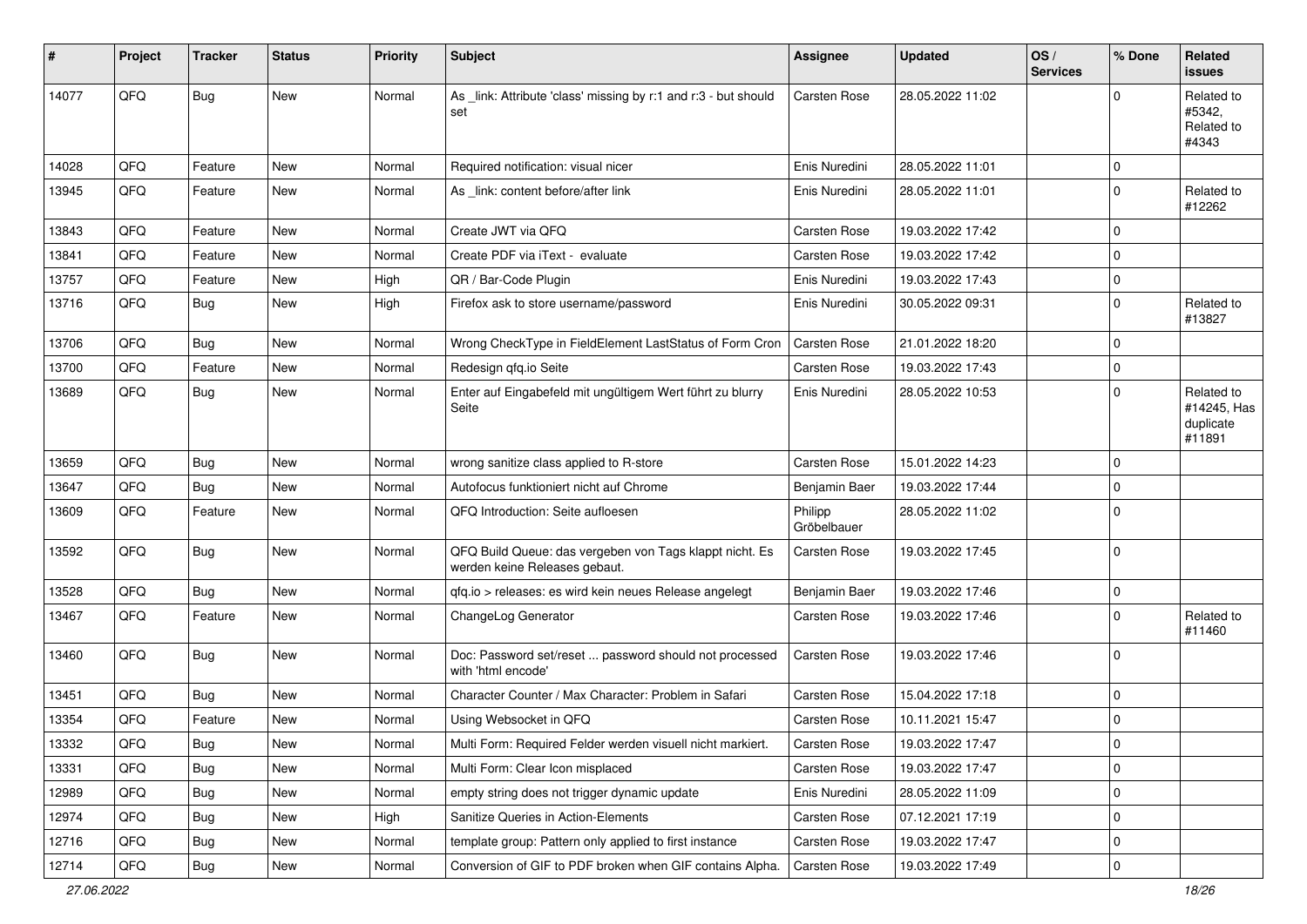| #     | Project | <b>Tracker</b> | <b>Status</b> | <b>Priority</b> | Subject                                                                                                                                             | <b>Assignee</b>     | <b>Updated</b>   | OS/<br><b>Services</b> | % Done              | Related<br><b>issues</b>                                              |
|-------|---------|----------------|---------------|-----------------|-----------------------------------------------------------------------------------------------------------------------------------------------------|---------------------|------------------|------------------------|---------------------|-----------------------------------------------------------------------|
| 12702 | QFQ     | Bug            | New           | High            | templateGroup: broken in multiDb Setup                                                                                                              | <b>Carsten Rose</b> | 14.12.2021 16:02 |                        | $\Omega$            |                                                                       |
| 12679 | QFQ     | Feature        | <b>New</b>    | Normal          | tablesorter: custom column width                                                                                                                    | Carsten Rose        | 16.06.2021 11:10 |                        | $\Omega$            |                                                                       |
| 12670 | QFQ     | <b>Bug</b>     | New           | High            | Dropdown-Menu classes können nicht mehr angegeben<br>werden                                                                                         | <b>Carsten Rose</b> | 07.12.2021 17:19 |                        | $\mathbf 0$         |                                                                       |
| 12664 | QFQ     | Feature        | New           | Normal          | TinyMCE: report/remove malicous HTML/JS Code                                                                                                        | Carsten Rose        | 19.03.2022 17:47 |                        | $\Omega$            | Related to<br>#14320                                                  |
| 12632 | QFQ     | Feature        | New           | Normal          | TinyMCE: Prepare CSS classes for images                                                                                                             | <b>Carsten Rose</b> | 04.06.2021 14:35 |                        | 100                 | Blocked by<br>#12186                                                  |
| 12603 | QFQ     | Feature        | <b>New</b>    | Normal          | Dropdown (Select), Radio, checkbox:<br>itemListAlways={{!SELECT key, value}}                                                                        | <b>Carsten Rose</b> | 19.03.2022 17:47 |                        | $\Omega$            |                                                                       |
| 12581 | QFQ     | <b>Bug</b>     | New           | Normal          | Form.forward=close: Record 'new' in new browser tab ><br>save (& close) >> Form is not reloaded with new created<br>record id and stays in mode=new | Carsten Rose        | 19.03.2022 17:48 |                        | $\mathbf 0$         |                                                                       |
| 12556 | QFQ     | Feature        | New           | Normal          | Pills Title: colored = static or dynamic on allrequiredgiven                                                                                        | Benjamin Baer       | 19.03.2022 17:49 |                        | $\mathbf 0$         |                                                                       |
| 12545 | QFQ     | Bug            | New           | Urgent          | sql.log not created / updated                                                                                                                       | Carsten Rose        | 14.12.2021 16:02 |                        | $\mathbf 0$         |                                                                       |
| 12544 | QFQ     | Feature        | New           | High            | a) ' AS _link' new also as ' AS _format', b) sortierung via<br>'display: none;', c) '_format' benoeitgt nicht zwingend<br>u/U/p/m/z/d               | <b>Carsten Rose</b> | 14.12.2021 16:03 |                        | $\Omega$            |                                                                       |
| 12532 | QFQ     | Feature        | New           | High            | SIP-Parameter bei Seitenaufruf in Browser-Console<br>anzeigen                                                                                       | Carsten Rose        | 07.12.2021 17:19 |                        | $\Omega$            | Related to<br>#11893,<br>Related to<br>#14187                         |
| 12520 | QFQ     | <b>Bug</b>     | <b>New</b>    | Normal          | Switch FE User: still active even FE User session expired                                                                                           | Carsten Rose        | 19.03.2022 17:48 |                        | $\mathbf 0$         |                                                                       |
| 12513 | QFQ     | Bug            | New           | High            | Implement server side check of maxlength                                                                                                            | <b>Carsten Rose</b> | 07.12.2021 17:19 |                        | $\mathbf 0$         |                                                                       |
| 12512 | QFQ     | <b>Bug</b>     | New           | Normal          | Some MySQL Installation can't use 'stored procedures'                                                                                               | <b>Carsten Rose</b> | 19.03.2022 17:48 |                        | $\mathbf 0$         |                                                                       |
| 12490 | QFQ     | Feature        | New           | Normal          | Loading Plugins in QFQ - see what tinymce does. (lazy<br>loading)                                                                                   | Benjamin Baer       | 08.06.2022 10:37 |                        | $\Omega$            | Related to<br>#12611,<br>Related to<br>#10013,<br>Related to<br>#7732 |
| 12480 | QFQ     | Feature        | <b>New</b>    | Normal          | If QFQ upgrade is running, block further request                                                                                                    | <b>Carsten Rose</b> | 03.05.2021 20:45 |                        | $\mathbf 0$         |                                                                       |
| 12477 | QFQ     | Feature        | New           | Normal          | Support for refactoring: Form, FormElement, diverse<br>Tabellen/Spalten, tt-content Records                                                         | <b>Carsten Rose</b> | 03.05.2021 20:45 |                        | $\Omega$            |                                                                       |
| 12476 | QFQ     | Feature        | New           | Normal          | clearMe: a) should trigger 'dirty', b) sticky on textarea resize                                                                                    | Benjamin Baer       | 04.01.2022 08:40 |                        | $\mathbf 0$         | Related to<br>#9528                                                   |
| 12474 | QFQ     | Feature        | New           | Normal          | Check BaseConfigURL if it is given and the the last char is '/                                                                                      | Carsten Rose        | 03.05.2021 20:45 |                        | $\mathbf 0$         |                                                                       |
| 12468 | QFQ     | <b>Bug</b>     | New           | Urgent          | Form: update Form.title after save                                                                                                                  | Carsten Rose        | 03.05.2021 21:12 |                        | $\mathbf 0$         |                                                                       |
| 12465 | QFG     | Feature        | New           | Normal          | QFQ Function: use in FE to fill StoreRecord                                                                                                         | Carsten Rose        | 05.05.2021 21:58 |                        | $\mathsf{O}\xspace$ |                                                                       |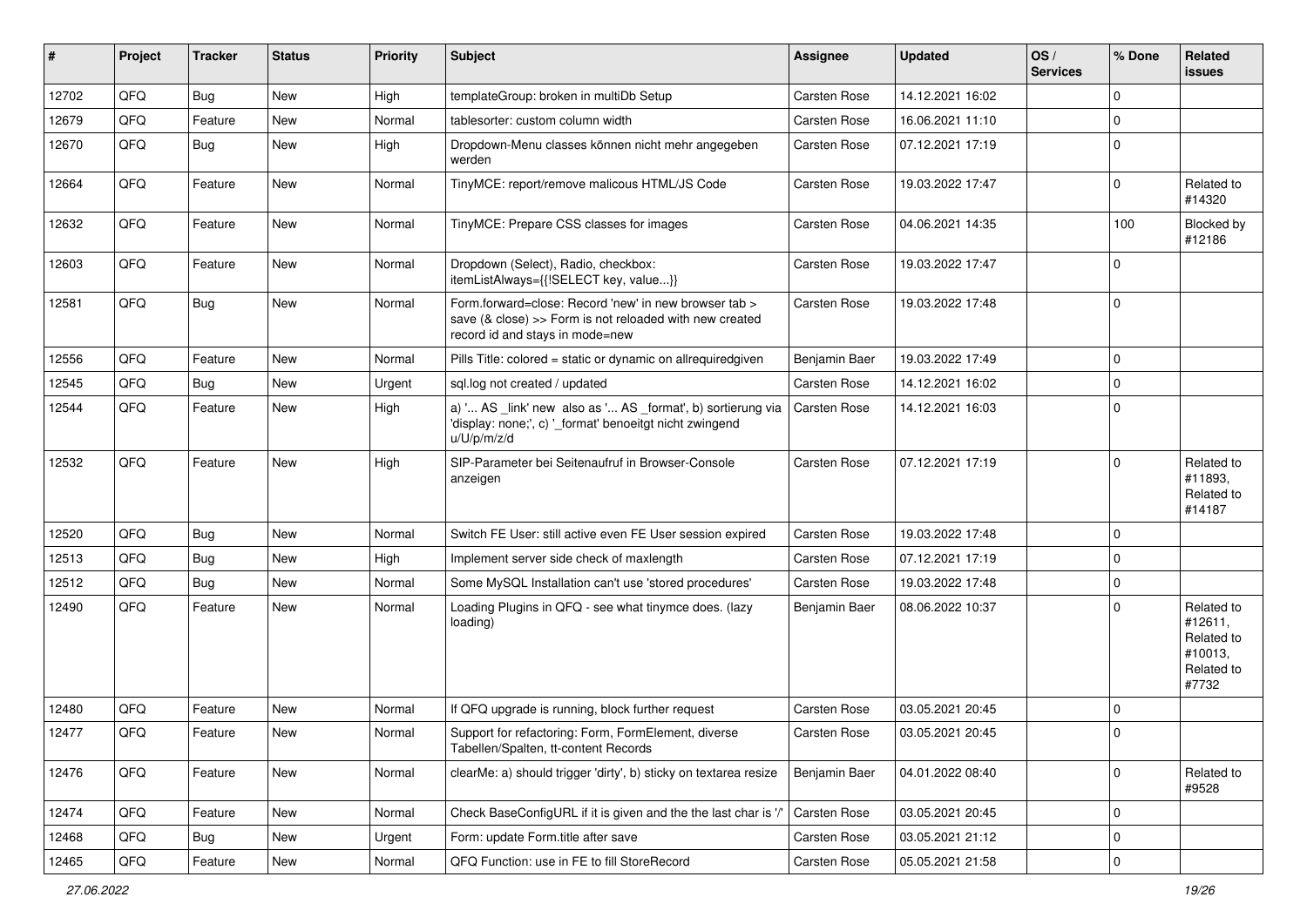| #     | Project | <b>Tracker</b> | <b>Status</b> | Priority | <b>Subject</b>                                                                                                 | <b>Assignee</b>     | <b>Updated</b>   | OS/<br><b>Services</b> | % Done         | <b>Related</b><br><b>issues</b>               |
|-------|---------|----------------|---------------|----------|----------------------------------------------------------------------------------------------------------------|---------------------|------------------|------------------------|----------------|-----------------------------------------------|
| 12413 | QFQ     | Feature        | <b>New</b>    | Normal   | STORE_TYPO3: enhance for {{be_users.email:T}},<br>{{fe users.email:T}}                                         | <b>Carsten Rose</b> | 03.05.2021 20:45 |                        | $\Omega$       | Related to<br>#12412,<br>Related to<br>#10012 |
| 12412 | QFQ     | Feature        | <b>New</b>    | Normal   | Action/Escape qualifier 'e' (empty), '0': if given, an empty<br>string (or '0') will be treated as 'not found' | <b>Carsten Rose</b> | 08.05.2021 09:40 |                        | $\Omega$       | Related to<br>#12413,<br>Related to<br>#10012 |
| 12400 | QFQ     | Feature        | <b>New</b>    | Normal   | Tutorial ist in QFQ Doku, Wird in der Suche gefunden, es<br>gibt aber kein Menupunkt - Inhalt ueberpruefen     | <b>Carsten Rose</b> | 03.05.2021 20:45 |                        | $\Omega$       |                                               |
| 12330 | QFQ     | Feature        | New           | Normal   | Copy to input field / text area / TinyMCE                                                                      | <b>Carsten Rose</b> | 07.04.2021 09:01 |                        | $\mathbf 0$    |                                               |
| 12327 | QFQ     | Bug            | <b>New</b>    | Normal   | Copy to clipboard: Glyphicon can not be changed                                                                | <b>Carsten Rose</b> | 27.12.2021 17:59 |                        | $\mathbf 0$    |                                               |
| 12269 | QFQ     | Feature        | New           | Normal   | 2FA - Login                                                                                                    | <b>Carsten Rose</b> | 03.05.2021 20:45 |                        | $\mathbf 0$    |                                               |
| 12187 | QFQ     | <b>Bug</b>     | New           | Normal   | Trigger FormAsFile() via Report: probably problem with multi<br>DB setup                                       | Carsten Rose        | 20.03.2021 21:20 |                        | $\overline{0}$ |                                               |
| 12186 | QFQ     | Feature        | <b>New</b>    | High     | TinyMCE Config für Objekte                                                                                     | <b>Carsten Rose</b> | 07.12.2021 17:19 |                        | $\mathbf 0$    | <b>Blocks</b><br>#12632                       |
| 12163 | QFQ     | Feature        | <b>New</b>    | Normal   | Checkbox: table wrap                                                                                           | <b>Carsten Rose</b> | 03.05.2021 20:51 |                        | $\mathbf 0$    |                                               |
| 12162 | QFQ     | Feature        | New           | Normal   | FE.type=sendmail: personalized mailing (several mails) via<br>template                                         | <b>Carsten Rose</b> | 03.05.2021 20:45 |                        | $\overline{0}$ |                                               |
| 12156 | QFQ     | Feature        | New           | Normal   | Form: Optional disable 'leave page'                                                                            |                     | 03.05.2021 20:45 |                        | $\mathbf 0$    |                                               |
| 12146 | QFQ     | Feature        | New           | Normal   | Autocron Job: Anzeigen wann der naechste Job ausgefuehrt<br>wird, resp das er nicht ausgefuehrt wird           | <b>Carsten Rose</b> | 15.03.2021 15:23 |                        | $\mathbf 0$    |                                               |
| 12135 | QFQ     | Feature        | <b>New</b>    | Normal   | Subrecord: Notiz                                                                                               |                     | 24.04.2021 16:58 |                        | $\mathbf 0$    |                                               |
| 12133 | QFQ     | Bug            | <b>New</b>    | Normal   | NPM, phpSpreadSheet aktualisieren                                                                              | <b>Carsten Rose</b> | 15.03.2021 09:04 |                        | $\mathbf 0$    |                                               |
| 12119 | QFQ     | Feature        | New           | Normal   | AS paged: error message missing if there ist no 'r' argument.                                                  | <b>Carsten Rose</b> | 03.05.2021 20:51 |                        | $\mathbf 0$    |                                               |
| 12109 | QFQ     | Feature        | New           | Normal   | Donwload Link: Plain, SIP, Persistent Link, Peristent SIP -<br>new notation                                    | <b>Carsten Rose</b> | 03.05.2021 20:45 |                        | $\mathbf 0$    | Related to<br>#12085                          |
| 12066 | QFQ     | Bug            | New           | High     | enterAsSubmit: Forward wird nicht ausgeführt                                                                   | Enis Nuredini       | 29.05.2022 09:23 |                        | $\mathbf 0$    |                                               |
| 12045 | QFQ     | Bug            | New           | Normal   | templateGroup afterSave FE: Aufruf ohne<br>sqlHonorFormElements funktioniert nicht                             | <b>Carsten Rose</b> | 18.02.2021 16:33 |                        | $\overline{0}$ |                                               |
| 12040 | QFQ     | Bug            | New           | Normal   | FE Mode 'hidden' für zwei FEs auf einer Zeile                                                                  | <b>Carsten Rose</b> | 18.02.2021 10:13 |                        | $\overline{0}$ |                                               |
| 12039 | QFQ     | Feature        | New           | Normal   | Missing htmlSpecialChar() in pre processing on form submit                                                     |                     | 18.02.2021 00:09 |                        | $\mathbf 0$    | Related to<br>#14320                          |
| 12038 | QFQ     | Feature        | New           | Normal   | a) STORE_VAR: filenameOnlyStripUniq, b) SP:<br>QSTRIPUNIQ()                                                    |                     | 17.02.2021 23:55 |                        | 0              |                                               |
| 12024 | QFQ     | Feature        | New           | Normal   | Excel Export: text columns by default decode<br>htmlspeciachar()                                               | Carsten Rose        | 17.02.2021 23:55 |                        | $\mathbf 0$    | Related to<br>#12022                          |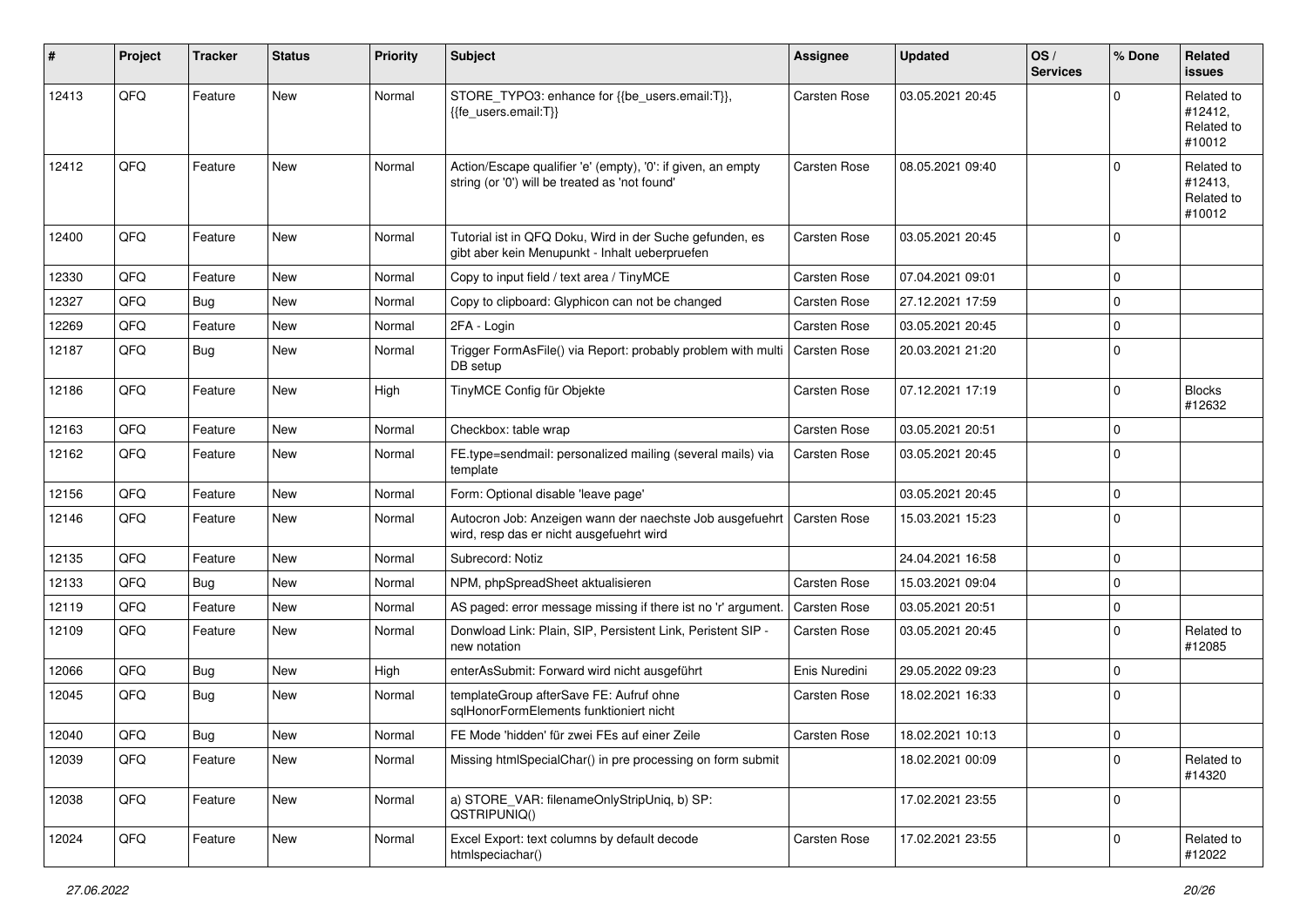| #     | Project | <b>Tracker</b> | <b>Status</b> | <b>Priority</b> | Subject                                                                                              | <b>Assignee</b>                                        | <b>Updated</b>      | OS/<br><b>Services</b> | % Done         | Related<br><b>issues</b>                      |                      |
|-------|---------|----------------|---------------|-----------------|------------------------------------------------------------------------------------------------------|--------------------------------------------------------|---------------------|------------------------|----------------|-----------------------------------------------|----------------------|
| 12023 | QFQ     | Feature        | <b>New</b>    | Normal          | MySQL Stored Precdure: QDECODESPECIALCHAR()                                                          | Carsten Rose                                           | 16.02.2021 11:16    |                        | $\mathbf 0$    | Related to<br>#12022                          |                      |
| 11955 | QFQ     | Feature        | New           | Normal          | subrecord: new title option to set <th> attributes - e.g. to<br/>customize tablesorter options.</th> | attributes - e.g. to<br>customize tablesorter options. | <b>Carsten Rose</b> | 03.05.2021 20:47       |                | $\mathbf 0$                                   | Related to<br>#11775 |
| 11893 | QFQ     | Feature        | <b>New</b>    | High            | Broken SIP: a) only report one time, b) only report in main<br>column                                | <b>Carsten Rose</b>                                    | 12.05.2021 12:13    |                        | $\Omega$       | Related to<br>#12532,<br>Related to<br>#14187 |                      |
| 11892 | QFQ     | Feature        | <b>New</b>    | Normal          | tablesorter: columns with links are hard to order - new<br>qualifier 'Y: <ord>'</ord>                | Enis Nuredini                                          | 23.03.2022 09:22    |                        | $\overline{0}$ |                                               |                      |
| 11850 | QFQ     | Feature        | <b>New</b>    | Urgent          | Wizard Form: basierend auf einer Tabelle eine Form<br>anlegen.                                       |                                                        | 03.05.2021 21:12    |                        | $\mathbf 0$    | Blocked by<br>#8082                           |                      |
| 11775 | QFQ     | Feature        | <b>New</b>    | Normal          | Subrecord Tooltip pro Feld                                                                           | Carsten Rose                                           | 18.12.2020 15:22    |                        | $\mathbf 0$    | Related to<br>#11955                          |                      |
| 11752 | QFQ     | <b>Bug</b>     | New           | Normal          | checkbox renders multiple input elements with same name                                              | <b>Carsten Rose</b>                                    | 17.12.2020 14:58    |                        | $\mathbf 0$    | Related to<br>#11750                          |                      |
| 11747 | QFQ     | Feature        | New           | Normal          | Maintenance Page with Redirect                                                                       | <b>Carsten Rose</b>                                    | 03.05.2021 20:47    |                        | $\mathbf 0$    | Related to<br>#11741                          |                      |
| 11716 | QFQ     | Feature        | New           | Normal          | Form an beliebiger Stelle im Report anzeigen                                                         |                                                        | 09.12.2020 09:47    |                        | $\Omega$       |                                               |                      |
| 11715 | QFQ     | <b>Bug</b>     | <b>New</b>    | Normal          | acceptZeroAsRequired and requiredOffButMark do not<br>coincide                                       |                                                        | 08.12.2020 12:13    |                        | $\overline{0}$ |                                               |                      |
| 11702 | QFQ     | Feature        | <b>New</b>    | Normal          | HTML Special Char makes no sense for 'allbut' if '&' is<br>forbidden                                 | <b>Carsten Rose</b>                                    | 07.12.2021 16:35    |                        | $\mathbf 0$    | Related to<br>#5112,<br>Related to<br>#14320  |                      |
| 11695 | QFQ     | <b>Bug</b>     | <b>New</b>    | Normal          | MultiForm required FE Error                                                                          | <b>Carsten Rose</b>                                    | 04.12.2020 13:34    |                        | $\mathbf 0$    |                                               |                      |
| 11668 | QFQ     | <b>Bug</b>     | <b>New</b>    | Normal          | Play function.sql - problem with mysql                                                               | <b>Carsten Rose</b>                                    | 03.05.2021 20:48    |                        | $\mathbf 0$    |                                               |                      |
| 11667 | QFQ     | Bug            | <b>New</b>    | Normal          | MySQL mariadb-server-10.3: Incorrect datetime value                                                  | Carsten Rose                                           | 03.05.2021 20:48    |                        | $\mathbf 0$    |                                               |                      |
| 11535 | QFQ     | Feature        | <b>New</b>    | Normal          | Ability to create SQL columns in frontend QFQ forms                                                  |                                                        | 17.11.2020 12:11    |                        | $\mathbf 0$    |                                               |                      |
| 11534 | QFQ     | Feature        | <b>New</b>    | Normal          | Report: Action on selected rows - Table batchprocessing<br>feature                                   |                                                        | 18.11.2020 08:15    |                        | $\mathbf 0$    |                                               |                      |
| 11523 | QFQ     | Feature        | <b>New</b>    | Normal          | Mit dynamic Update erkennen, ob Upload gemacht wurde                                                 | Carsten Rose                                           | 13.11.2020 15:07    |                        | $\mathbf 0$    | Related to<br>#9533                           |                      |
| 11522 | QFQ     | <b>Bug</b>     | New           | Normal          | Aus/Einblenden von Reitern                                                                           |                                                        | 13.11.2020 14:58    |                        | $\mathbf 0$    |                                               |                      |
| 11516 | QFQ     | Feature        | New           | Normal          | Multi Page Form (Previous/Next Buttons)                                                              | Carsten Rose                                           | 16.03.2021 17:52    |                        | $\mathbf 0$    |                                               |                      |
| 11504 | QFQ     | Feature        | New           | Normal          | Dynamic Update: Button text update for 'Save',' Close' &<br>'Delete'                                 | Carsten Rose                                           | 12.11.2020 23:44    |                        | $\mathbf 0$    |                                               |                      |
| 11460 | QFQ     | Feature        | New           | Normal          | Easier creation of changelog: gitchangelog                                                           | Carsten Rose                                           | 12.06.2021 10:20    |                        | $\mathbf 0$    | Related to<br>#13467                          |                      |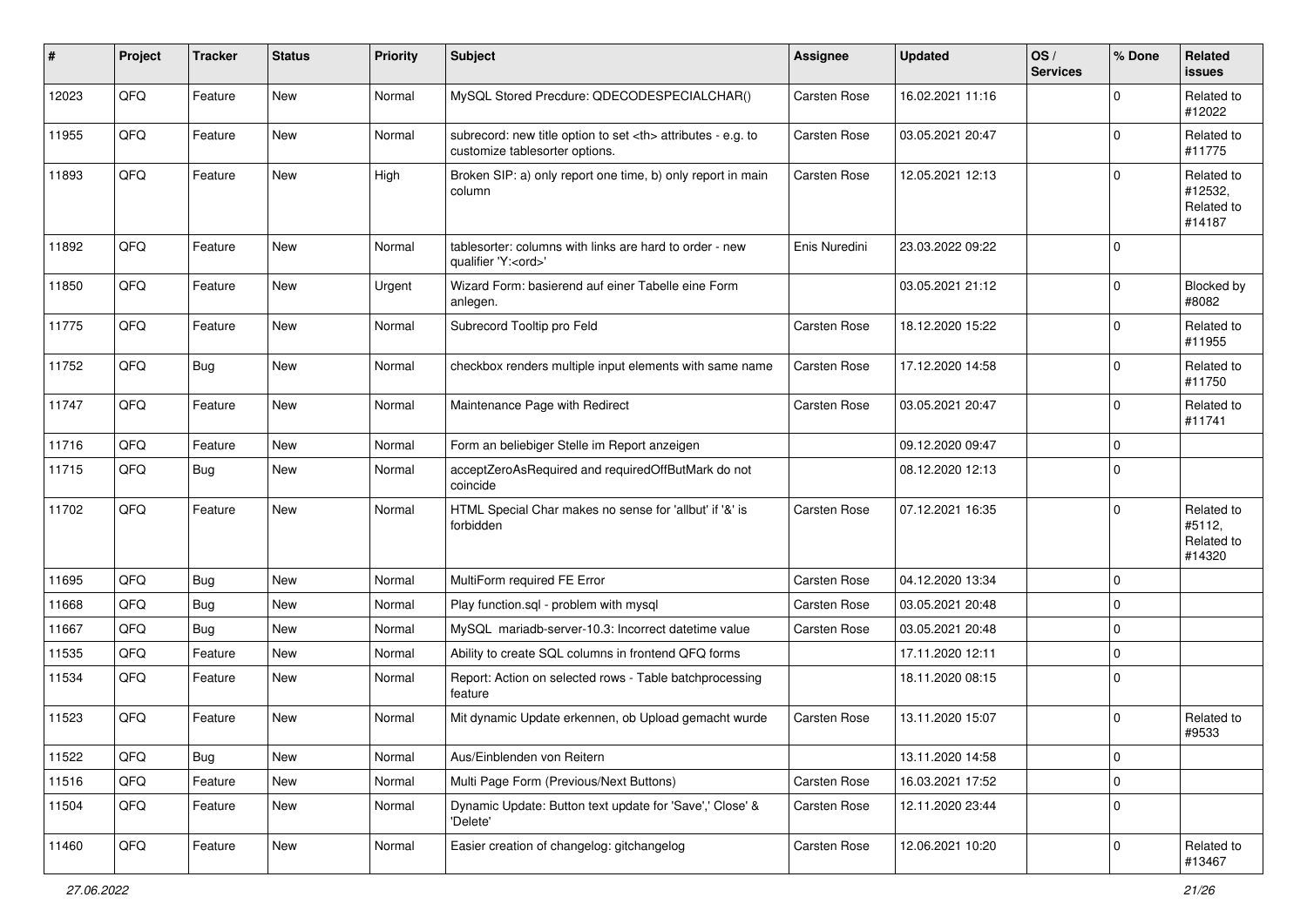| #     | Project | <b>Tracker</b> | <b>Status</b> | <b>Priority</b> | Subject                                                                              | <b>Assignee</b>     | <b>Updated</b>   | OS/<br><b>Services</b> | % Done         | Related<br><b>issues</b>                                             |
|-------|---------|----------------|---------------|-----------------|--------------------------------------------------------------------------------------|---------------------|------------------|------------------------|----------------|----------------------------------------------------------------------|
| 11239 | QFQ     | Bug            | <b>New</b>    | Normal          | Radiobutton (plain): horizontales Rendern abhängig vom<br>Datentyp in der Datenbank  | <b>Carsten Rose</b> | 30.09.2020 18:37 |                        | $\mathbf 0$    |                                                                      |
| 11237 | QFQ     | <b>Bug</b>     | New           | High            | Radiobutton / parameter.buttonClass= btn-default - kein dirty<br>Trigger             | Benjamin Baer       | 03.05.2021 21:12 |                        | $\mathbf 0$    | Related to<br>#10766                                                 |
| 11195 | QFQ     | Bug            | <b>New</b>    | Low             | Dynamic Update: Note not updated if new text is empty<br>(v20.4)                     |                     | 25.09.2020 11:14 |                        | $\Omega$       |                                                                      |
| 11080 | QFQ     | Feature        | <b>New</b>    | Normal          | Send MQTT messages                                                                   | <b>Carsten Rose</b> | 29.08.2020 19:49 |                        | $\mathbf 0$    |                                                                      |
| 11057 | QFQ     | Bug            | <b>New</b>    | High            | Checkboxes ohne span.checkmark im Report werden<br>ausgeblendet                      | Benjamin Baer       | 03.05.2021 21:12 |                        | $\Omega$       | Related to<br>#11039                                                 |
| 10996 | QFQ     | Feature        | <b>New</b>    | Normal          | Download video via sip: no seek                                                      | <b>Carsten Rose</b> | 12.08.2020 14:18 |                        | $\mathbf 0$    |                                                                      |
| 10979 | QFQ     | Feature        | <b>New</b>    | Normal          | Ajax Calls an API - dataReport                                                       | <b>Carsten Rose</b> | 11.05.2022 12:15 |                        | $\mathbf 0$    |                                                                      |
| 10976 | QFQ     | Feature        | <b>New</b>    | Normal          | Excel Export Verbesserungen                                                          | <b>Carsten Rose</b> | 06.08.2020 10:56 |                        | $\mathbf 0$    |                                                                      |
| 10937 | QFQ     | <b>Bug</b>     | <b>New</b>    | Normal          | Fehler mit abhängigen Select- Feldern beim Positionieren                             | <b>Carsten Rose</b> | 12.11.2020 23:45 |                        | $\mathbf 0$    |                                                                      |
| 10890 | QFQ     | Bug            | <b>New</b>    | Normal          | AutoCron hangs                                                                       |                     | 20.07.2020 13:56 |                        | $\overline{0}$ |                                                                      |
| 10874 | QFQ     | Feature        | <b>New</b>    | Normal          | Erstellen eines Foreign Keys in der Tabelle "FormElement"                            |                     | 13.07.2020 10:11 |                        | $\mathbf 0$    |                                                                      |
| 10819 | QFQ     | Feature        | New           | Normal          | Persistent SIP - second try                                                          | <b>Carsten Rose</b> | 29.06.2020 23:02 |                        | $\Omega$       | Related to<br>#6261                                                  |
| 10766 | QFQ     | Bug            | New           | High            | Radiobutton / parameter.buttonClass=btn-default: dynamic<br>update                   |                     | 03.05.2021 21:12 |                        | $\Omega$       | Related to<br>#11237                                                 |
| 10763 | QFQ     | Feature        | <b>New</b>    | Normal          | form accessed and submitted despite logout?                                          |                     | 16.06.2020 11:43 |                        | $\mathbf 0$    |                                                                      |
| 10759 | QFQ     | Bug            | <b>New</b>    | Normal          | emptyMeansNull - Feld falsch aktualisiert                                            |                     | 12.11.2020 23:45 |                        | $\Omega$       |                                                                      |
| 10714 | QFQ     | Feature        | <b>New</b>    | Normal          | multi Table Form                                                                     | <b>Carsten Rose</b> | 16.03.2021 18:44 |                        | $\mathbf 0$    |                                                                      |
| 10704 | QFQ     | Bug            | New           | Normal          | wkhtml problem rendering fullCalendar.js / fabric.js >><br>successor: puppeteer      | Carsten Rose        | 12.11.2020 23:45 |                        | $\mathbf 0$    | Related to<br>#5024,<br>Related to<br>#4650.<br>Related to<br>#10715 |
| 10658 | QFQ     | <b>Bug</b>     | New           | Normal          | processReadOnly broken                                                               | <b>Carsten Rose</b> | 27.05.2020 17:55 |                        | $\mathbf 0$    |                                                                      |
| 10640 | QFQ     | <b>Bug</b>     | <b>New</b>    | High            | TypeAhead Tag: FE editierbar trotz readOnly                                          | <b>Carsten Rose</b> | 03.05.2021 21:12 |                        | $\Omega$       |                                                                      |
| 10593 | QFQ     | Feature        | New           | Normal          | label2: text behind input element                                                    | <b>Carsten Rose</b> | 16.05.2020 10:57 |                        | $\mathbf 0$    |                                                                      |
| 10588 | QFQ     | Bug            | <b>New</b>    | Normal          | typeahed Tag: Doku anpassen                                                          | Carsten Rose        | 12.11.2020 23:45 |                        | $\mathbf 0$    |                                                                      |
| 10508 | QFQ     | Bug            | <b>New</b>    | High            | Multi Form broken on Multi DB Instance                                               | Carsten Rose        | 03.05.2021 21:12 |                        | $\mathbf 0$    |                                                                      |
| 10506 | QFQ     | <b>Bug</b>     | New           | High            | Template Group broken on MultiDB instance                                            | <b>Carsten Rose</b> | 03.05.2021 21:12 |                        | $\mathbf 0$    | Related to<br>#10505                                                 |
| 10463 | QFQ     | Feature        | New           | Normal          | Report _link: expliztes setzen von HTML Tags (Bedarf fuer<br>'data-selenium' & 'id') | Enis Nuredini       | 23.03.2022 09:23 |                        | $\mathbf 0$    | Related to<br>#7648                                                  |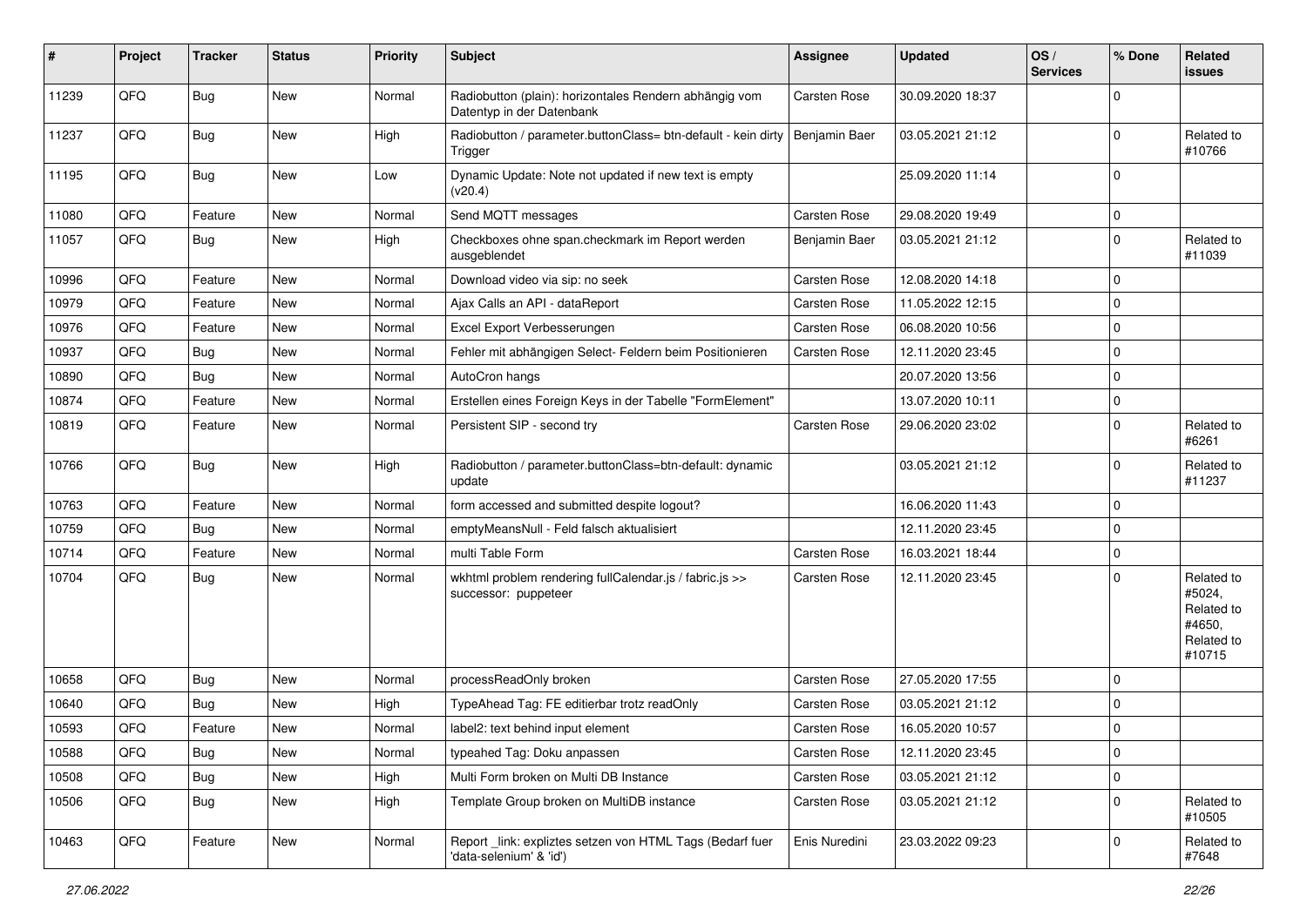| ∦     | Project | <b>Tracker</b> | <b>Status</b> | Priority | <b>Subject</b>                                                                                                                        | <b>Assignee</b>     | <b>Updated</b>   | OS/<br><b>Services</b> | % Done         | Related<br><b>issues</b>                     |
|-------|---------|----------------|---------------|----------|---------------------------------------------------------------------------------------------------------------------------------------|---------------------|------------------|------------------------|----------------|----------------------------------------------|
| 10384 | QFQ     | Feature        | New           | Normal   | Parameter Exchange QFQ Instances                                                                                                      |                     | 07.05.2020 09:38 |                        | $\mathbf 0$    |                                              |
| 10345 | QFQ     | Feature        | <b>New</b>    | Normal   | Templates - Patterns QFQ Style                                                                                                        |                     | 03.05.2021 21:01 |                        | $\mathbf 0$    | Related to<br>#10713                         |
| 10324 | QFQ     | <b>Bug</b>     | <b>New</b>    | Normal   | Excel Export mit Template funktioniert nur, wenn Template<br>vor uid kommt                                                            |                     | 30.03.2020 11:20 |                        | $\Omega$       | Related to<br>#10257                         |
| 10322 | QFQ     | <b>Bug</b>     | <b>New</b>    | Normal   | FormElement / Radio: missing column 'enum' >> FE not<br>reported                                                                      | <b>Carsten Rose</b> | 07.05.2020 09:37 |                        | $\overline{0}$ |                                              |
| 10119 | QFQ     | Feature        | New           | Normal   | Dropdown (selectlist) & TypeAhead: format and catagorize<br>list                                                                      | Carsten Rose        | 07.05.2020 09:36 |                        | $\mathbf 0$    |                                              |
| 10115 | QFQ     | Feature        | New           | Normal   | TypeAhead: static list                                                                                                                | <b>Carsten Rose</b> | 26.02.2020 16:42 |                        | 100            |                                              |
| 10114 | QFQ     | Feature        | <b>New</b>    | High     | Symbol (Link): 'G:' (Glyphicon) replaced by 'i:' (icon)                                                                               |                     | 07.12.2021 17:19 |                        | $\mathbf 0$    | Related to<br>#3797,<br>Related to<br>#4194  |
| 10082 | QFQ     | Bug            | <b>New</b>    | Normal   | FE.type=SELECT - 'sanatize' Class                                                                                                     | <b>Carsten Rose</b> | 07.05.2020 09:36 |                        | $\Omega$       | Related to<br>#10081                         |
| 10081 | QFQ     | <b>Bug</b>     | <b>New</b>    | High     | Stale record lock after 'forbidden' character                                                                                         | <b>Carsten Rose</b> | 03.05.2021 21:12 |                        | $\mathbf 0$    | Related to<br>#10082,<br>Related to<br>#9789 |
| 10080 | QFQ     | Feature        | New           | Normal   | Popup on 'save' / 'close': configure dialog (answer<br>yes/no/cancle/)                                                                | <b>Carsten Rose</b> | 28.03.2021 20:52 |                        | $\Omega$       | Is duplicate<br>of #12262                    |
| 10014 | QFQ     | Feature        | New           | Normal   | Manual.rst: describe behaviour and process order of<br>fillStoreVar, slaveId, sqlBefore,                                              | <b>Carsten Rose</b> | 01.02.2020 22:31 |                        | $\mathbf 0$    |                                              |
| 9983  | QFQ     | Feature        | New           | Normal   | Report Notation: new keyword 'range'                                                                                                  | <b>Carsten Rose</b> | 01.02.2020 15:55 |                        | $\mathbf 0$    |                                              |
| 9927  | QFQ     | Feature        | New           | Normal   | QFQ Update: a) Update nur machen wenn BE User<br>eingeloggt ist., b) Bei Fehler genaue Meldung welcher<br>Updateschritt Probleme hat. | <b>Carsten Rose</b> | 22.01.2020 12:59 |                        | $\Omega$       |                                              |
| 9855  | QFQ     | <b>Bug</b>     | <b>New</b>    | Normal   | <b>Required Check</b>                                                                                                                 |                     | 01.02.2020 15:56 |                        | $\mathbf{0}$   |                                              |
| 9853  | QFQ     | Feature        | New           | Normal   | Check das SQL / QFQ / Mail Logfile geschrieben wird                                                                                   |                     | 09.01.2020 11:15 |                        | $\pmb{0}$      |                                              |
| 9811  | QFQ     | Feature        | New           | Normal   | Report: tag every n'th row                                                                                                            | <b>Carsten Rose</b> | 01.02.2020 23:22 |                        | $\Omega$       |                                              |
| 9783  | QFQ     | Bug            | <b>New</b>    | Normal   | Email with special characters                                                                                                         | <b>Carsten Rose</b> | 01.02.2020 23:22 |                        | $\mathbf{0}$   |                                              |
| 9781  | QFQ     | Feature        | <b>New</b>    | Normal   | Button: CSS class to make buttons smaller                                                                                             | <b>Carsten Rose</b> | 01.02.2020 23:22 |                        | $\mathbf{0}$   |                                              |
| 9777  | QFQ     | Feature        | New           | Normal   | Logging QFQ Variables                                                                                                                 | Carsten Rose        | 16.12.2019 17:17 |                        | $\pmb{0}$      |                                              |
| 9773  | QFQ     | Bug            | <b>New</b>    | Normal   | form.parameter.formModeGlobal=requiredOff                                                                                             | <b>Carsten Rose</b> | 01.02.2020 15:56 |                        | $\overline{0}$ |                                              |
| 9707  | QFQ     | Feature        | New           | Normal   | SIP security: encode pageld and check pageld on decode                                                                                | <b>Carsten Rose</b> | 01.02.2020 23:22 |                        | $\mathbf{0}$   |                                              |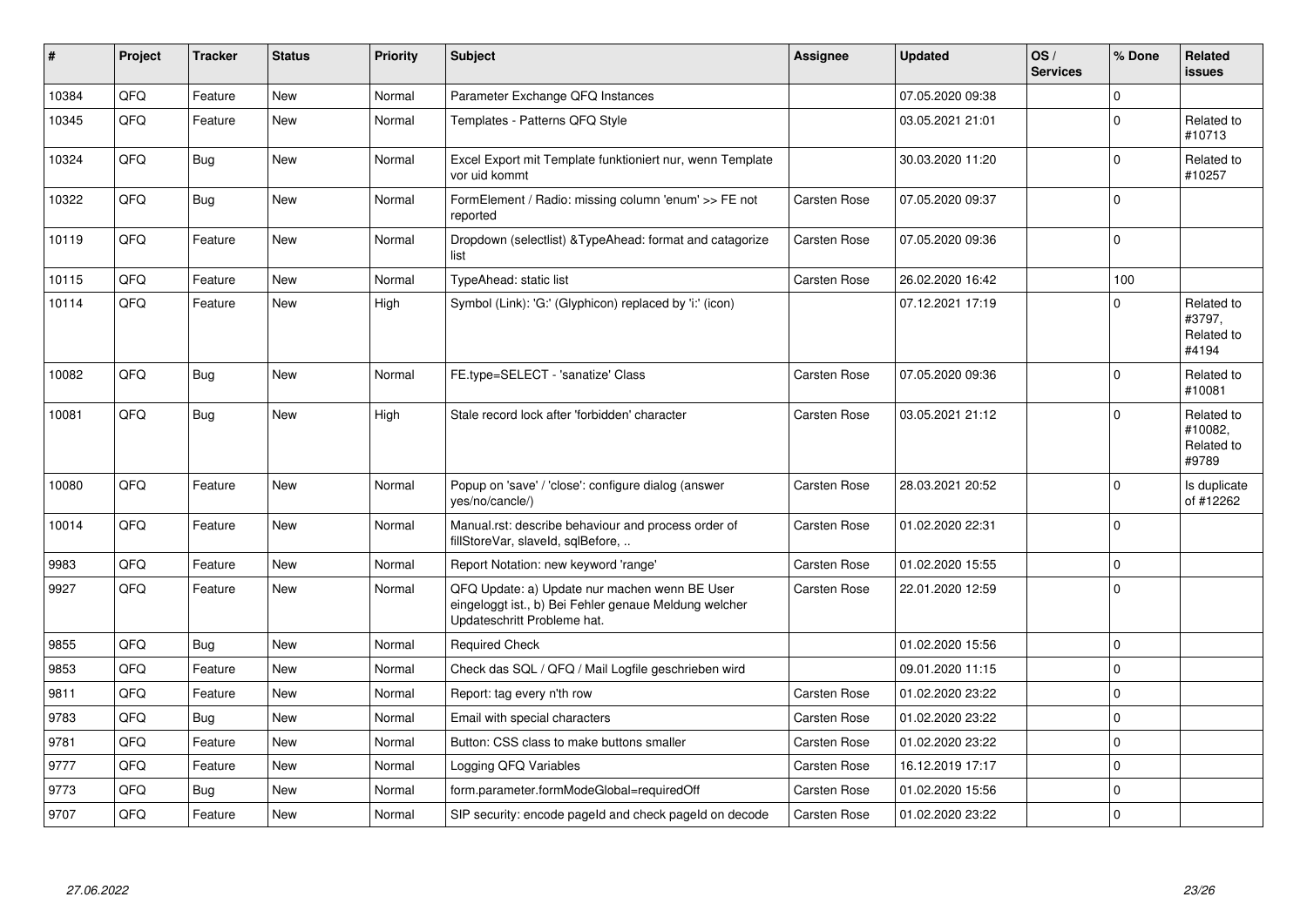| $\vert$ # | Project        | <b>Tracker</b> | <b>Status</b> | Priority | Subject                                                                         | <b>Assignee</b>     | <b>Updated</b>   | OS/<br><b>Services</b> | % Done      | Related<br><b>issues</b>                                             |
|-----------|----------------|----------------|---------------|----------|---------------------------------------------------------------------------------|---------------------|------------------|------------------------|-------------|----------------------------------------------------------------------|
| 9706      | QFQ            | Feature        | <b>New</b>    | Normal   | Multi File Upload (hidden template group)                                       | <b>Carsten Rose</b> | 01.02.2020 23:22 |                        | $\Omega$    | Related to<br>#7521,<br>Related to<br>#5562,<br>Related to<br>#13330 |
| 9602      | QFQ            | Feature        | <b>New</b>    | Normal   | Form definition as JSON                                                         | <b>Carsten Rose</b> | 01.02.2020 23:21 |                        | $\mathbf 0$ | Related to<br>#9600                                                  |
| 9537      | QFQ            | Feature        | <b>New</b>    | Normal   | FormEditor: Edit fieldset in FrontEnd                                           | <b>Carsten Rose</b> | 01.02.2020 23:22 |                        | $\mathbf 0$ |                                                                      |
| 9533      | QFQ            | Bug            | <b>New</b>    | Normal   | FE.type=upload: Check in 'beforeSave' if upload is given                        | <b>Carsten Rose</b> | 01.02.2020 23:22 |                        | $\mathbf 0$ | Related to<br>#11523                                                 |
| 9531      | QFQ            | <b>Bug</b>     | <b>New</b>    | High     | FE File: Dynamic Update / modeSql / required detected<br>even it not set        | <b>Carsten Rose</b> | 11.06.2021 20:32 |                        | $\mathbf 0$ | Related to<br>#12398                                                 |
| 9352      | QFQ            | Feature        | New           | Normal   | FE 'Native' fire slaveld, sqlAfter, sqlIns                                      | <b>Carsten Rose</b> | 01.02.2020 23:22 |                        | $\mathbf 0$ |                                                                      |
| 9348      | QFQ            | Feature        | <b>New</b>    | Normal   | defaultThumbnailSize: pre render thumbnails                                     | <b>Carsten Rose</b> | 12.06.2021 09:05 |                        | $\mathbf 0$ |                                                                      |
| 9347      | QFQ            | Bug            | New           | High     | FE.type=upload with dynamic show/hidden: required not<br>detected               | Carsten Rose        | 12.06.2021 10:40 |                        | $\Omega$    | Related to<br>#5305,<br>Related to<br>#12398                         |
| 9317      | QFQ            | Bug            | <b>New</b>    | Normal   | FE.type=note: with dynamic show/hidden an empty label<br>causes trouble         | <b>Carsten Rose</b> | 01.02.2020 23:22 |                        | $\Omega$    |                                                                      |
| 9275      | QFQ            | <b>Bug</b>     | <b>New</b>    | Normal   | autcron: t3 page, which takes to long to respond, is not<br>reported properly   | Carsten Rose        | 01.02.2020 23:22 |                        | 100         |                                                                      |
| 9221      | QFQ            | Feature        | New           | Normal   | typeAhead: Zeichenlimite ausschalten                                            | <b>Carsten Rose</b> | 08.05.2021 17:06 |                        | $\mathbf 0$ |                                                                      |
| 9208      | QFQ            | Feature        | New           | Normal   | Manage 'recent' records                                                         | <b>Carsten Rose</b> | 01.02.2020 23:22 |                        | $\mathbf 0$ |                                                                      |
| 9177      | QFQ            | Bug            | <b>New</b>    | Normal   | Bug? QFQ tries to save an action FE, which has real<br>existing column name     | Carsten Rose        | 01.02.2020 23:22 |                        | $\mathbf 0$ |                                                                      |
| 9136      | QFQ            | Feature        | <b>New</b>    | Normal   | Create ZIP files with dynamic PDFs                                              | Carsten Rose        | 01.02.2020 23:22 |                        | $\mathbf 0$ |                                                                      |
| 9129      | QFQ            | Feature        | <b>New</b>    | Normal   | sqlValidate: Message as notification, not as error                              | Carsten Rose        | 01.02.2020 23:22 |                        | $\Omega$    | Related to<br>#9128                                                  |
| 9128      | QFQ            | Feature        | New           | Normal   | Error Message: not replaced variables- a) replace back to<br>'{{', b) underline | <b>Carsten Rose</b> | 01.02.2020 23:22 |                        | $\mathbf 0$ | Related to<br>#9129                                                  |
| 9127      | QFQ            | Bug            | New           | Normal   | Error Message: change 'roll over' color - text not readable                     | <b>Carsten Rose</b> | 01.02.2020 23:22 |                        | $\Omega$    |                                                                      |
| 9077      | QFQ            | <b>Bug</b>     | New           | Normal   | typeAheadSql: report broken SQL                                                 | Carsten Rose        | 01.02.2020 23:22 |                        | $\mathbf 0$ |                                                                      |
| 9013      | QFQ            | <b>Bug</b>     | New           | Normal   | Error in Twig template not handled                                              | Carsten Rose        | 20.10.2021 13:43 |                        | $\mathbf 0$ |                                                                      |
| 8975      | QFQ            | Feature        | New           | Normal   | Report Notation: 2.0                                                            | Carsten Rose        | 01.02.2020 23:22 |                        | $\mathbf 0$ | Related to<br>#8963                                                  |
| 8962      | $\mathsf{QFQ}$ | Feature        | New           | High     | allow for form fields with identical names                                      | Carsten Rose        | 03.05.2021 21:14 |                        | 0           |                                                                      |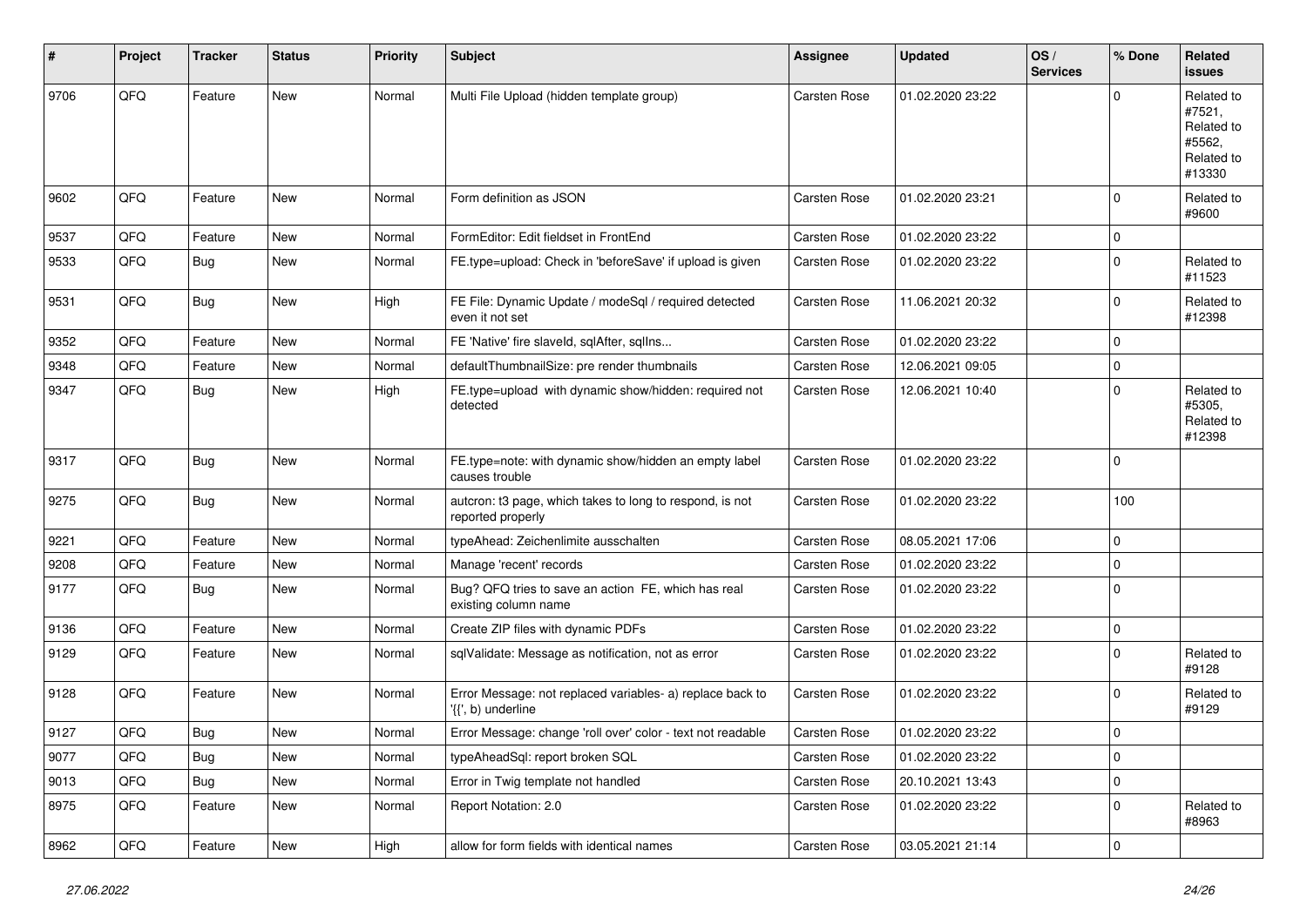| ∦    | Project | <b>Tracker</b> | <b>Status</b> | <b>Priority</b> | <b>Subject</b>                                                                                         | <b>Assignee</b>     | <b>Updated</b>   | OS/<br><b>Services</b> | % Done         | Related<br><b>issues</b>  |
|------|---------|----------------|---------------|-----------------|--------------------------------------------------------------------------------------------------------|---------------------|------------------|------------------------|----------------|---------------------------|
| 8891 | QFQ     | Bug            | New           | High            | formSubmitLog: do not log passwords                                                                    | Enis Nuredini       | 25.03.2022 09:06 |                        | $\mathbf 0$    |                           |
| 8806 | QFQ     | Feature        | <b>New</b>    | Normal          | SQL Function nl2br                                                                                     | <b>Carsten Rose</b> | 01.02.2020 23:22 |                        | $\mathbf 0$    |                           |
| 8719 | QFQ     | Feature        | <b>New</b>    | Normal          | extraButtonLock: add support for 0/1                                                                   | <b>Carsten Rose</b> | 01.02.2020 23:22 |                        | $\mathbf 0$    |                           |
| 8702 | QFQ     | Feature        | <b>New</b>    | Normal          | Load Record which is locked: missing user info                                                         | Carsten Rose        | 11.12.2019 16:16 |                        | $\mathbf 0$    | Related to<br>#9789       |
| 8668 | QFQ     | Bug            | <b>New</b>    | High            | Pill disabled: dyamic mode 'hidden' not respected - FE is still<br>required                            | <b>Carsten Rose</b> | 03.05.2021 21:14 |                        | $\Omega$       |                           |
| 8431 | QFQ     | Bug            | <b>New</b>    | High            | autocron.php with wrong path                                                                           | <b>Carsten Rose</b> | 03.05.2021 21:14 |                        | $\mathbf 0$    |                           |
| 8336 | QFQ     | Feature        | <b>New</b>    | Normal          | Form > modified > Close New: a) Optional disable popup, b)<br>custom text, c) mode on save: close stay | Carsten Rose        | 01.02.2020 23:22 |                        | $\mathbf 0$    | Related to<br>#8335       |
| 8217 | QFQ     | Feature        | <b>New</b>    | Normal          | if-elseif-else construct                                                                               | <b>Carsten Rose</b> | 16.03.2021 18:41 |                        | $\mathbf 0$    | Related to<br>#10716      |
| 8187 | QFQ     | Feature        | New           | Normal          | Subrecord: enable/hide new button - make new/edit/delete<br>customizeable.                             | <b>Carsten Rose</b> | 06.03.2021 18:44 |                        | $\Omega$       | Related to<br>#11326      |
| 8089 | QFQ     | Feature        | <b>New</b>    | Normal          | Copy/Paste for FormElements                                                                            | <b>Carsten Rose</b> | 01.02.2020 23:22 |                        | $\mathbf 0$    |                           |
| 8083 | QFQ     | <b>Bug</b>     | <b>New</b>    | High            | FormEditor: primary table list does not respect<br>'indexDb={{indexData:Y}}'                           | <b>Carsten Rose</b> | 03.05.2021 21:14 |                        | $\mathbf 0$    | Has<br>duplicate<br>#6678 |
| 8049 | QFQ     | Bug            | <b>New</b>    | Normal          | FE.type=note, column 'value': text moves some pixel to top<br>after save                               | <b>Carsten Rose</b> | 01.02.2020 23:22 |                        | $\overline{0}$ |                           |
| 7924 | QFQ     | Feature        | <b>New</b>    | Normal          | Radio/Checkbox with Tooltip                                                                            | <b>Carsten Rose</b> | 01.02.2020 23:22 |                        | $\mathbf 0$    |                           |
| 7920 | QFQ     | Feature        | New           | Normal          | FE: Syntax Highlight, Zeinlenumbruch                                                                   | <b>Carsten Rose</b> | 01.02.2020 10:03 |                        | $\mathbf 0$    |                           |
| 7899 | QFQ     | Bug            | <b>New</b>    | High            | Fe.type=password / retype / required: always complain<br>about missing value                           | <b>Carsten Rose</b> | 03.05.2021 21:14 |                        | $\overline{0}$ |                           |
| 7890 | QFQ     | <b>Bug</b>     | <b>New</b>    | Normal          | FormElement 'required': extraButtonInfo not aligned                                                    | <b>Carsten Rose</b> | 11.06.2021 21:17 |                        | $\overline{0}$ | Related to<br>#11517      |
| 7850 | QFQ     | Feature        | <b>New</b>    | High            | Upload records: non 'pathFileName' column                                                              | <b>Carsten Rose</b> | 03.05.2021 21:14 |                        | $\mathbf 0$    |                           |
| 7812 | QFQ     | Feature        | <b>New</b>    | Normal          | FE 'Subrecord' - new option 'subrecordShowFilter',<br>'subrecordPaging'                                | <b>Carsten Rose</b> | 01.02.2020 23:22 |                        | $\Omega$       |                           |
| 7795 | QFQ     | Bug            | <b>New</b>    | Normal          | Readonly Form: Typeahead-Felder                                                                        | <b>Carsten Rose</b> | 01.02.2020 23:22 |                        | $\mathbf 0$    |                           |
| 7685 | QFQ     | <b>Bug</b>     | New           | Normal          | Open FormElement from QFQ error message and save<br>modified record: error about missing {{formId:F}}  | <b>Carsten Rose</b> | 01.02.2020 23:22 |                        | $\mathbf 0$    |                           |
| 7683 | QFQ     | Feature        | New           | Normal          | Special column names in '{{ SELECT  AS _link }}' should<br>be detected                                 | Carsten Rose        | 01.02.2020 23:21 |                        | $\mathbf 0$    |                           |
| 7681 | QFQ     | Feature        | New           | Normal          | Optional switch off 'check for modified record'                                                        | Carsten Rose        | 01.02.2020 23:21 |                        | $\mathbf 0$    |                           |
| 7660 | QFQ     | Feature        | New           | Normal          | IMAP: import mails to DB, move / delete mails                                                          | Carsten Rose        | 01.02.2020 09:52 |                        | $\mathbf 0$    |                           |
| 7650 | QFQ     | Bug            | New           | High            | Optional do not show 'required' sign on FormElement                                                    | Carsten Rose        | 03.05.2021 21:14 |                        | $\mathbf 0$    |                           |